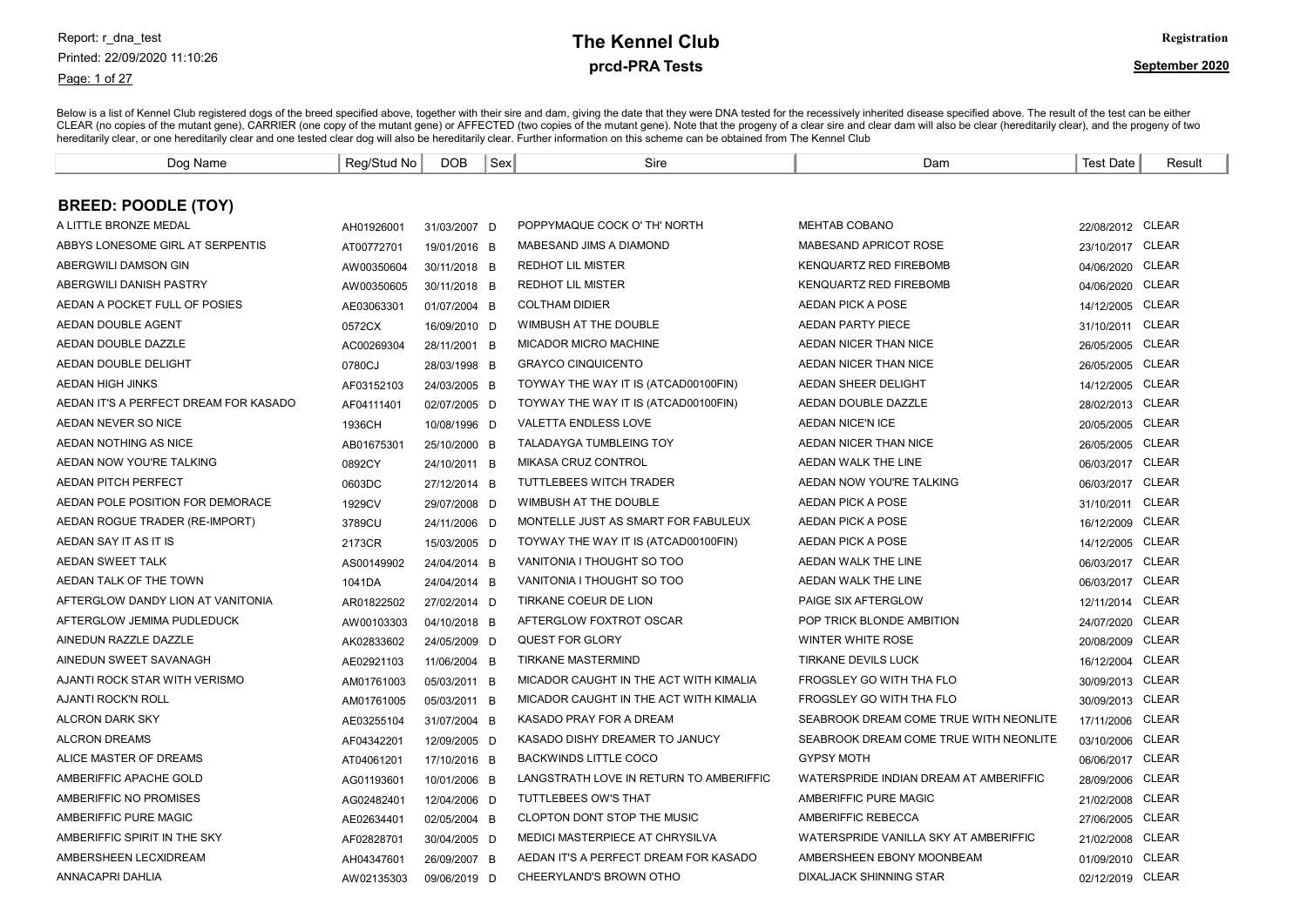### Page: 2 of 27

# prcd-PRA Tests **The Kennel Club** Registration

| Dog Name                              | Reg/Stud No | <b>DOB</b>   | Sex | Sire                                                                   | Dam                                            | <b>Test Date</b> | Result       |
|---------------------------------------|-------------|--------------|-----|------------------------------------------------------------------------|------------------------------------------------|------------------|--------------|
|                                       |             |              |     |                                                                        |                                                |                  |              |
| <b>BREED: POODLE (TOY)</b>            |             |              |     |                                                                        |                                                |                  |              |
| APPLIQUE'S JAZZ MAN                   | AJ02735702  | 28/03/2008 D |     | APPLIQUE MISTY MOON                                                    | APPLIQUE BLACK STORM                           | 02/03/2009 CLEAR |              |
| APPLIQUES SINGING THE BLUES           | AH04397704  | 18/08/2007 D |     | LITTLE SNOWSTORM PRINCE                                                | APPLIQUE BLACK GINA                            | 11/02/2010       | CLEAR        |
| APPLIQUE'S SPELL STRUCK               | AJ02735703  | 28/03/2008 D |     | APPLIQUE MISTY MOON                                                    | APPLIQUE BLACK STORM                           | 13/05/2009       | <b>CLEAR</b> |
| APPLIQUES ZIGGY STARSTRUCK            | AH04358203  | 11/08/2007 D |     | APPLIQUE IN THE MOOD                                                   | APPLIQUE OH SO SPECIAL                         | 30/10/2008       | <b>CLEAR</b> |
| <b>APRICOT SWIRL</b>                  | AS02719104  | 04/07/2015 B |     | <b>PARASIENTA'S PATRICK</b>                                            | KALEDA SPLASH OF APRICOTS                      | 30/01/2019 CLEAR |              |
| APRIL LOVE AT BOADACEA                | AR03392601  | 19/08/2014 B |     | EIKENBERRY MONTY STAR OF MABESAND                                      | <b>FRENCH CONNECTION GIRL</b>                  | 04/10/2016 CLEAR |              |
| APRILYN PURE GOLD AT WATERSPRIDE      | Z3006201Z03 | 04/12/1998 D |     | SILVERLEAF STARRED AT WIGHTWONDER                                      | APRILYN ROSE GOLD                              | 10/10/2003 CLEAR |              |
| APRILYN SOPHISTICATION                | AC03657303  | 08/08/2002 B |     | WIGHTWONDER THE RED STROKES AT APRILYN                                 | APRILYN'S AGENT SCULLY                         | 13/05/2004       | <b>CLEAR</b> |
| APSLEDENE BLACK VELVET                | AM04387201  | 10/09/2011 B |     | <b>ROCKING RONNIE</b>                                                  | APSLEDENE CUSTARD CREAM                        | 24/05/2013 CLEAR |              |
| APSLEDENE COCO CHANEL                 | AJ03164105  | 15/06/2008 B |     | <b>ROCKING RONNIE</b>                                                  | APPLIQUE WHITE FOX AMONG SNUGGLETOOTH          | 28/07/2009       | <b>CLEAR</b> |
| APSLEDENE FIREBIRD                    | AQ01201402  | 18/04/2012 B |     | <b>MISTER SMILER</b>                                                   | MENOMINEE LIL RED MIMI                         | 31/10/2016       | CLEAR        |
| APSLEDENE WHITE WIZARD                | AJ04106405  | 10/04/2008 D |     | PARASIENTA WHITE DELIGHT AMONG<br><b>SNUGGLETOOTH</b>                  | <b>MISSY ANGEL</b>                             | 26/09/2017 CLEAR |              |
| ARIANE THE PRICE IS RIGHT             | AH00209104  | 13/11/2006 D |     | DAKATA RED STRIKER AT ARIANE                                           | MAUFORD'S SAUCY SPICE AT ARIANE                | 04/12/2012 CLEAR |              |
| <b>ARIANNOA NARIA</b>                 | AL04816402  | 16/09/2010 B |     | <b>MICADOR MEDICINE MAN</b>                                            | TANGLEBROOK ZORAIDA WITH WYLDEWYCHE            | 02/03/2011 CLEAR |              |
| ARIEL SWEET SUGARNSPICE AT NIXIEE     | AU03493501  | 13/08/2017 B |     | <b>RUSSIAN INTO LOVE</b>                                               | SAFFRON SPICE AS NICE                          | 20/03/2019       | CLEAR        |
| AS IF BY CHANCE                       | AV00895902  | 21/01/2018 B |     | DIXAL RED JACK                                                         | DYMANTI SCARLET O'HARA                         | 18/07/2019       | CLEAR        |
| ASPENCADA SPECIAL                     | AS02862802  | 05/07/2015 B |     | SUTTON BRIDGE PRINCE OF PARANGELES                                     | PARASIENTA CATCH A DREAM                       | 02/08/2016       | <b>CLEAR</b> |
| ATASTAR HARVEY NIC'S (RE-IMPORT)      | 2632CU      | 30/04/2008 D |     | AEDAN SAY IT AS IT IS                                                  | MAGIC-TEAM SPECIAL EDITION (IMP SWE)           | 20/10/2010       | CLEAR        |
| AURIA'S PRECIOUS DIAMOND FOR CHARLICE | AV01632902  | 29/03/2018 B |     | KENTIXEN COME GIFT WRAPPED                                             | <b>BISHOPSDRIFT AURIA</b>                      | 07/12/2019       | <b>CLEAR</b> |
| AZAHARSTARZ BAILEYS CREAM             | AW00935003  | 02/03/2019 D |     | WOLDSMERE MIDNIGHT DASH                                                | QUIZICAL'S SPRING DAYZ AT DIVINEPOOCH          | 31/03/2020       | CLEAR        |
| <b>AZAHARSTARZ HONEY SUCKLE</b>       | AV00525903  | 28/12/2017 B |     | BACKWINDS MR TOFFEE AT LLYNSTAG                                        | QUIZICAL'S SPRING DAYZ AT DIVINEPOOCH          | 17/03/2018       | <b>CLEAR</b> |
| <b>BACK IN A FLASH</b>                | AU02485102  | 29/05/2017 B |     | PARASIENTA VERIDAD                                                     | <b>GEMMIAWILLOW DIZZY IZZY</b>                 | 04/03/2019       | <b>CLEAR</b> |
| <b>BACKWINDS LITTLE BOBBY SOX</b>     | AR01888002  | 18/04/2014 D |     | PARASIENTA TREACLE TOFFEE                                              | <b>MAISEY DARLING</b>                          | 17/09/2014       | CLEAR        |
| <b>BACKWINDS MISS MONEYPENNY</b>      | AM03347601  | 18/07/2011 B |     | SYBINGA SAMUAL                                                         | <b>BACKWINDS MONKEY TIME</b>                   | 16/02/2018       | <b>CLEAR</b> |
| <b>BACKWINDS POP SOCKS</b>            | AR03084402  | 23/07/2014 D |     | PARASIENTA TREACLE TOFFEE                                              | APSLEDENE COCO POP AMONG SNUGGLETOOTH          | 02/06/2015       | CLEAR        |
| <b>BAILEY SUNSET EMERALDAPRI</b>      | AU03659502  | 21/09/2017 B |     | TEDDY BEAR HOPEFUL                                                     | TINKABELLE BILLY MAGUIRE                       | 08/10/2019       | <b>CLEAR</b> |
| BALADIN OMBRE DE LA LUNE              |             |              | D   |                                                                        |                                                | 26/11/2003       | <b>CLEAR</b> |
| <b>BALOO BEARLIKE AT LLYNSTAG</b>     | AS03974703  | 25/10/2015 D |     | MUSICAL FANTASTIC OCHAROVANIE DOMA<br>ROMANOVYH (IMP UKR) ***          | ANFISA OCHAROVANIE DOMA ROMANOVYH (IMP<br>UKR) | 23/08/2016       | CLEAR        |
| <b>BEAUTIFUL AMBER MONCHERRIE</b>     | AH03762301  | 04/07/2007 D |     | MONCHERRIE JUSTA LITLBOY AT DAKATA (IMP AUS) TWINKLING BEAUTY          |                                                | 27/05/2009       | <b>CLEAR</b> |
| BELAMOUR PEACH REFLECTION             | AH04881601  | 01/10/2007 B |     | MONCHERRIE LYTE MY FIRE AT DAKATA (IMP AUS)                            | BELAMOUR ROYAL REFLECTION                      | 21/06/2012       | CLEAR        |
| BELAMOUR SPICE IT HOT                 | AM03876801  | 05/09/2011 B |     | MONCHERRIE JUSTA LITLBOY AT DAKATA (IMP AUS) BELAMOUR PEACH REFLECTION |                                                | 21/06/2012 CLEAR |              |
| <b>BELAMOUR SPICEY LADY</b>           | AK03741903  | 06/08/2009 B |     | SALTILLO ROCK DEEJAY AT DAKATA                                         | <b>BELAMOUR REFLECTION OF FIRE</b>             | 10/02/2010       | CLEAR        |
| BELLA LORI (IMP BLR)                  | AW0907198   | 09/09/2018 B |     | <b>VOLZHSKIY TALISMAN ARMANI MODNIK</b>                                | <b>IRVITA TEZORO MIA</b>                       | 17/10/2019 CLEAR |              |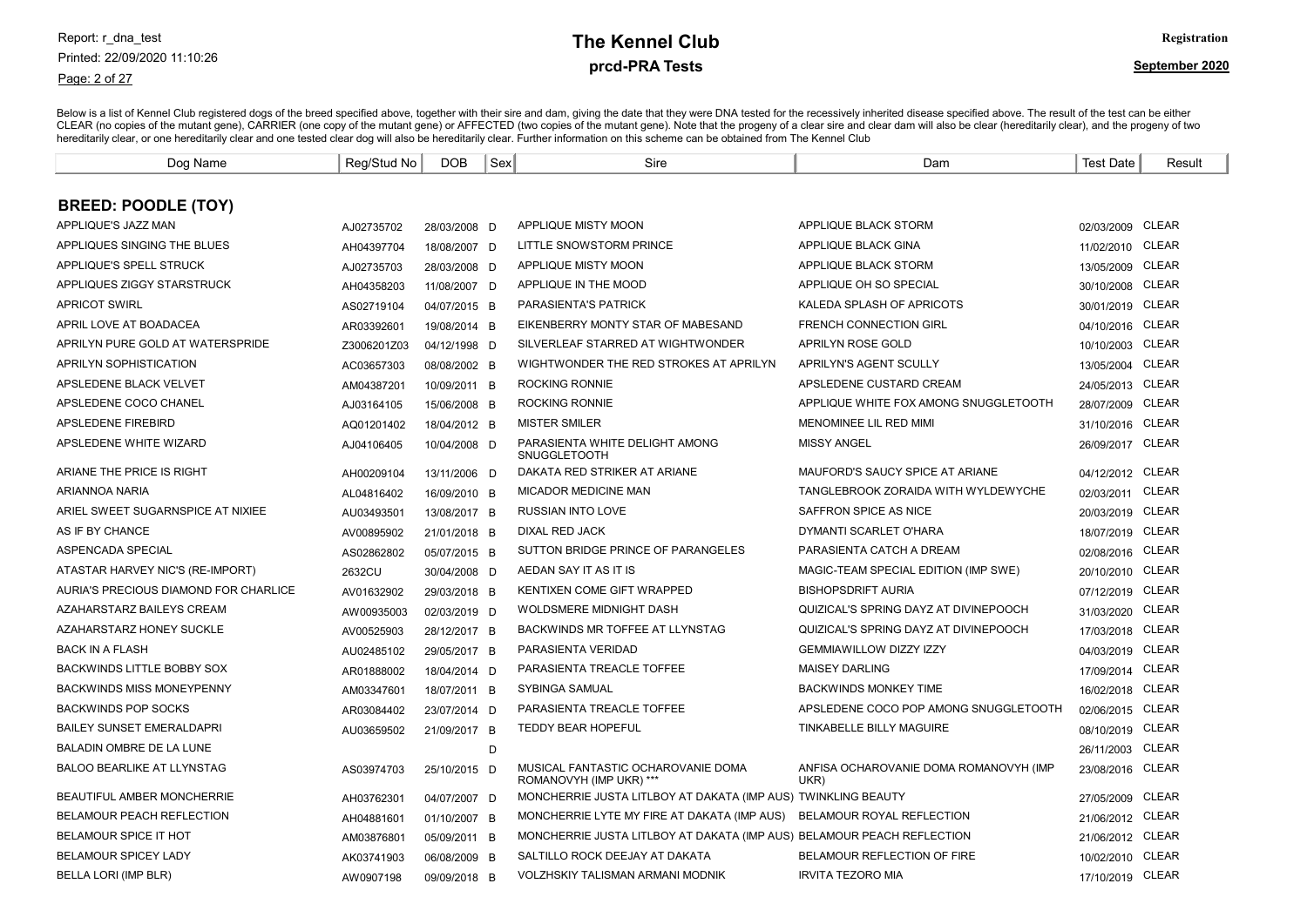Page: 3 of 27

# prcd-PRA Tests **The Kennel Club** Registration

| Dog Name                                 | Reg/Stud No | <b>DOB</b>   | Sex | Sire                                        | Dam                               | <b>Test Date</b> | Result       |
|------------------------------------------|-------------|--------------|-----|---------------------------------------------|-----------------------------------|------------------|--------------|
|                                          |             |              |     |                                             |                                   |                  |              |
| <b>BREED: POODLE (TOY)</b>               |             |              |     |                                             |                                   |                  |              |
| <b>BELLA'S LONG LASHES</b>               | AV01634301  | 01/04/2018 B |     | HANDSOME ROMEO                              | RHONDASTAILS TINKERBELL           | 03/01/2019 CLEAR |              |
| <b>BELLE BELLA</b>                       | AR01439602  | 06/03/2014 B |     | <b>FIRMINO RED PEPPER</b>                   | <b>PRINCESS LOUISE</b>            | 14/06/2017 CLEAR |              |
| BELLISSIMO PEARL'S A SINGER GEMMIAWILLOW | AU02263101  | 14/02/2017 B |     | <b>BELLISSIMO RHUMBA</b>                    | MABESAND KADEE'S SHADOW           | 29/11/2017 CLEAR |              |
| BENACHITTI GOLDEN GIRL OF VALETTA        | Y0355403Y01 | 15/10/1997 B |     | <b>BENACHITTI FIERY JACK</b>                | BRIMZ SUN SHINES ON BENACHITTI    | 15/04/2004       | <b>CLEAR</b> |
| <b>BIERLYN UTOPIA</b>                    | AU00953701  | 27/05/2016 B |     | AFTERGLOW DESPICABLE ME GRAYCO              | <b>HERE AT LAST</b>               | 12/06/2020       | <b>CLEAR</b> |
| <b>BLUE PARASOL AT PHILORA</b>           | AD01274605  | 05/02/2003 B |     | PHILORA SILVER MUTINEER                     | PEARLY PHENOMENON                 | 26/05/2005       | <b>CLEAR</b> |
| <b>BONNY OF ROSEDENE</b>                 | AJ02702102  | 05/05/2008 B |     | BRYNSON BEAUTY WITH TAYVIEW                 | <b>TAYVIEW TIZER</b>              | 01/04/2011       | CLEAR        |
| <b>BORIS SILVER HEATWAVE</b>             | AR02943102  | 01/07/2014 D |     | PHILORA SILVER PIMPERNEL                    | <b>FOXY ROXY</b>                  | 09/03/2015 CLEAR |              |
| <b>BOUNCING FIRE</b>                     | AW00163801  | 17/11/2018 D |     | DAKATA PLAYING WITH FIRE                    | <b>ROCKING RUBY</b>               | 17/04/2019       | <b>CLEAR</b> |
| BOWLINGHALL LOVING MOLLY FROM CHEERYLAND | AK02563102  | 22/02/2009 B |     | BOWLINGHALL GOLDEN LAD                      | BOWLINGHALL LITTLE DIAMOND        | 21/03/2012       | <b>CLEAR</b> |
| <b>BRABONCINO MUGALOO</b>                | AH03138802  | 28/06/2007 D |     | <b>BLACK FLASH OF LIGHT</b>                 | TINKERBELL COCO DELIGHT           | 05/03/2009       | <b>CLEAR</b> |
| <b>BRABONCINO MYST</b>                   | AH03138803  | 28/06/2007 B |     | <b>BLACK FLASH OF LIGHT</b>                 | TINKERBELL COCO DELIGHT           | 17/06/2009       | <b>CLEAR</b> |
| <b>BRABONCINO RED ROSE AT CHURCHCHIS</b> | AM00200501  | 03/12/2010 B |     | <b>KERCHEL POSH ARMANI</b>                  | PARASIENTA LUCY LOU AT VANDANIA   | 13/03/2014       | <b>CLEAR</b> |
| BRADFORDS MIDNIGHT DREAM AT BELAMOUR     | AQ04194703  | 18/10/2013 B |     | <b>BEAUTIFUL RUBY SUNSHINE</b>              | ORANGE AND LEMON CAKE             | 12/11/2014       | <b>CLEAR</b> |
| BRIMZ COPPER HONEYBUNCH OF BENACHITTI    | Y1851402Y02 | 30/03/1998 B |     | <b>MARTINQUE GOLDEN FLAIR</b>               | <b>BRIMZ AMBER JEMMA</b>          | 15/04/2004       | <b>CLEAR</b> |
| BROWN TEDDY BEAR FOR LILLYNN             | AK00639803  | 30/12/2008 D |     | MIRALYN TEDDY BE GOOD                       | KIA BLACK BEAUTY                  | 16/09/2009       | <b>CLEAR</b> |
| <b>BRYMAC SMART 'N' SINFUL</b>           | 3955CN      | 18/08/2002 D |     | MONTELLE JUST AS SMART FOR FABULEUX         | <b>BRYMAC NEVER SO SINFUL</b>     | 13/08/2003       | <b>CLEAR</b> |
| <b>BUDS OF MAY</b>                       | AE02101503  | 06/05/2004 B |     | <b>BLEWGOULD GEORGIO</b>                    | ROZANSAM MISTY WATERS             | 03/04/2008       | <b>CLEAR</b> |
| <b>BUSY BEING AWESOME AT STEPANELLE</b>  | AM01419801  | 24/02/2011 B |     | STEPANELLE SUITS YOU SIR                    | MINSTREL'S LITTLE LADY            | 31/10/2011       | <b>CLEAR</b> |
| CABEAU SAVANNAH RED                      | AU04313701  | 29/10/2017 B |     | RIPLEYS BELIEVE IT OF NOT                   | <b>CADY STANTON</b>               | 09/01/2020       | <b>CLEAR</b> |
| <b>CADY STANTON</b>                      | AT01253302  | 17/04/2016 B |     | CRUISE CONTROL AT KIMALIA                   | WYLDERHOPE ELIZA LILY             | 29/12/2019       | <b>CLEAR</b> |
| <b>CAFE MOCHA</b>                        | AM00125602  | 24/06/2010 D |     | SHERIOAK WINTER WINDS                       | <b>JANDAZ ALMOST MIDNIGHT</b>     | 07/04/2011       | <b>CLEAR</b> |
| CAILISH ALL THAT JAZZ                    | AH04944601  | 15/10/2007 B |     | MONCHERRIE LYTE MY FIRE AT DAKATA (IMP AUS) | SALTILLO LESS AGGRAVATION         | 20/02/2010       | <b>CLEAR</b> |
| <b>CAITLINS EBONY</b>                    | AJ05240203  | 07/10/2008 B |     | AEDAN IT'S A PERFECT DREAM FOR KASADO       | AMBERSHEEN STAR LIT GLOW          | 28/02/2013       | <b>CLEAR</b> |
| CAPRICE CHARO EBONY 'N IVORY             |             |              | B   | DALIN CORDAROY                              | CAPRICE'S CHRISTMAS CAROL         | 28/08/2002       | <b>CLEAR</b> |
| <b>CARSHAIRN FOREVER AMBER</b>           | AD04689001  | 08/11/2003 B |     | <b>CARSHAIRN CREME CARAMEL</b>              | CARSHAIRN RED HOT PEPPER          | 26/06/2006       | <b>CLEAR</b> |
| <b>CATMONKEY'S SIR HENDRIX</b>           | AX00068101  | 30/10/2019 D |     | <b>BEAUTIFUL BROWN JNR</b>                  | PRINCESS ELSA OF APRIL            | 04/06/2020       | <b>CLEAR</b> |
| CHAI LATTE TO COSTA IN AUGUST            | AS02914601  | 18/08/2015 B |     | DEBUNIO RED ARROW                           | PEACHES GLITTER GIRL              | 02/06/2017       | <b>CLEAR</b> |
| CHAMHEMBE DJINGLE DJANGO                 | AT00307101  | 23/01/2016 D |     | BLOW US A KISS FROM SPRINGWAVES             | <b>CHAMHEMBE LITTLE FIRE WOLF</b> | 26/06/2017       | CLEAR        |
| CHATWYN BURNING ISSUE (IKC)              | AT0905430   | 09/06/2016 D |     | TIRKANE THE BIG ISSUE (IKC)                 | TIRKANE C'EST LA VIE              | 25/08/2018       | <b>CLEAR</b> |
| CHATWYN CHAMPAGNE CHASER (IKC)           | AT0905428   | 09/06/2016 B |     | TIRKANE THE BIG ISSUE (IKC)                 | TIRKANE C'EST LA VIE              | 25/08/2016       | CLEAR        |
| CHATWYN HOT GOSSIP (IKC)                 | 3080DC      | 09/06/2016 B |     | TIRKANE THE BIG ISSUE (IKC)                 | TIRKANE C'EST LA VIE (IKC)        | 25/08/2016       | <b>CLEAR</b> |
| <b>CHERRY CEIRIOS</b>                    | AV03820103  | 06/08/2018 B |     | KENSTEEN HOW DES IT FEEL                    | <b>TINBOB SHEENA</b>              | 28/11/2018       | <b>CLEAR</b> |
| <b>CHOCOLATE QUEEN</b>                   | AQ00543102  | 31/12/2012 B |     | SHERIOAK SPIRIT OF FREEDOM                  | APRICOT DELIGHT SWEETIE           | 26/08/2014 CLEAR |              |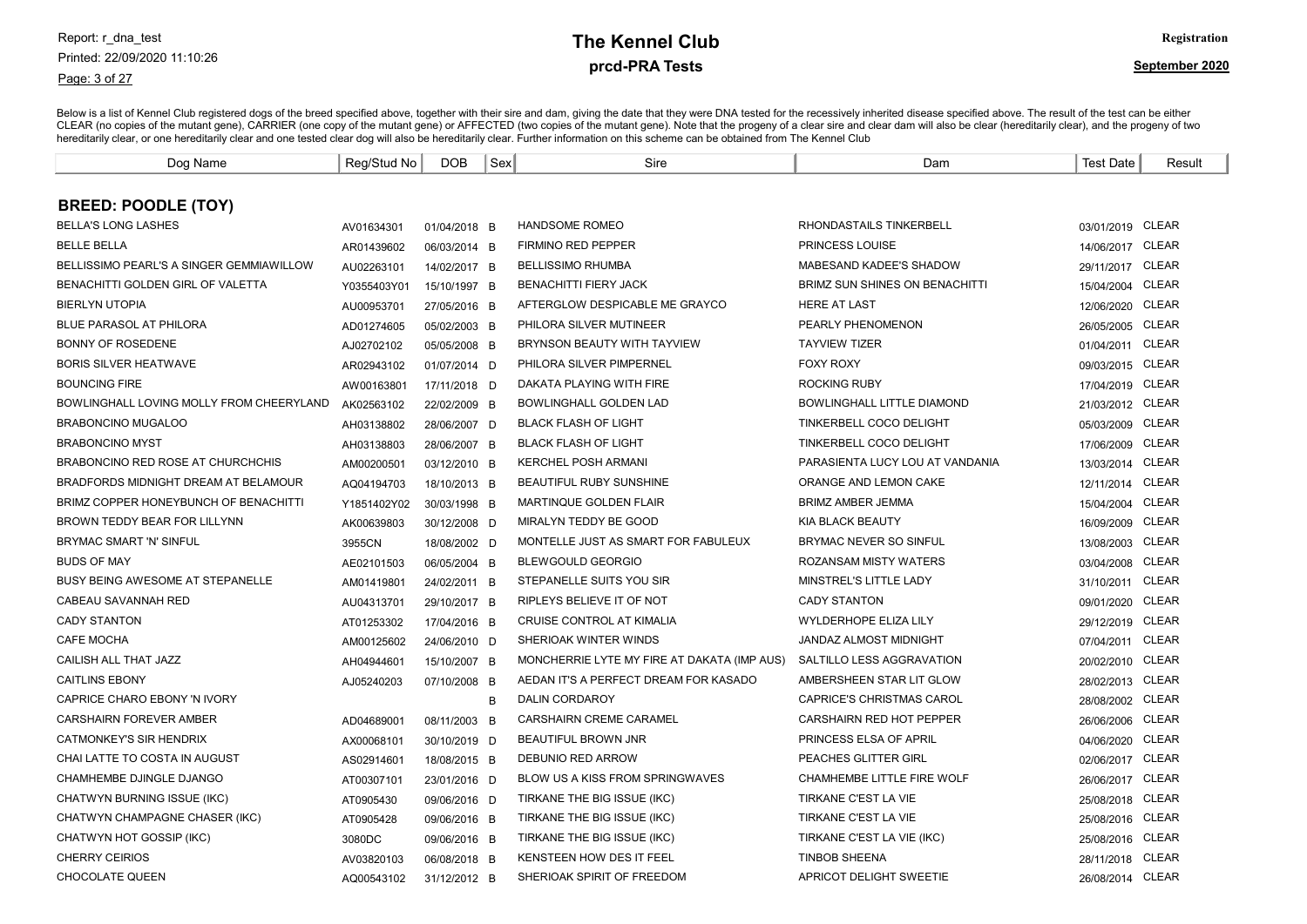Page: 4 of 27

# prcd-PRA Tests **The Kennel Club** Registration

| Dog Name                                          | Reg/Stud No | <b>DOB</b>   | Sex | Sire                                        | Dam                                              | <b>Test Date</b> | Result       |
|---------------------------------------------------|-------------|--------------|-----|---------------------------------------------|--------------------------------------------------|------------------|--------------|
|                                                   |             |              |     |                                             |                                                  |                  |              |
| <b>BREED: POODLE (TOY)</b>                        |             |              |     |                                             |                                                  |                  |              |
| CHOCOLATINO'S WONDER BOY                          | AW02654702  | 01/10/2018 D |     | DAVID THE BIG DRAMAQUEEN                    | PARASIENTA'S BELLA                               | 18/09/2019 CLEAR |              |
| CHURCHCHIS BLAZING GLORY AT HOSHA                 | AQ00299503  | 14/12/2012 B |     | TIRKANE TRAIL BLAZER TO ARIOVISTUS          | <b>BRABONCINO RED ROSE AT CHURCHCHIS</b>         | 19/08/2013 CLEAR |              |
| CIN-DON KEEP THE PEACE                            | PP47134102  |              | D   | DALIN CORDAROY                              | <b>CIN-DON KEEPSAKE</b>                          | 03/07/2002 CLEAR |              |
| CINNAMON SUNRISE EMERALDAPRI (IKC)                | AV0903650   | 11/10/2017 B |     | <b>ARAGORA BAGGINS</b>                      | <b>MAYWEST MAGIC GIRL</b>                        | 08/10/2019 CLEAR |              |
| <b>CINNAMON SUNSET</b>                            | AT02867902  | 22/06/2016 D |     | DAKATA PLAYING WITH FIRE                    | <b>DIXALJACK PRETTY POSEY</b>                    | 31/01/2018       | CLEAR        |
| CLARION CASHMERE COPYRIGHT FOR AEDAN (IMP<br>USA) | AJ0902505   | 15/11/2005 D |     | AEDAN NEVER A DOUBT                         | CASHMERE CLARION MEMORY                          | 01/08/2006       | <b>CLEAR</b> |
| CLOONKEEN WITSON BEST FOR VALETTA                 | AH02334204  | 27/05/2007 D |     | <b>TALADAYGA THE MAGIC DRAGON</b>           | <b>CLOONKEEN STEP IN TIME</b>                    | 04/10/2007       | CLEAR        |
| <b>CLOPTON DANCIN IN A NUTSHELL</b>               | AB02962301  | 14/04/2001 B |     | <b>JILANDO THE LEGEND</b>                   | <b>CLOPTON INVITATION TO DANCE</b>               | 13/08/2003       | <b>CLEAR</b> |
| <b>CLOPTON DESTINY IN DIAMONDS</b>                | AF03217503  | 16/04/2005 D |     | DIAMOND MERCHANT AT CLOPTON                 | SYLVENUS MINI THEMOOCHER AT CLOPTON (IMP<br>AUS) | 09/12/2005       | <b>CLEAR</b> |
| <b>CLOPTON DONT STOP THE MUSIC</b>                | 0931CL      | 27/05/2000 D |     | MONTELLE JUST AS SMART FOR FABULEUX         | <b>CLOPTON DANCE THE NIGHT AWAY</b>              | 13/08/2003       | <b>CLEAR</b> |
| <b>CLOPTON GLAMOROUS NIGHTS</b>                   | AE04199701  | 28/07/2004 B |     | MELUCY ROMANTIC TEMPTATION                  | <b>CLOPTON PRETTY WOMAN</b>                      | 08/12/2004       | <b>CLEAR</b> |
| <b>CLOPTON STRICTLY DIAMONDS</b>                  | AK02379101  | 17/05/2009 D |     | SENKRAH SILVA ONTO DIAMONDS                 | SYLVENUS MINI THEMOOCHER AT CLOPTON (IMP<br>AUS) | 05/08/2009       | CLEAR        |
| COCO VELVET SPECIAL AT MALFREDOS                  | AJ01907603  | 01/04/2008 D |     | POPPYMAQUE COCK O' TH' NORTH                | MEHTAB COBANO                                    | 02/10/2009       | <b>CLEAR</b> |
| <b>COLTHAM BELLE EPOCHE</b>                       | AH02036503  | 24/03/2007 B |     | <b>TUTTLEBEES OW'S THAT</b>                 | <b>COLTHAM DOMINIQUE</b>                         | 25/06/2007       | <b>CLEAR</b> |
| COLTHAM BOUTONNIERE OF BABINEAUX                  | AJ00656104  | 21/11/2007 D |     | SELDOOP IN THE SPOT LITE                    | <b>COLTHAM DOMINIQUE</b>                         | 14/06/2012 CLEAR |              |
| <b>COLTHAM CANDIDE</b>                            | AH02036504  | 24/03/2007 B |     | <b>TUTTLEBEES OW'S THAT</b>                 | <b>COLTHAM DOMINIQUE</b>                         | 19/04/2011       | <b>CLEAR</b> |
| COLTHAM CECILLE OF BABINEAUX                      | AJ02487301  | 06/03/2008 B |     | <b>COLTHAM MONTMARTRE</b>                   | <b>COLTHAM MIREILLE</b>                          | 09/09/2015 CLEAR |              |
| COLTHAM PETIT PASCAL AT AEDAN                     | 0541CM      | 27/10/2000 D |     | AEDAN TAKES THE BISCUIT                     | CYPORE FELICE AT COLTHAM                         | 13/08/2003       | <b>CLEAR</b> |
| <b>COPPER CHASE</b>                               | AV00747603  | 12/01/2018 D |     | KUGOU COPPER KAZOO                          | PARASIENTA'S SMALL BUT FUN                       | 12/03/2019 CLEAR |              |
| COPPERLOTS LUSCIOUS LEMON                         | AW02063704  | 28/04/2019 B |     | DIAMOND JACK THE LAD                        | ROIJUL RED DAWN                                  | 20/06/2020       | <b>CLEAR</b> |
| <b>COPPERLOTS PRECIOUS PEACH</b>                  | AW02063703  | 28/04/2019 B |     | <b>DIAMOND JACK THE LAD</b>                 | ROIJUL RED DAWN                                  | 20/06/2020       | CLEAR        |
| <b>COTELLIE DINKY DOUGHNUT</b>                    | AU02423401  | 18/05/2017 B |     | <b>KASEY SAND</b>                           | ANGEL OF FIRE                                    | 04/06/2020       | <b>CLEAR</b> |
| <b>CRIMSON PETAL</b>                              | AX01422802  | 10/04/2020 D |     | PARANGELES ROJASOL                          | <b>RUBY RED</b>                                  | 02/08/2020       | CLEAR        |
| CRISTAL TOY OF MIRROR HOME (IMP NLD)              | AD0900140   | 24/04/1997 B |     | <b>MONTOYA'S ROUGH RIDER</b>                | MERRYMORN PRETTY SPECIAL                         | 27/06/2005       | <b>CLEAR</b> |
| <b>CRYSTAL STAR MILLIE</b>                        | AF01501201  | 28/01/2005 B |     | KIMALIA WINTER MADNESS                      | <b>EIKENBERRY PRINCESS SOPHIE</b>                | 23/04/2008       | <b>CLEAR</b> |
| <b>CURLYNOODLES ICECREAM</b>                      | AL02813901  | 10/06/2010 D |     | <b>BOWLINGHALL KELLAS BOY</b>               | <b>KENMILLEVEN PANDORA</b>                       | 05/06/2013       | CLEAR        |
| DADDY COOL AT MANLINSON                           | 1225CY      | 30/08/2012 D |     | CLOPTON MAN IN THE BROWN SUIT               | VANITONIA YOU THINK SO                           | 05/12/2013 CLEAR |              |
| DAKATA FEELS LIKE GOLD                            | X4741503X04 | 01/10/1997 B |     | VECTALIA TWINKLING STAR OVER DAKATA         | DAKATA GOING FOR GOLD                            | 09/12/2003       | CLEAR        |
| DAKATA GOT SOMETHIN GOING ON                      | AT00014401  | 04/11/2015 B |     | ELEN ELF DREAM WEAVER AT DAKATA (IMP DEU)   | DAKATA RED ALL ABOUT IT                          | 26/09/2017       | CLEAR        |
| DAKATA IN THE RED                                 | AA02041902  | 30/01/2000 B |     | SEABROOK RIVAL IN RED AT DAKATA             | DAKATA GINGER SPICE                              | 09/12/2003 CLEAR |              |
| DAKATA PLAYING WITH FIRE                          | AQ02462601  | 12/05/2013 D |     | MONCHERRIE LYTE MY FIRE AT DAKATA (IMP AUS) | DAKATA ITS HOT AT THE TOP                        | 15/07/2014       | <b>CLEAR</b> |
| DAKATA SILENCE IS GOLDEN                          | Y2853701Y03 | 31/03/1998 B |     | WIGHTWONDER GLOWING STAR AT DAKATA          | DAKATA MADE OF GOLD                              | 09/12/2003 CLEAR |              |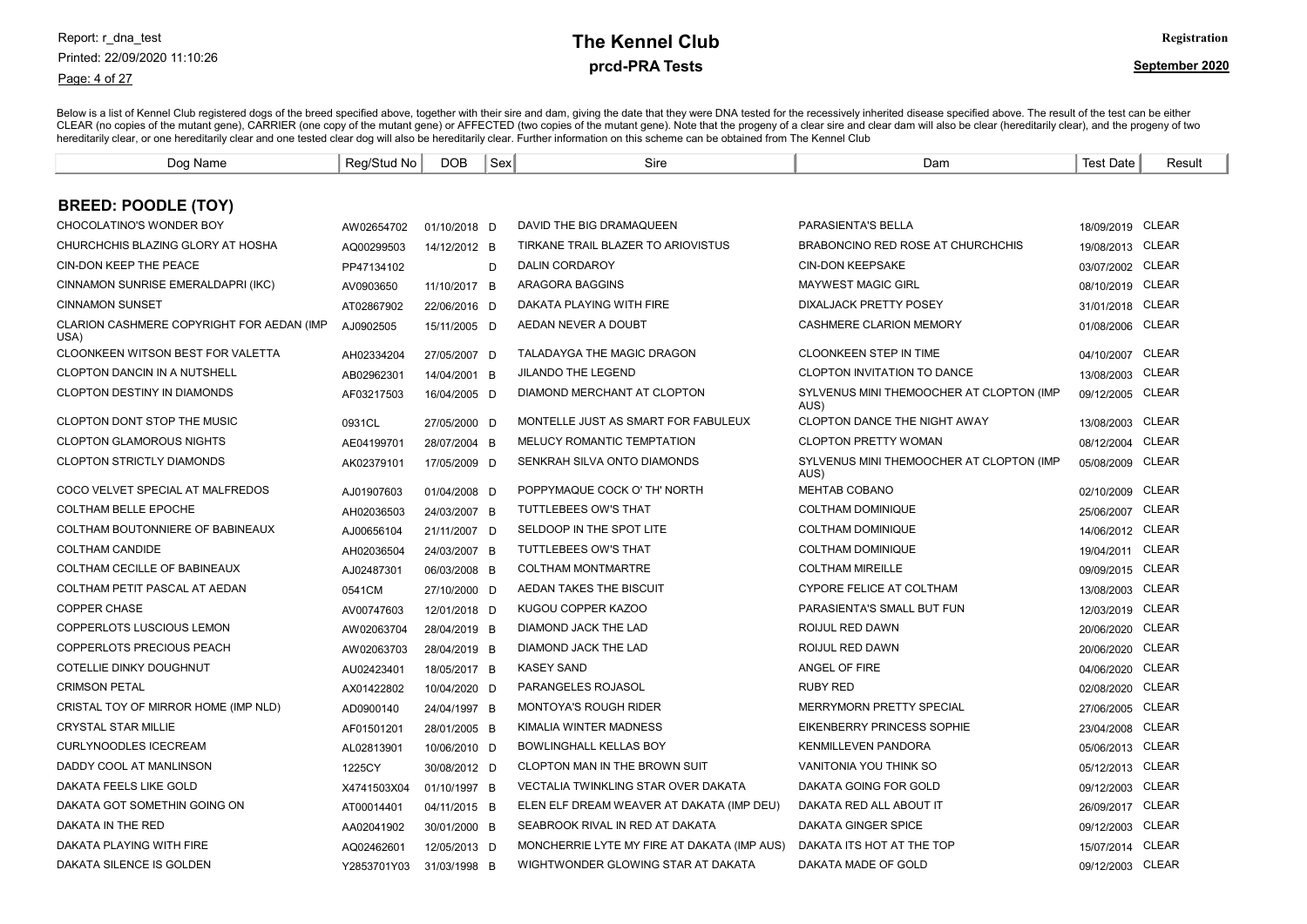Page: 5 of 27

# prcd-PRA Tests **The Kennel Club** Registration

| Dog Name                                              | Reg/Stud No | <b>DOB</b>   | Sex | Sire                                              | Dam                                    | <b>Test Date</b> | Result       |
|-------------------------------------------------------|-------------|--------------|-----|---------------------------------------------------|----------------------------------------|------------------|--------------|
|                                                       |             |              |     |                                                   |                                        |                  |              |
| <b>BREED: POODLE (TOY)</b>                            |             |              |     |                                                   |                                        |                  |              |
| <b>DALEHOUSE DOLORES</b>                              | AE04732601  | 26/09/2004 B |     | RITARA LORD OF THE DANCE                          | MONTCLARE GABRIELLE WITH DALEHOUSE     | 28/04/2009 CLEAR |              |
| <b>DALEHOUSE GUINEVERE</b>                            | AL01132203  | 09/02/2010 B |     | MUSICALLERUE CUE THE MUSIC FOR RITARA             | <b>DALEHOUSE DOLORES</b>               | 15/02/2011       | <b>CLEAR</b> |
| <b>DANCING DIOR</b>                                   | AJ04314204  | 03/07/2008 B |     | MONTELLE ROYAL PERFORMANCE                        | <b>LOUOWEN LADY CANDY</b>              | 08/12/2009 CLEAR |              |
| DANIERE CLASS CREATION                                | AJ03500303  | 31/03/2008 B |     | TEDDY BOY IN BLACK VIA DANIERE                    | DOT TO DOT                             | 04/09/2009 CLEAR |              |
| DANIERE COPPER BRACELET                               | AE05048702  | 22/09/2004 B |     | MONTGERRIE BONNIE BAILEY                          | DANIERE BOLD AS BRASS                  | 21/11/2005 CLEAR |              |
| DANIERE WANNA BEE                                     | AH00487303  | 05/01/2007 B |     | AINEDUN HONEY BEE                                 | HY-JO AL'S SILVER DREAM                | 24/09/2007 CLEAR |              |
| <b>DARK WONDER</b>                                    | AK01136201  | 16/02/2009 D |     | ROGNIS WILD ABOUT MEMPHIS FOR TOBONYPARK          | <b>LAVELLE MORNING STAR</b>            | 01/03/2012 CLEAR |              |
| DEBMAR ANTICIPATION                                   | 0187CW      | 24/05/2010 D |     | MELUCY ROMANTIC TEMPTATION                        | TUTTLEBEES SMART WITCH AT DEBMAR       | 28/02/2013 CLEAR |              |
| DEBUNIO DOUBLE DIAMOND                                | AR00458602  | 16/12/2013 D |     | KOTILIKO FRUITY MELLOW RED AT HELDANI             | <b>SEABROOK RED DESIRE</b>             | 11/04/2016       | <b>CLEAR</b> |
| <b>DECARVER THUMBERLENIA</b>                          | AL00859802  | 20/11/2009 B |     | <b>BELLISSIMO AMOROSO</b>                         | <b>AMBER LILLY</b>                     | 05/11/2014       | <b>CLEAR</b> |
| DECHINE TOAST OF THE TOWN                             | 2911CX      | 18/10/2011 D |     | <b>STUANE BURNT OAK</b>                           | KARAMOUCHE HOT STUFF AT DECHINE        | 23/02/2012       | <b>CLEAR</b> |
| DEVON TOY OF MIRROR HOME AT ROMAR (IMP NLD)           | AC0900871   | 13/05/2001 D |     | SHARBELLE LOUIE THE LOVER                         | EDRYN CHINA BE SWEET                   | 28/07/2004       | <b>CLEAR</b> |
| <b>DINEENE'S BLACK MAGIC</b>                          | AJ01005301  | 28/02/2008 B |     | DINEENE'S TICKET TO RIDE                          | <b>DINEENE'S HOT LEGS</b>              | 28/07/2009       | <b>CLEAR</b> |
| DINEENE'S DOWN TOWN TRAIN AT PARASIENTA               | AG03231701  | 18/07/2006 D |     | COCO BROWN FOR DINEENE                            | HONEYBUN BERRY FOR DINEENE             | 22/02/2010       | <b>CLEAR</b> |
| <b>DINEENE'S HOT LEGS</b>                             | AG03231702  | 18/07/2006 B |     | COCO BROWN FOR DINEENE                            | HONEYBUN BERRY FOR DINEENE             | 31/10/2006       | <b>CLEAR</b> |
| DINEENE'S HOT SHOT                                    | AH04420201  | 07/10/2007 D |     | SHAWBAY'S CLOCKWORK ORANGE                        | TIRKANE LIGHT MY FIRE FOR DINEENE      | 03/01/2008       | <b>CLEAR</b> |
| DIVINE CHOCOLATE ROSES                                | AW04179901  | 04/07/2019 B |     | <b>JANDAZ BROWN MATISSE</b>                       | <b>FUNNY FOREVER FAWN</b>              | 17/07/2020       | <b>CLEAR</b> |
| DIVINEPOOCH MR CHOCOLATIER                            | AW01960701  | 17/05/2019 D |     | <b>WOLDSMERE MIDNIGHT DASH</b>                    | SWEET TOFFEE TEMPTATION AT AZAHARSTARZ | 05/01/2019       | <b>CLEAR</b> |
| <b>DIXALJACK ALAMAK</b>                               | AT01751505  | 10/05/2016 D |     | <b>DIXAL RED JACK</b>                             | PARASIENTA'S SUNSHINE GIRL             | 21/04/2020       | <b>CLEAR</b> |
| DONHAZEL MISCHIEF IN MIND                             | AJ02950601  | 21/05/2008 B |     | ROGNIS OSCAR WILD                                 | ILIKAM LISAS LITTLE SHOWOFF            | 05/02/2010       | <b>CLEAR</b> |
| DOUBLE DELIGHT AT ROSESTAR                            | AT01033203  | 27/02/2016 D |     | PARASIENTA'S CUSTOM KID                           | <b>PARASIENTA'S LEXI</b>               | 21/11/2019       | CLEAR        |
| DRACO ROLLING STONE                                   |             |              | D   | <b>DRACO JABARI</b>                               | CHOTARD CASH IN A FLASH                | 18/06/2010 CLEAR |              |
| DRELINCOURTS AMBROSE                                  | AU01557304  | 08/03/2017 D |     | PARASIENTA MADRIGAL MASTER                        | PARASIENTA'S MANY TALENTS              | 16/01/2020       | <b>CLEAR</b> |
| DRELINCOURTS CLAUDETTE                                | AT00886904  | 07/02/2016 B |     | PLUBEN SILVER MASTERPIECE                         | <b>COCOS BABYGIRL</b>                  | 23/08/2017 CLEAR |              |
| DRELINCOURTS GILT EDGED                               | AU04069603  | 06/09/2017 D |     | PARANGELES TODOS SANTOS                           | <b>WONDERFUL MOVER</b>                 | 05/02/2018       | <b>CLEAR</b> |
| DRELINCOURTS RED SKY                                  | AU04069602  | 06/09/2017 B |     | PARANGELES TODOS SANTOS                           | <b>WONDERFUL MOVER</b>                 | 12/07/2019 CLEAR |              |
| DRELINCOURTS SILVER MOON                              | AT01123902  | 06/02/2016 B |     | PLUBEN SILVER MASTERPIECE                         | THE LITTLE MINX                        | 23/08/2017 CLEAR |              |
| DRELINCOURTS TIN TIN WITH PIPSPUD                     | AU03836303  | 23/08/2017 D |     | PLUBEN SILVER MASTERPIECE                         | PARASIENTA'S SILVA STAR                | 29/10/2018       | <b>CLEAR</b> |
| DRESSED IN BLACK                                      | AH02965303  | 16/04/2007 B |     | JANDAZ BROWN HAZELNUT                             | <b>MISS DIOR</b>                       | 27/05/2009       | <b>CLEAR</b> |
| DRINAMOON BUTTERFLY LION                              | AP00196402  | 12/12/2011 B |     | LANES GOLD MEMBER (IMP USA)                       | DRINAMOON HOT LIKE ME                  | 07/06/2012 CLEAR |              |
| <b>DRINAMOON RUSHMEEKA</b>                            | AQ02215801  | 03/05/2013 B |     | ROYAL SARASOTA GOLD RUSH TO TINKILEE (IMP<br>CAN) | DRINAMOON HOT LIKE ME                  | 10/04/2014 CLEAR |              |
| DUTCH GOLD TOY OF MIRROR HOME AT TIRKANE<br>(IMP NLD) | AC0900528   | 27/06/2001 D |     | MUSIC MAN TOY OF MIRROR HOME                      | SKY RUNNER TOY OF MIRROR HOME          | 21/08/2003 CLEAR |              |
| DYMANTI DOLLY MIXTURE                                 | AQ02220001  | 22/05/2013 B |     | <b>BRAVE BROWN BUDDY</b>                          | DYMANTI DREAM POT                      | 19/02/2014 CLEAR |              |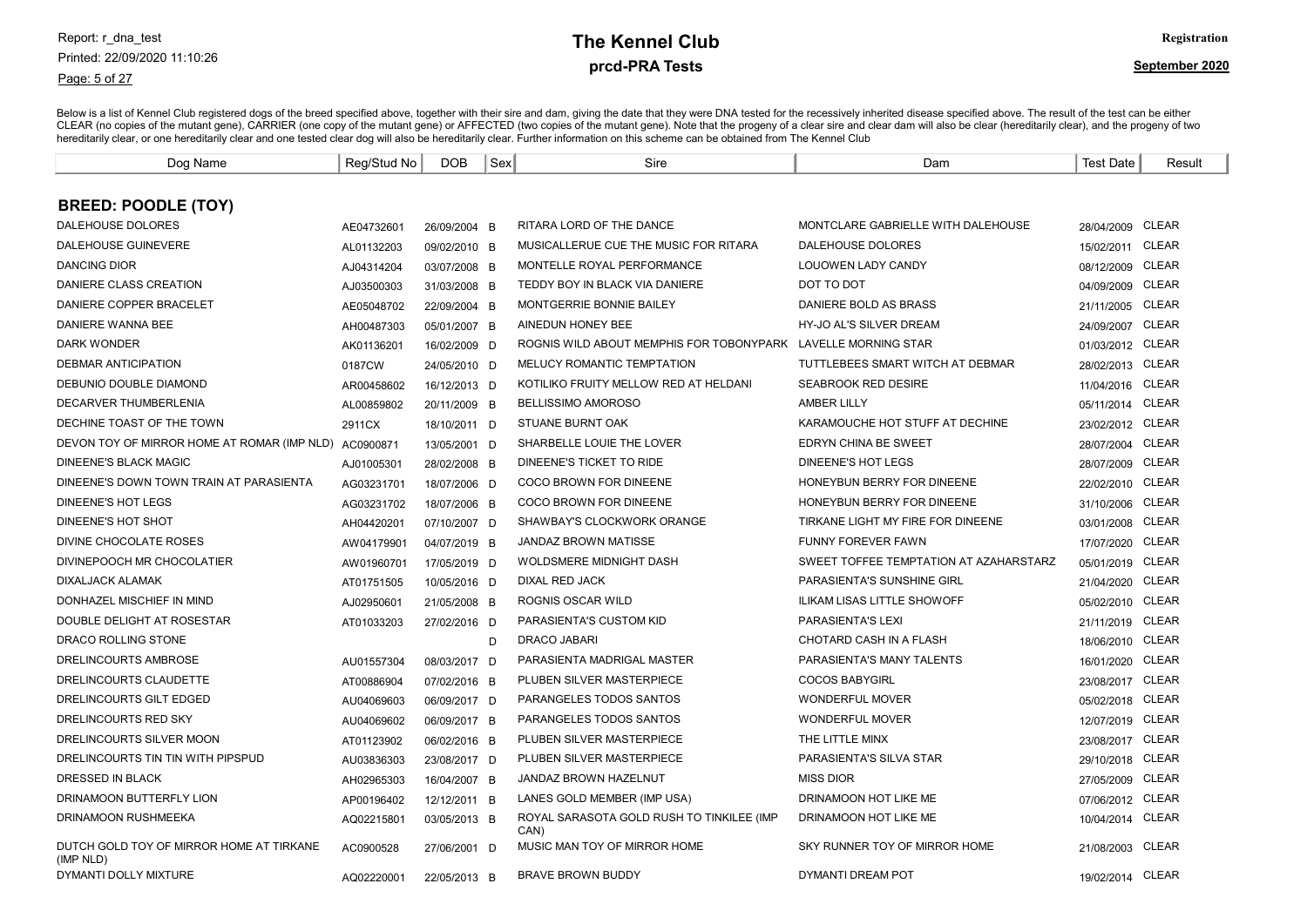### Page: 6 of 27

# prcd-PRA Tests **The Kennel Club** Registration

| Dog Name                                                   | Reg/Stud No | <b>DOB</b>   | Sex | Sire                                            | Dam                                  | Test Date        | Result       |
|------------------------------------------------------------|-------------|--------------|-----|-------------------------------------------------|--------------------------------------|------------------|--------------|
|                                                            |             |              |     |                                                 |                                      |                  |              |
| <b>BREED: POODLE (TOY)</b>                                 |             |              |     |                                                 |                                      |                  |              |
| DYMANTI MAGIC STAR                                         | AV01852601  | 07/04/2018 D |     | PARASIENTA'S AMOR CALIENTE                      | PARASIENTA'S RAVE UP OF PARANGELES   | 05/02/2019 CLEAR |              |
| EIKENBERRY SILVA SORCERESS                                 | AP00156801  | 12/10/2011 B |     | SELDOOP WIZARD OF ODDS AT EIKENBERRY            | EIKENBERRY DEVIL WERZ PRADA          | 08/05/2013 CLEAR |              |
| ELECTRAZ MR KNOW IT ALL                                    | AK00166106  | 14/11/2008 D |     | NEONLITE CARRY ME HOME                          | ROSIE MAY FOREVER AT STEELTHORN      | 16/12/2009 CLEAR |              |
| ELECTRAZ WINTER ROSE                                       | AK00166102  | 14/11/2008 B |     | NEONLITE CARRY ME HOME                          | ROSIE MAY FOREVER AT STEELTHORN      | 20/12/2010 CLEAR |              |
| ELEGIJA STILYA PEPITA PREKRASNAYA (IMP RUS)                | AW0901801   | 17/05/2017 B |     | ELEGIJA STILYA KELVIN KLEIN                     | SEREBRJANY VEK INFINITY              | 19/05/2020       | CLEAR        |
| ELEN ELF DREAM WEAVER AT DAKATA (IMP DEU)                  | AR0901501   | 22/10/2013 D |     | MAPANI'S LOVE BENITO SEGUNDO<br>(ATCAR00057ARG) | UTRENNYAYA ZVEZDA IZ STRANY SNEGOV   | 12/11/2014 CLEAR |              |
| <b>EMARAE SIMPLY RED</b>                                   | AR01323002  | 14/11/2013 D |     | KERCHEL RED ECHO FOR EMARAE                     | KERCHEL FIRE DANCER FOR EMARAE       | 24/06/2015 CLEAR |              |
| EMBERCOURT COOL AS ICE AT WIGHTWONDER                      | AD01405403  | 07/03/2003 D |     | WIGHTWONDER HOPE AND GLORY                      | <b>EMBERCOURT PARTY GIRL</b>         | 10/10/2003 CLEAR |              |
| <b>EMBERCOURT THE ENCHANTRESS AT</b><br><b>WIGHTWONDER</b> | 4356CS      | 28/12/2005 B |     | WIGHTWONDER NEVER SO WICKED                     | EMBERCOURT WISH UPON A STAR          | 21/02/2008       | CLEAR        |
| EMERALDAPRI RED SUNBEAM                                    | AX00950002  | 28/01/2020 D |     | <b>EMANUEL ROSEBOY EMERALDAPRI</b>              | MENOMINEE RED PEPPER EMERALDAPRI     | 31/03/2020       | <b>CLEAR</b> |
| EMERALDAPRI RED SUNSHINE                                   | AX00950003  | 28/01/2020 D |     | EMANUEL ROSEBOY EMERALDAPRI                     | MENOMINEE RED PEPPER EMERALDAPRI     | 31/03/2020       | CLEAR        |
| <b>EMILY'S PRINCESS LEIA</b>                               | AT01803401  | 21/04/2016 B |     | <b>CRIMSON REFLECTION</b>                       | ORANGE AND LEMON CAKE                | 22/05/2017 CLEAR |              |
| <b>ENTWISTLE BARBERA</b>                                   | AV03786903  | 02/09/2018 B |     | <b>BOWLINGHALL MCVITIE</b>                      | <b>KERCHEL CHOICE CHERRY</b>         | 02/08/2020       | <b>CLEAR</b> |
| EVAK'S HEADLINER AT JOCCOAA (IMP ESP)                      | AQ0902620   | 30/11/2009 D |     | <b>EVAK'S PINOCCHIO</b>                         | <b>EVAK'S ILLUSORI</b>               | 06/05/2016       | <b>CLEAR</b> |
| EXOTIC DANCER AT AMBERIFFIC                                | AE01237503  | 12/02/2004 B |     | <b>CLOPTON DONT STOP THE MUSIC</b>              | <b>MOSSHOG BROWN SUGAR</b>           | 15/07/2004       | <b>CLEAR</b> |
| <b>FABULOUS FLORRIE</b>                                    | AH04797801  | 06/03/2007 B |     | <b>FRANTONY MOONSHINE FOR BLEWGOULD</b>         | <b>WYLDERHOPE PRETTY PEGGY SUE</b>   | 12/06/2009       | <b>CLEAR</b> |
| <b>FANTASTIC FLASH BOY</b>                                 | AV00888203  | 17/01/2018 D |     | DYMANTI CHOCOLATE ORANGE CHEZ VIMICK            | LYNCHAMS LITTLE ICE GEM              | 20/03/2019 CLEAR |              |
| FERDINAND IZ VOLZHSKOY SPERENADY (IMP RUS)                 | AW0906220   | 02/04/2019 D |     | BREND IZ VOLZHSKOY SERENADY                     | <b>MAK FAER UNDINA</b>               | 18/02/2020       | <b>CLEAR</b> |
| FIRE AND ICE AT KERTELLAS                                  | 3316CN      | 04/11/2002 B |     | TUTTLEBEES DAWN PATROL AT LYNJEL                | <b>TIRKANE FIRE FLICKER</b>          | 31/03/2004       | <b>CLEAR</b> |
| FIREBOLT MERRYDANCER FOR KOTILIKO                          | AR03832503  | 05/09/2014 B |     | MILLIBEANOS GOING FOR GOLD AT MERRYMORN         | MERRYMORN AMBER LIL                  | 11/09/2015       | <b>CLEAR</b> |
| FLAIRBECK ANY DREAM WILL DO                                | AJ03170301  | 08/05/2008 B |     | FLAIRBECK I'M A WIZARD AT NOVADENE              | <b>FLAIRBECK TIME TO DREAM</b>       | 03/11/2008       | <b>CLEAR</b> |
| <b>FLAIRBECK BACK TO HAUNT US</b>                          | AQ04459902  | 01/10/2013 B |     | DECHINE TOAST OF THE TOWN                       | FLAIRBECK ANY DREAM WILL DO          | 10/04/2014       | <b>CLEAR</b> |
| FLAIRBECK BELIEVE IN DREAMS FOR NOVADENE                   | 2968CY      | 18/12/2012 B |     | DECHINE TOAST OF THE TOWN                       | <b>FLAIRBECK CATCH A DREAM</b>       | 11/09/2013       | <b>CLEAR</b> |
| FLAIRBECK BY ANY MEANS FOR NOVADENE                        | AQ04459601  | 12/10/2013 D |     | DECHINE TOAST OF THE TOWN                       | <b>FLAIRBECK SMART MOVE</b>          | 10/04/2014       | <b>CLEAR</b> |
| <b>FLAIRBECK CATCH A DREAM</b>                             | 1462CT      | 17/03/2007 B |     | TUTTLEBEES OW'S THAT                            | <b>FLAIRBECK TIME TO DREAM</b>       | 21/02/2008       | <b>CLEAR</b> |
| <b>FLAIRBECK COME FLY WITH ME</b>                          | AP03611401  | 08/08/2012 D |     | <b>CLOPTON MAN IN THE BROWN SUIT</b>            | <b>FLAIRBECK WALKIN ON AIR</b>       | 09/04/2014       | <b>CLEAR</b> |
| <b>FLAIRBECK DOUBLE TIME</b>                               | AE00656501  | 19/12/2003 B |     | AEDAN AT THE DOUBLE (RE-IMPORT)                 | TIRKANE TIME OUT                     | 01/04/2004       | <b>CLEAR</b> |
| <b>FLAIRBECK DREAM TRADER</b>                              | AM03465401  | 30/05/2011 B |     | <b>TUTTLEBEES WITCH TRADER</b>                  | <b>FLAIRBECK CATCH A DREAM</b>       | 10/04/2014       | <b>CLEAR</b> |
| FLAIRBECK HEY I'M NOAH WITH NOVADENE                       | 3070CV      | 21/10/2009 D |     | BRYMAC SMART 'N' SINFUL                         | <b>FLAIRBECK TIME TO DREAM</b>       | 30/08/2010       | <b>CLEAR</b> |
| FLAIRBECK I'M A WIZARD AT NOVADENE                         | 1806CT      | 19/03/2007 D |     | RIBBLEHOLME ONE WON ATE                         | <b>FLAIRBECK WITCHES DOUBLE</b>      | 25/06/2007       | <b>CLEAR</b> |
| FLAIRBECK IN IT TO WIN IT FOR NOVADENE                     | 1811CQ      | 07/08/2004 D |     | <b>CLOPTON DONT STOP THE MUSIC</b>              | <b>FLAIRBECK NICE 'N SPECIAL</b>     | 01/04/2005       | <b>CLEAR</b> |
| FLAIRBECK JUST THE ONE                                     | AH04598501  | 16/09/2007 B |     | FLAIRBECK GINGER NUT AT NOVADENE                | ROGNIS COME FLY WITH ME AT FLAIRBECK | 09/07/2008       | <b>CLEAR</b> |
| <b>FLAIRBECK NICE 'N SPECIAL</b>                           | 0194CL      | 05/02/2000 B |     | AEDAN NEVER SO NICE                             | <b>FLAIRBECK CHOCAHOLIC</b>          | 13/08/2003 CLEAR |              |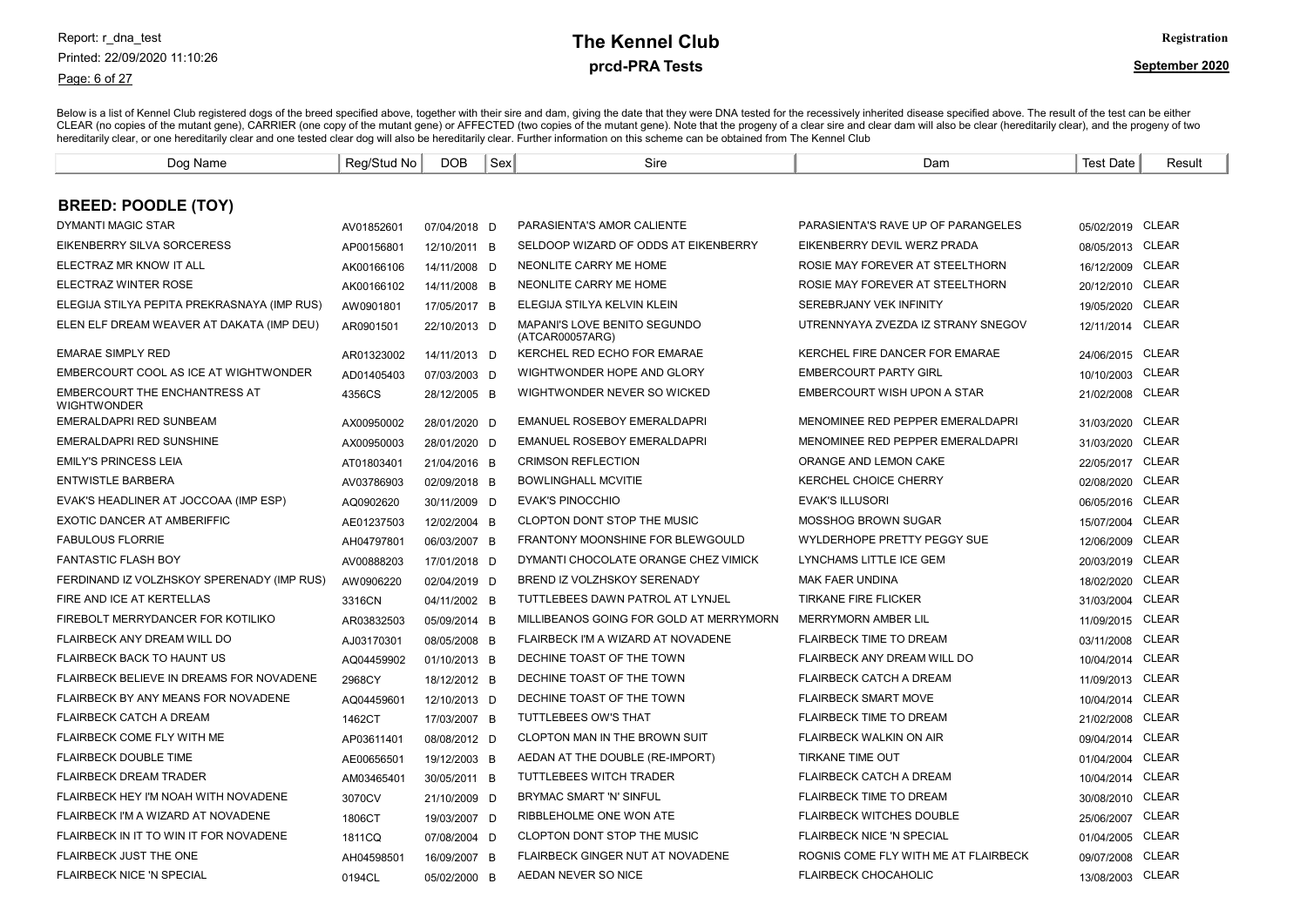#### Page: 7 of 27

### prcd-PRA Tests **The Kennel Club** Registration

| Dog Name                                                   | Reg/Stud No | <b>DOB</b>   | Sex | Sire                                                          | Dam                                            | <b>Test Date</b> | Result       |
|------------------------------------------------------------|-------------|--------------|-----|---------------------------------------------------------------|------------------------------------------------|------------------|--------------|
|                                                            |             |              |     |                                                               |                                                |                  |              |
| <b>BREED: POODLE (TOY)</b>                                 |             |              |     |                                                               |                                                |                  |              |
| <b>FLAIRBECK SMART MOVE</b>                                | 0227CX      | 09/11/2010 B |     | <b>TUTTLEBEES WITCH N SMART</b>                               | MICADOR MOVIN ON UP TO FLAIRBECK               | 07/06/2012 CLEAR |              |
| <b>FLAIRBECK TAKE THE DOUBLE</b>                           | AE00656503  | 19/12/2003 D |     | AEDAN AT THE DOUBLE (RE-IMPORT)                               | <b>TIRKANE TIME OUT</b>                        | 01/04/2004       | CLEAR        |
| <b>FLAIRBECK TIME TO DREAM</b>                             | AE00656502  | 19/12/2003 B |     | AEDAN AT THE DOUBLE (RE-IMPORT)                               | <b>TIRKANE TIME OUT</b>                        | 01/04/2004       | <b>CLEAR</b> |
| FLAIRBECK ULTIMATE FORCE FOR NOVADENE                      | AJ03171501  | 29/05/2008 D |     | MICADOR THE FORSYTH SAGA IS RIBBLEHOLME                       | MICADOR MOVIN ON UP TO FLAIRBECK               | 03/11/2008       | CLEAR        |
| FLAME THE RED BOY BY NEONLITE                              | AM03241901  | 08/07/2011 D |     | <b>KENMILQUIN GOLDEN NUGGET</b>                               | <b>FANCY BLONDE BOMBSHELL</b>                  | 16/09/2013       | <b>CLEAR</b> |
| <b>FOOLS GOLD AT SAFIETTE</b>                              | AR00773102  | 13/12/2013 B |     | SMART LITTLE JOE                                              | <b>MUFFIN CENTRE</b>                           | 05/07/2017       | CLEAR        |
| FOREVER MY REY OF SUNSHINE AT DIVINEPOOCH                  | AW03421201  | 19/08/2019 D |     | PRYPOOPALS DARK SECRET AT ASTIZAGATO                          | <b>WOODIELOVE ITSY BITZY</b>                   | 02/07/2020       | <b>CLEAR</b> |
| FORSYWOOD MOULIN ROUGE                                     | AV00769701  | 21/01/2018 B |     | PARANGELES TODOS SANTOS                                       | DRELINCOURTS KISS ME KATE AT FORSYWOOD         | 10/06/2020       | <b>CLEAR</b> |
| FOXY WOOKIECOOKIEWOO                                       | AU04072902  | 09/09/2017 B |     | PARASIENTA'S SAMMY SUNBEAM                                    | <b>CUTE COOKIE</b>                             | 07/04/2020       | <b>CLEAR</b> |
| <b>FRALEX DARK MISTS (RE-IMPORT)</b>                       | AC03724801  | 20/09/2002 B |     | <b>GRAYCO HOOLI JULIO</b>                                     | <b>FRALEX DARK SECRET</b>                      | 15/10/2003       | <b>CLEAR</b> |
| FRALEX DARK SATURN                                         | 0542CM      | 07/01/2001 D |     | <b>GRAYCO HOOLI JULIO</b>                                     | <b>FRALEX DARK SECRET</b>                      | 15/10/2003       | CLEAR        |
| <b>FRALEX DARK WINGS</b>                                   | 1076CR      | 28/12/2003 B |     | <b>GRAYCO CINQUICENTO</b>                                     | <b>FRALEX DARK SECRET</b>                      | 15/04/2004       | <b>CLEAR</b> |
| <b>FRANTONY THORNTON</b>                                   | AE04718702  | 29/10/2004 D |     | <b>JILANDO DER ROSENKAVALIER</b>                              | <b>FRANTONY POPPERDOMPA</b>                    | 17/06/2005       | CLEAR        |
| <b>FREESTYLE BACK TO BLACK</b>                             | AK01341801  | 17/11/2008 B |     | <b>FABULEUX THE CELTIC TIGER</b>                              | <b>FREESTYLE HEAVENLY BLISS</b>                | 07/06/2012 CLEAR |              |
| FREESTYLE TAKES TWO TO TANGO                               | 0452DF      | 30/09/2017 D |     | AFTERGLOW FOXTROT OSCAR                                       | FREESTYLE BACK IN BLACK                        | 25/10/2019       | CLEAR        |
| <b>FREESTYLE THE INVESTIGATOR</b>                          | AM03731701  | 02/06/2011 D |     | <b>TUTTLEBEES WITCH N SMART</b>                               | FREESTYLE MILLY MOLLY MANDY                    | 28/02/2013       | <b>CLEAR</b> |
| FROGSLEY GO WITH THA FLO                                   | AG02111002  | 23/03/2006 B |     | AJANTI ON ME TOD                                              | <b>EIKENBERRY CHELSEA GIRL</b>                 | 28/09/2006       | <b>CLEAR</b> |
| <b>GABRIELLA STAR</b>                                      | AU01165403  | 28/02/2017 B |     | <b>PARASIENTA'S PATRICK</b>                                   | KALEDA SPLASH OF APRICOTS                      | 29/04/2019       | CLEAR        |
| <b>GAIEVALS TOO JAZZY</b>                                  | AE01861202  | 25/03/2004 B |     | TUTTLEBEES SUPER SPECIAL AT GAIEVALS                          | GAIEVALS SO JAZZY                              | 04/04/2006       | <b>CLEAR</b> |
| GAIEVALS WHAT'S NEW AT EIKENBERRY                          | AQ00291303  | 20/11/2012 D |     | TUTTLEBEES WITCH TRADER                                       | <b>GAIEVALS SO WHAT</b>                        | 23/05/2013       | CLEAR        |
| <b>GENTLY BORN ASTON MARTIN AT PARANGELES</b><br>(IMP RUS) | AV0904384   | 04/02/2018 D |     | AKRAM DI CAPRI                                                | <b>GENTLY BORN PINA COLADA II</b>              | 08/01/2019       | <b>CLEAR</b> |
| <b>GENTLY BORN VLASTELIN (IMP RUS)</b>                     | AX0902534   | 30/11/2019 D |     | <b>MARCO POLO GENTLY BORN</b>                                 | <b>GENTLY BORN GARSIA</b>                      | 01/09/2020       | <b>CLEAR</b> |
| GINGERBREAD SENSATION AT AMBERIFFIC                        | AE00259201  | 27/12/2003 D |     | AMBERIFFIC APACHE                                             | ALMARSHEILDS COPPER GLOW RAZZLE DAZZLE         | 15/07/2004       | <b>CLEAR</b> |
| <b>GOLDEN BOY</b>                                          | AA01227801  | 17/01/2000 D |     | <b>MARTINQUE MR FLASH</b>                                     | <b>KERRI'S KIM</b>                             | 16/12/2004       | CLEAR        |
| <b>GOOD FRIDAY LASS</b>                                    | AT01501604  | 27/03/2016 B |     | <b>BEAUTIFUL BROWN JNR</b>                                    | <b>SAFFRONS VERMILLION LADY</b>                | 07/12/2019       | <b>CLEAR</b> |
| GOOFY JOYFUL AT LLYNSTAG                                   | AV00983203  | 19/02/2018 D |     | PARASIENTA'S TEDDY AT LLYNSTAG                                | <b>TREDURA SUNSET SURPRISE</b>                 | 27/09/2018       | CLEAR        |
| <b>GRACIE FIELDS OF LOVE</b>                               | AR00748801  | 17/01/2014 B |     | HE SURE IS BRAVE                                              | PRECIOUS COCA PRINCESS                         | 14/05/2019       | <b>CLEAR</b> |
| <b>GRAYCO GRACE'N'FAVOR AT WIGHTWONDER</b>                 | AQ04288002  | 10/06/2013 B |     | SMASH JP CRAWFORD AT GRAYCO (IMP JPN)                         | <b>GRAYCO JEZABEL</b>                          | 12/11/2014       | CLEAR        |
| <b>GRAYCO LOVES TO DREEM (RE-IMPORT)</b>                   | AJ02833802  | 03/04/2008 D |     | SOLNES PEACHCANEL AT TALADAYGA (IMP NOR)                      | <b>GRAYCO TREASURE TROVE</b>                   | 17/03/2009       | CLEAR        |
| <b>GRAYCO NARISSA</b>                                      | AG03345701  | 02/04/2006 B |     | <b>GRAYCO CINQUICENTO</b>                                     | SHE'S BUBBLY AVEC GRAYCO                       | 09/10/2007       | CLEAR        |
| HADLEYS COPPER ORCHID FOR JESSIEBETHS                      | AW01208404  | 17/02/2019 B |     | <b>EMARAE SIMPLY RED</b>                                      | <b>MURALIRON BRIGHTEST STAR</b>                | 12/11/2019       | <b>CLEAR</b> |
| <b>HANDSOME ROMEO</b>                                      | AS03974701  | 25/10/2015 D |     | MUSICAL FANTASTIC OCHAROVANIE DOMA<br>ROMANOVYH (IMP UKR) *** | ANFISA OCHAROVANIE DOMA ROMANOVYH (IMP<br>UKR) | 04/04/2016       | CLEAR        |
| <b>HARLOW PEACHES</b>                                      | AU04593505  | 17/11/2017 B |     | KUGOU COPPER KAZOO                                            | <b>HORROKEY'S LITTLE GEM</b>                   | 21/06/2019 CLEAR |              |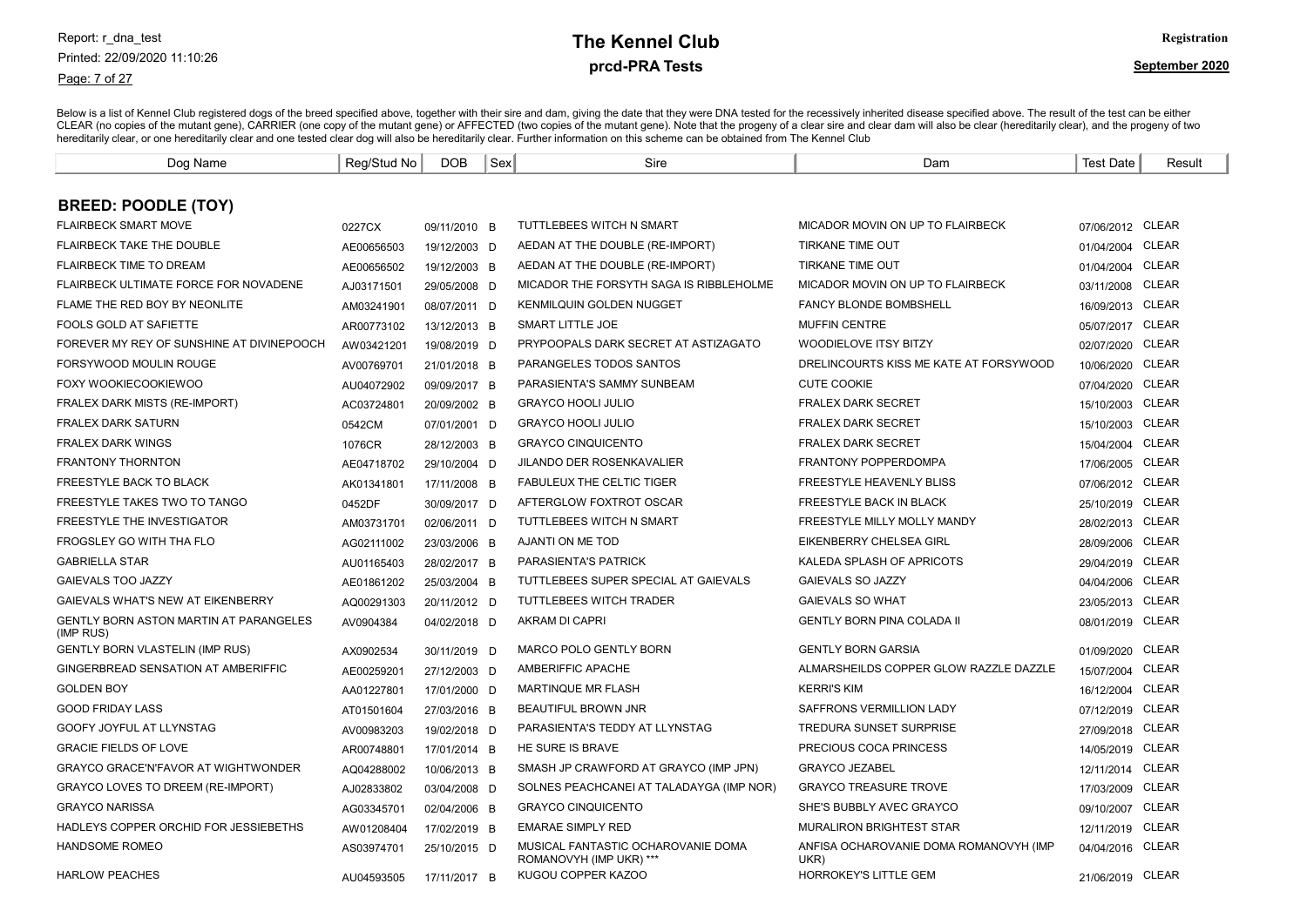Page: 8 of 27

# prcd-PRA Tests **The Kennel Club** Registration

| Dog Name                                                | Reg/Stud No | <b>DOB</b>   | Sex | Sire                                                         | Dam                                   | Test Date        | Result       |
|---------------------------------------------------------|-------------|--------------|-----|--------------------------------------------------------------|---------------------------------------|------------------|--------------|
|                                                         |             |              |     |                                                              |                                       |                  |              |
| <b>BREED: POODLE (TOY)</b>                              |             |              |     |                                                              |                                       |                  |              |
| <b>HEADCANDY CREAM PHILIPE</b>                          | AX01130901  | 23/09/2019 D |     | PARASIENTA'S SUPER STUNNER                                   | ROSESTAR CHOCOLATE COSMOS             | 08/07/2020 CLEAR |              |
| <b>HEAVEN CAN WAIT</b>                                  | AM00550104  | 20/01/2011 B |     | <b>MASTER JAGG</b>                                           | <b>BUTTONS DARK DELIGHT</b>           | 13/01/2012 CLEAR |              |
| <b>HECTOR FOREVER KISSES</b>                            | AU03493506  | 13/08/2017 D |     | <b>RUSSIAN INTO LOVE</b>                                     | SAFFRON SPICE AS NICE                 | 15/03/2019 CLEAR |              |
| <b>HEIMAT DISTANT DREAMS</b>                            | AH02909902  | 23/06/2007 B |     | ROMAR HEIR APPARANT (RE-IMPORT)                              | WYLDERHOPE DREAM COME TRUE FOR HEIMAT | 23/04/2008 CLEAR |              |
| HEIMAT DYNAMIC DREAM FOR COCKHILL                       | AH02909903  | 23/06/2007 B |     | ROMAR HEIR APPARANT (RE-IMPORT)                              | WYLDERHOPE DREAM COME TRUE FOR HEIMAT | 17/09/2008       | CLEAR        |
| <b>HERMES GIFT</b>                                      | AL00800601  | 28/12/2009 D |     | <b>SMART LITTLE JOE</b>                                      | KERCHEL ANGIES FANCY FREE             | 23/05/2011       | <b>CLEAR</b> |
| <b>HOBSONS CHOICE FOR RITARA</b>                        | AE04199804  | 02/08/2004 B |     | STARWOOD ADMIRABLE                                           | <b>RITARA FEELS LIKE FROST</b>        | 20/07/2011       | <b>CLEAR</b> |
| HONEYBUN BERRY FOR DINEENE                              | AE01646103  | 23/03/2004 B |     | <b>CYPORE HONEYBUN</b>                                       | RITARA MY PRECIOUS MIA                | 31/10/2006       | <b>CLEAR</b> |
| HONEY-MOON DU CALIFE DES NUITS GRISES (IMP<br>FRA)      | AQ0903002   | 24/01/2012 B |     | DYLAN OF CHANEL COCO                                         | SILVER JOKER NOUCHKA OF BARBIE BIJOU  | 28/03/2014       | <b>CLEAR</b> |
| <b>HOSHA KING LOUIE</b>                                 | AR04011601  | 19/10/2014 D |     | STYLE GUCCI OCHAROVANIE DOMA ROMANOVYH<br>AT HOSHA (IMP DEU) | PETITE LITTLE LADY                    | 23/05/2016       | CLEAR        |
| HOT CHILLI PEPPER OF PARANGELES                         | AQ02050501  | 22/04/2013 D |     | NAUGHTY RED RASCAL                                           | <b>SIXTY RED ROSES</b>                | 28/03/2014 CLEAR |              |
| <b>HYDEFINITION DIAMOND DIVA</b>                        | AV01540304  | 19/11/2017 B |     | SMASH JP PPAP (IMP JPN)                                      | <b>SHOW STOPHER</b>                   | 27/05/2020       | <b>CLEAR</b> |
| <b>ILIKAM JOHNNY DEPP FOR BISHAUN</b>                   | AF04608301  | 20/09/2005 D |     | JILANDO FORTUNE TELLER TO IDADOUN                            | FELTRE HAPPY HOLLY DAY                | 08/08/2006       | <b>CLEAR</b> |
| <b>ILIKAM TINY TIGAR LILLY</b>                          | AK02411401  | 04/05/2009 B |     | ILIKAM JOHNNY DEPP FOR BISHAUN                               | AESTHETE CHERRY RIPE                  | 15/08/2011       | <b>CLEAR</b> |
| INAPAT'S SPLENDID SUPRISE FOR ROMAR (IMP RUS) AQ0901644 |             | 10/05/2011 D |     | ROMAR COOL RYDER                                             | <b>INAPAT'S GREIT EXPECTATIONS</b>    | 05/12/2011       | <b>CLEAR</b> |
| ISLAND OF LOTUSES INTERPOL (IMP RUS)                    | AX0902107   | 30/06/2019 D |     | MORSKOY VOLKS OSTROVA GREZ                                   | ALTER EGO S OSTROVA GREZ              | 23/08/2020       | <b>CLEAR</b> |
| <b>ITZAPROMISE MADE TO LAST</b>                         | AF04432902  | 19/07/2005 B |     | CAPRICE LORRAC FIRST DIBS (IMP USA)                          | TALADAYGA MEXICAN MADE                | 04/04/2007       | <b>CLEAR</b> |
| <b>IVANOLA SPRING GOLD</b>                              | AK02257902  | 15/04/2009 B |     | <b>IVANOLA GOLD STRIKE</b>                                   | SARAGOSTA GOLD BAND AT IVANOLA        | 28/02/2013       | <b>CLEAR</b> |
| <b>IZZYS CHOCOLATE SURPRISE</b>                         | AU02485104  | 29/05/2017 B |     | PARASIENTA VERIDAD                                           | <b>GEMMIAWILLOW DIZZY IZZY</b>        | 15/03/2019       | <b>CLEAR</b> |
| <b>JACK CUZZI</b>                                       | AW03088401  | 12/07/2019 D |     | PARANGELES TODOS SANTOS                                      | MY LITTLE ANNIE                       | 12/03/2020       | <b>CLEAR</b> |
| JACQBRIDGE COSMOPOLITAN                                 | AP00696801  | 14/04/2011 D |     | YAKEE SILVER THUMBLE                                         | JACQBRIDGE CHOCO ORANGE               | 15/05/2014       | <b>CLEAR</b> |
| JACQBRIDGE'S ROCKY ROAD                                 | AL03415401  | 06/12/2009 D |     | TOTALLY COCOA FOR TREDURA                                    | CHOCOLATE PENNY GIRL AT JACQBRIDGE    | 16/04/2011       | <b>CLEAR</b> |
| <b>JAMACAN GINGER KNUT</b>                              | AU01357601  | 27/01/2017 D |     | HE SURE IS BRAVE                                             | PEPITA A UNO                          | 26/02/2018       | <b>CLEAR</b> |
| <b>JAMIMAS RED HOT LAD</b>                              | AS02607101  | 14/06/2015 D |     | BEAUTIFUL RUBY SUNSHINE                                      | <b>SYLML'S APPLEJACK</b>              | 11/10/2019       | <b>CLEAR</b> |
| JANDAZ BLACK AND WHITE                                  | AG04560605  | 16/09/2006 B |     | <b>JANDAZ ICE</b>                                            | <b>KENMILLEN ROXANNE</b>              | 02/10/2009       | <b>CLEAR</b> |
| JANDAZ BLACK ROSE FOR COCKHILL                          | AF04038706  | 23/06/2005 B |     | <b>KENZED FRED</b>                                           | JANDAZ BLACK ACACIA                   | 17/09/2008       | <b>CLEAR</b> |
| <b>JANDAZ FUR BABY</b>                                  | AJ03086601  | 24/02/2008 D |     | ORANGE STARCRACKER                                           | <b>JANDAZ BROWN BEAUTY</b>            | 11/02/2010       | <b>CLEAR</b> |
| <b>JANDAZ GUCCI</b>                                     | AJ03499401  | 20/05/2008 D |     | DONAMI BROWN CHICO                                           | <b>JANDAZ GOLD GEM</b>                | 18/02/2009       | <b>CLEAR</b> |
| <b>JANDAZ SIMON LITTLE</b>                              | AF01196605  | 28/01/2005 D |     | <b>HAPPY BOY HARRY</b>                                       | <b>JANDAZ APRICOT</b>                 | 30/10/2008       | <b>CLEAR</b> |
| JANDAZ TIA AT VADMAR                                    | AG01261503  | 14/02/2006 B |     | SHERIOAK WINTER WINDS                                        | <b>KENMILLEN ROXANNE</b>              | 05/03/2009       | <b>CLEAR</b> |
| JANDAZ WHITE LIGHTENING                                 | AH01252702  | 14/01/2007 D |     | <b>JANDAZ ICE</b>                                            | <b>LINDAIR TINKERBELL</b>             | 11/02/2010       | CLEAR        |
| JANDAZ WHITE MOUNTAIN                                   | AG03385602  | 01/06/2006 D |     | <b>FANTASIA SNOW</b>                                         | JANDAZ CREAM PUFF                     | 02/10/2009       | <b>CLEAR</b> |
| JANUCY LIL' SCARLET RIBBON                              | AJ00399302  | 23/11/2007 B |     | KASADO DISHY DREAMER TO JANUCY                               | KASADO LIL' EDREAM TO JANUCY          | 01/09/2010 CLEAR |              |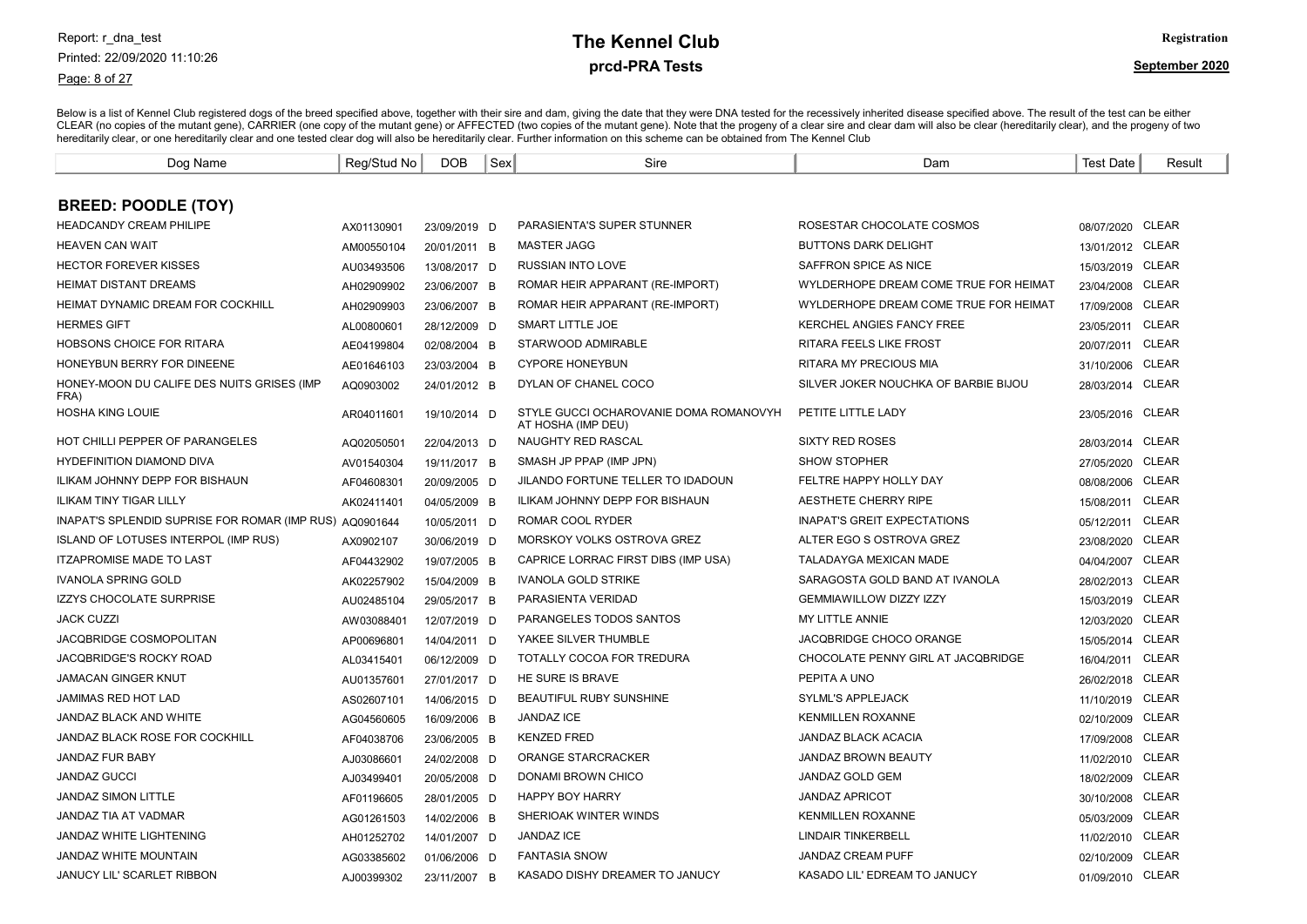Page: 9 of 27

# prcd-PRA Tests **The Kennel Club** Registration

| Dog Name                                   | Reg/Stud No | <b>DOB</b>   | Sex | Sire                                              | Dam                                     | <b>Test Date</b> | Result       |
|--------------------------------------------|-------------|--------------|-----|---------------------------------------------------|-----------------------------------------|------------------|--------------|
|                                            |             |              |     |                                                   |                                         |                  |              |
| <b>BREED: POODLE (TOY)</b>                 |             |              |     |                                                   |                                         |                  |              |
| JANUCY LIL'RUBY RIBBON AT AMBERSHEEN       | AP02857901  | 12/04/2012 B |     | AEDAN ROGUE TRADER (RE-IMPORT)                    | <b>JANUCY LIL' SCARLET RIBBON</b>       | 28/02/2013 CLEAR |              |
| <b>JASMINES JOHNNY CASH</b>                | AV02114404  | 15/04/2018 D |     | <b>BEAUTIFUL RUBY SUNSHINE</b>                    | <b>SYLML'S APPLEJACK</b>                | 28/03/2019 CLEAR |              |
| JASMINES TRIBUTE TO BLOSSOM AT LALAYDIS    | AS02894301  | 27/03/2015 B |     | DEBUNIO RED ARROW                                 | TRENTS RHAPSODY IN BROWN                | 01/06/2017 CLEAR |              |
| <b>JESS JEWELS</b>                         | AV00869201  | 25/01/2018 B |     | <b>CADES CHOICE</b>                               | <b>DOLLY DUMPLING FAIRY</b>             | 14/06/2019 CLEAR |              |
| JOCCOAA DIAMOND LAZULI                     | AP02471701  | 19/06/2012 B |     | <b>EVAK'S HEADLINER</b>                           | JOCCOAA DIAMOND ESKIMO HUGS (IMP ESP)   | 01/03/2017 CLEAR |              |
| JOCCOAA DIAMOND SOPHIA                     | AQ00451603  | 04/11/2012 B |     | <b>EVAK'S HEADLINER</b>                           | JOCCOAA DIAMOND DREAM CATCHER (IMP ESP) | 01/03/2017 CLEAR |              |
| <b>JOCCOAA FOREVER</b>                     | AP02465601  | 23/04/2012 B |     | <b>TOBONYPARK'S HEAVEN FORBID</b>                 | JOCCOAA DIAMOND INCA (RE-IMPORT)        | 06/05/2016 CLEAR |              |
| JOCCOAA ICED DIAMOND                       | AR01643601  | 19/03/2014 B |     | JOCCOAA DANCES WITH WOLVES (RE-IMPORT)            | JOCCOAA PERSIA (IMP ESP)                | 01/03/2017 CLEAR |              |
| JOCCOAA LITTLE BIT OF SOUL FOR STEELTHORN  | AC01930304  | 25/04/2002 D |     | <b>JOCCOAA GUNS'N ROSES</b>                       | JOCCOAA BED OF ROSES                    | 08/06/2005       | CLEAR        |
| JOCCOAA SUNQUYMAY INCA                     | AF03559701  | 13/06/2005 B |     | <b>WITTENBERG HORATIO</b>                         | JOCCOAA BED OF ROSES                    | 25/06/2007 CLEAR |              |
| JOMANLYN SHANKS KOP FOR THAT AT PARASIENTA | AE04192901  | 05/08/2004 D |     | APRILYN MISTER RUSTY                              | MEHTAB MOLOKO DANCER                    | 22/02/2010       | CLEAR        |
| JONANGELINE BONNIE PIPER                   | AE04942502  | 21/10/2004 B |     | <b>BLEWGOULD GEORGIO</b>                          | <b>FRANTONY LOLI LOLITA</b>             | 03/04/2008 CLEAR |              |
| <b>JOUSTING JET</b>                        | AL03363202  | 10/07/2010 B |     | DAKATA RUGGED RED                                 | SHERIOAK PRINCESS PERDITA               | 01/03/2017 CLEAR |              |
| <b>JUST SERENDIPITY</b>                    | AV00895901  | 21/01/2018 B |     | DIXAL RED JACK                                    | DYMANTI SCARLET O'HARA                  | 13/03/2019 CLEAR |              |
| KASADO DISHY DREAMER TO JANUCY             | 1236CR      | 02/09/2004 D |     | AEDAN NEVER SO NICE                               | KASADO MOUSICAL DREAM                   | 03/10/2006 CLEAR |              |
| KASADO KIBI CHERISHDREAM                   | AL00363703  | 03/12/2009 B |     | AEDAN ROGUE TRADER (RE-IMPORT)                    | KASADO ENDLESS DREAM                    | 28/02/2013 CLEAR |              |
| KASADO SUCHADREAM                          | AF05189303  | 24/10/2005 B |     | AEDAN NEVER SO NICE                               | KASADO MOUSICAL DREAM                   | 03/10/2006 CLEAR |              |
| <b>KASEY SAND</b>                          | AS01306204  | 04/03/2015 D |     | MIDNIGHT DUWAIN JUNIOR                            | <b>DOLLY DUMPLING FAIRY</b>             | 15/03/2016 CLEAR |              |
| <b>KAYDEN KENNI</b>                        | AQ00156703  | 20/11/2012 D |     | <b>SCHOOLPIECE KEITONS BARNEY</b>                 | <b>STILLASTAR TEENY TOTS</b>            | 28/03/2014 CLEAR |              |
| KAZARIASTAR'S FABULOUS FIZZ                | AU03127302  | 03/07/2017 B |     | PERFECT POLAR                                     | <b>BISHOPSDRIFT CERSIE</b>              | 15/03/2019 CLEAR |              |
| KAZARIASTAR'S PETFECT PIXIE                | AU03127301  | 03/07/2017 B |     | PERFECT POLAR                                     | <b>BISHOPSDRIFT CERSIE</b>              | 15/03/2019 CLEAR |              |
| KAZARIASTAR'S RADICAL RED                  | AU02162404  | 19/05/2017 D |     | PARASIENTA'S TEDDY AT LLYNSTAG                    | <b>RUBY WINE DELIGHT</b>                | 15/03/2019 CLEAR |              |
| KAZARIASTAR'S TOTAL ECLIPSE                | AW02116402  | 27/04/2019 B |     | PERFECT POLAR                                     | <b>BISHOPSDRIFT CERSIE</b>              | 28/01/2020       | <b>CLEAR</b> |
| KEELMARA AMERICANO                         | 4201CY      | 09/05/2012 D |     | ROYAL SARASOTA GOLD RUSH TO TINKILEE (IMP<br>CAN) | TALADAYGA LOTSMOOR DIORA AT KEELMARA    | 20/06/2016       | <b>CLEAR</b> |
| KEELMARA FLOWERBOMB                        | 4149CY      | 17/09/2012 B |     | MISSU SMOKY JOE AT GRAYCO                         | BARRPHON PRINCESS PEVERELS AT KEELMARA  | 20/06/2016       | CLEAR        |
| KEELMARA QUEEN OF HEARTS FOR DAZZARAH      | AL05146301  | 19/09/2010 B |     | MONTFLAIR'S TOY SOLDIER                           | TALADAYGA LOTSMOOR DIORA AT KEELMARA    | 01/10/2015 CLEAR |              |
| KEJULA JUST MOONSHINE                      | AC00545702  | 08/11/2001 B |     | PHILORA SILVER BRIGADIER                          | KEJULA JUST MOONLIGHTING                | 10/10/2003 CLEAR |              |
| KELLASKA GIFTED AND BLACK AT MIRALYN       | AA02095901  | 25/04/2000 B |     | TUTTLEBEES DAWN PATROL AT LYNJEL                  | MIRALYN JUBILANT WITH KELLASKA          | 08/08/2004 CLEAR |              |
| <b>KELLYS BURNING FLAME</b>                | AW04225203  | 22/10/2019 D |     | <b>WALTER REDLEIGH</b>                            | ROSIES SUNSET SULA                      | 19/03/2020 CLEAR |              |
| <b>KENAITEEN CRIMSON SUNSET</b>            | AV02643104  | 14/06/2018 B |     | ROBIN RED COAT                                    | <b>KENTIXEN SUMMER LOVE</b>             | 02/04/2019 CLEAR |              |
| <b>KENAITEEN INAMBARI</b>                  | AV01745805  | 14/04/2018 B |     | <b>WALTER REDLEIGH</b>                            | CHOCAHOLIC AT LARGE AT CHARMILA         | 17/04/2019 CLEAR |              |
| KENAITEEN ONE WAY TICKET                   | AV00821504  | 22/01/2018 B |     | <b>RUBYS RED CHARMER</b>                          | CHEERYLAND'S NARCISSA                   | 15/10/2019       | CLEAR        |
| <b>KENAITEEN ROSE'S REFLECTION</b>         | AV02643103  | 14/06/2018 B |     | ROBIN RED COAT                                    | <b>KENTIXEN SUMMER LOVE</b>             | 02/04/2019 CLEAR |              |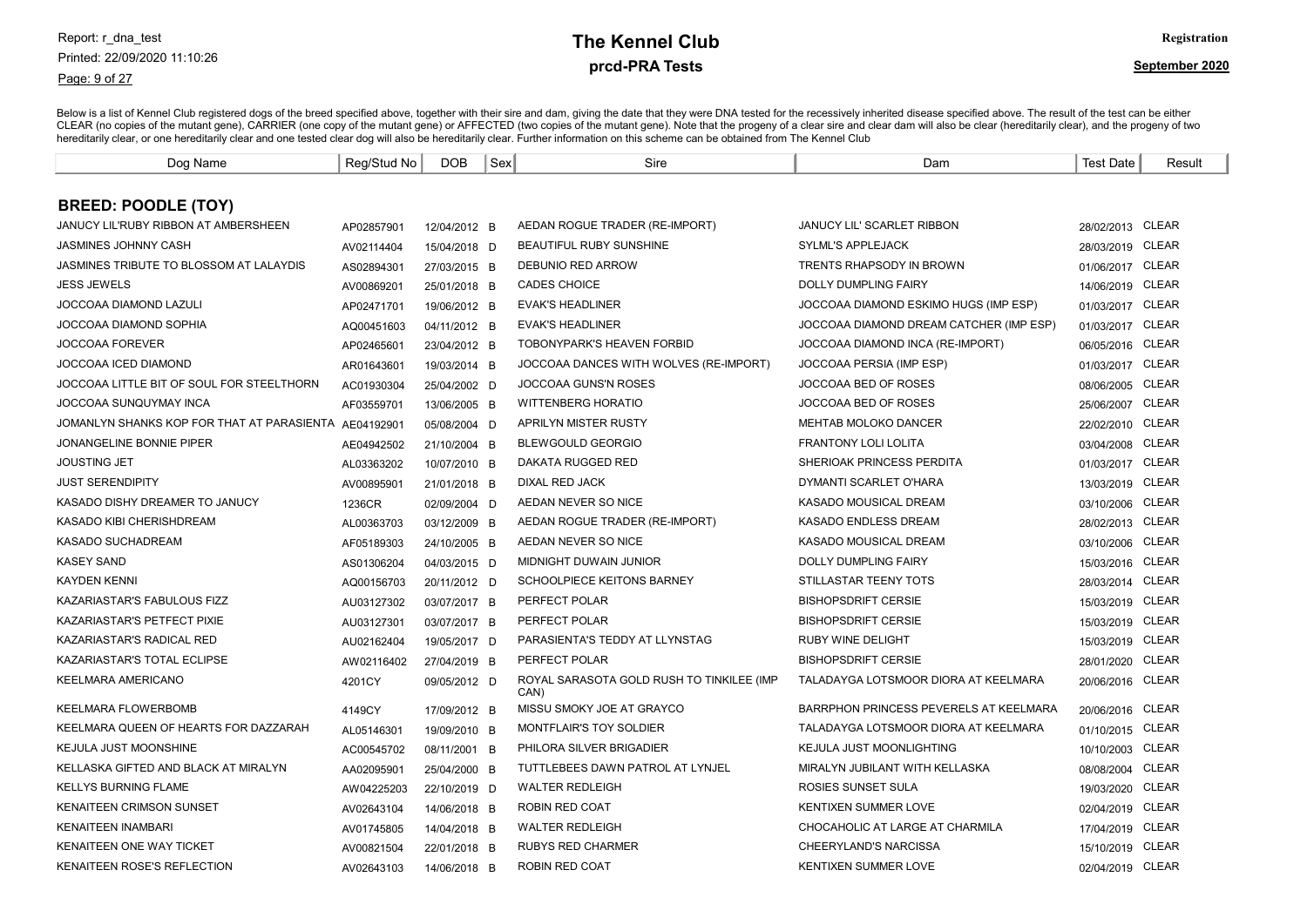Page: 10 of 27

# prcd-PRA Tests **The Kennel Club** Registration

| Dog Name                              | Reg/Stud No | <b>DOB</b>   | Sex | Sire                                           | Dam                                        | <b>Test Date</b> | Result       |
|---------------------------------------|-------------|--------------|-----|------------------------------------------------|--------------------------------------------|------------------|--------------|
|                                       |             |              |     |                                                |                                            |                  |              |
| <b>BREED: POODLE (TOY)</b>            |             |              |     |                                                |                                            |                  |              |
| <b>KENAITEEN TILLYS TANGO</b>         | AV00475801  | 08/11/2017 B |     | <b>SIR TEDDY</b>                               | PERFECTLY PEACHY                           | 08/08/2019 CLEAR |              |
| <b>KENQUINCE ROSE TINTED GIRL</b>     | AS01811203  | 03/06/2015 B |     | PARASIENTA'S SAMMY SUNBEAM                     | SWEET LITTLE RED SPICE                     | 15/03/2019 CLEAR |              |
| <b>KENSTEEN CHILI PEPPER</b>          | AU01066001  | 17/03/2017 D |     | KOTILIKO FRUITY MELLOW RED AT HELDANI          | <b>KENTREDECIM RUBY REDRESS</b>            | 08/02/2019 CLEAR |              |
| <b>KENSTEEN ROSA CHINENSIS</b>        | AU04525001  | 25/11/2017 D |     | <b>FEARLESS FLASHH</b>                         | <b>LITTLE ROSIE</b>                        | 04/06/2019 CLEAR |              |
| <b>KENYNTEN BEWITCHING BEAUTY</b>     | AW00891806  | 26/01/2019 B |     | <b>RUBYS RED CHARMER</b>                       | CHEERYLAND'S NARCISSA                      | 19/02/2020 CLEAR |              |
| <b>KENYNTEN CHERRY DROP</b>           | AW00708502  | 15/01/2019 D |     | POODILICIOUS RED PRINCE                        | NACHOBAY DOLLY MIXTURES                    | 04/06/2020 CLEAR |              |
| KENYNTEN DELECTABLE DIVA              | AW00891803  | 26/01/2019 B |     | <b>RUBYS RED CHARMER</b>                       | CHEERYLAND'S NARCISSA                      | 02/07/2020 CLEAR |              |
| <b>KENYNTEN DESDEMONA</b>             | AW00139502  | 29/11/2018 B |     | PARASIENTA PRINCE BONNYBOY                     | <b>CUTE COOKIE</b>                         | 22/11/2019 CLEAR |              |
| <b>KENYNTEN FOLLOW YOUR NOSE</b>      | AW01663802  | 19/04/2019 D |     | <b>COOKIE MY PRINCE</b>                        | LADY COCO OF MARYPORT                      | 24/05/2020       | <b>CLEAR</b> |
| KENYNTEN FUNKY FOLK AT LUNARESS       | AW03117703  | 17/07/2019 D |     | THE RED KNIGHT                                 | <b>MIZ FLICKERS FIREFLY</b>                | 02/07/2020       | <b>CLEAR</b> |
| <b>KENYNTEN TOOTY FRUITY</b>          | AW00708501  | 15/01/2019 D |     | POODILICIOUS RED PRINCE                        | NACHOBAY DOLLY MIXTURES                    | 05/03/2020       | <b>CLEAR</b> |
| <b>KENZED MUFFIN</b>                  | Z4074503Z04 | 08/05/1999 B |     | DANIERE HOT SPIRIT                             | DANIERE SCOTCH MISS                        | 16/12/2004 CLEAR |              |
| KERCHEL HOT LITTLE SHADOW             | AQ02781502  | 24/06/2013 B |     | SUPER RED TEDDY OF KERCHEL                     | <b>KERCHEL FLAMING HOT</b>                 | 12/02/2016 CLEAR |              |
| <b>KERCHEL MAROON SUBLIMITY</b>       | AQ03284902  | 15/08/2013 D |     | SUPER RED TEDDY OF KERCHEL                     | <b>KERCHEL RUBY QUEEN</b>                  | 09/10/2018 CLEAR |              |
| <b>KERCHEL MOULIN ROUGE</b>           | AQ02781501  | 24/06/2013 B |     | SUPER RED TEDDY OF KERCHEL                     | <b>KERCHEL FLAMING HOT</b>                 | 18/07/2016 CLEAR |              |
| KERCHEL RED PRINCE OF LORSHA          | AJ04114102  | 19/07/2008 D |     | POSH JOSH OF KERCHEL                           | DONNAS MINNIE MOUSE OF KERCHEL             | 14/05/2010 CLEAR |              |
| KERTELLAS BEST INTENTIONS FOR SELDOOP | AK00488902  | 08/12/2008 B |     | SMASH JP SUPER MAN AT SELDOOP (IMP JPN)        | MERINO'S FAVORITE QUANTA LA MERA (IMP DEU) | 28/04/2009 CLEAR |              |
| <b>KERTELLAS GLORY BE</b>             | 0497CU      | 20/10/2007 B |     | MICADOR THE FORSYTH SAGA IS RIBBLEHOLME        | MERINO'S FAVORITE QUANTA LA MERA (IMP DEU) | 05/06/2013 CLEAR |              |
| <b>KERTELLAS JENUIN CANDIDATE</b>     | AL03699803  | 21/06/2010 D |     | TUTTLEBEES WITCH TRADER                        | <b>KERTELLAS GLORY BE</b>                  | 12/10/2010 CLEAR |              |
| KIARA LITTLE WITCH FOR DINEENE        | AE00768802  | 05/01/2004 B |     | <b>JILANDO DER ROSENKAVALIER</b>               | <b>WYLDERHOPE ANGEL</b>                    | 25/09/2006 CLEAR |              |
| KIMALIA CANDY CRUSH                   | AV02319001  | 20/03/2018 B |     | KIMALIA SOLENS CANDYMAN                        | <b>FLAMING ELLE</b>                        | 01/05/2019 CLEAR |              |
| KIMALIA FABULOUS FREYA                | AR02450702  | 14/08/2013 B |     | CEZZ'S BORNE TO MOVE AT KIMALIA (IMP DNK)      | KIMALIA SNO COINCIDENCE                    | 17/06/2017 CLEAR |              |
| KIMALIA HE WHO DARES                  | AW02057005  | 04/05/2019 D |     | KIMALIA INDIGO IMPACT                          | LAMIJAH SWEET SUGA VALENTI                 | 02/07/2020       | CLEAR        |
| KIMALIA JOLIE SUSAN                   | AV04661403  | 12/09/2018 B |     | KIMALIA DARK DISGUISE                          | <b>QUIZICAL'S SOLAR ECLIPSE</b>            | 28/02/2019 CLEAR |              |
| KIMALIA REET PETITE                   | AR02450701  | 14/08/2013 B |     | CEZZ'S BORNE TO MOVE AT KIMALIA (IMP DNK)      | KIMALIA SNO COINCIDENCE                    | 17/09/2015 CLEAR |              |
| KIMALIA SOLENS RASPBERRY              | AQ00789001  | 03/01/2013 B |     | <b>VANITONIA BACK IN THE RED</b>               | SOLNES IM IN FIRE AT KIMALIA (IMP DNK)     | 23/05/2013 CLEAR |              |
| KIMALIA SUGAR COATED                  | AP03624101  | 13/08/2012 B |     | SELDOOP WIZARD OF ODDS AT EIKENBERRY           | MABESAND SPARKLING LADY                    | 11/09/2015 CLEAR |              |
| KIMALIA WAIT AND SEE                  | AM04773601  | 14/08/2011 B |     | SEIZE THE DAY VANITONIA                        | KIMALIA JUST DELICIOUS                     | 01/10/2015 CLEAR |              |
| KING GEORGE THE MAN                   | AU01107001  | 28/02/2017 D |     | <b>EBONY MARMOSET</b>                          | POPPET SCARLET SUGAR                       | 24/10/2019 CLEAR |              |
| KISSENA SING THE BLUES (IKC)          | AE0900234   | 17/03/2003 D |     | DEVON TOY OF MIRROR HOME AT ROMAR (IMP<br>NLD) | FROSTED NIGHT TOY OF MIRROR HOME (IMP NLD) | 21/11/2005 CLEAR |              |
| KOODLE DINKY DOO AT MATUSCHEKS        | AS02036904  | 25/04/2015 D |     | KOODLE COWBOY                                  | <b>LANDSMITH SUNSHINE GIRL</b>             | 15/04/2019 CLEAR |              |
| KOTILIKO LOTTE DUJARDIN               | AT03647602  | 22/09/2016 B |     | <b>TALADAYGA GLITTERING</b>                    | FIREBOLT MERRYDANCER FOR KOTILIKO          | 04/03/2019 CLEAR |              |
| KUGOU'S MIMI RED MISS                 | AT01449001  | 18/04/2016 B |     | <b>EMARAE SIMPLY RED</b>                       | KUGOU ALL YOU NEED IS LOVE                 | 24/03/2017 CLEAR |              |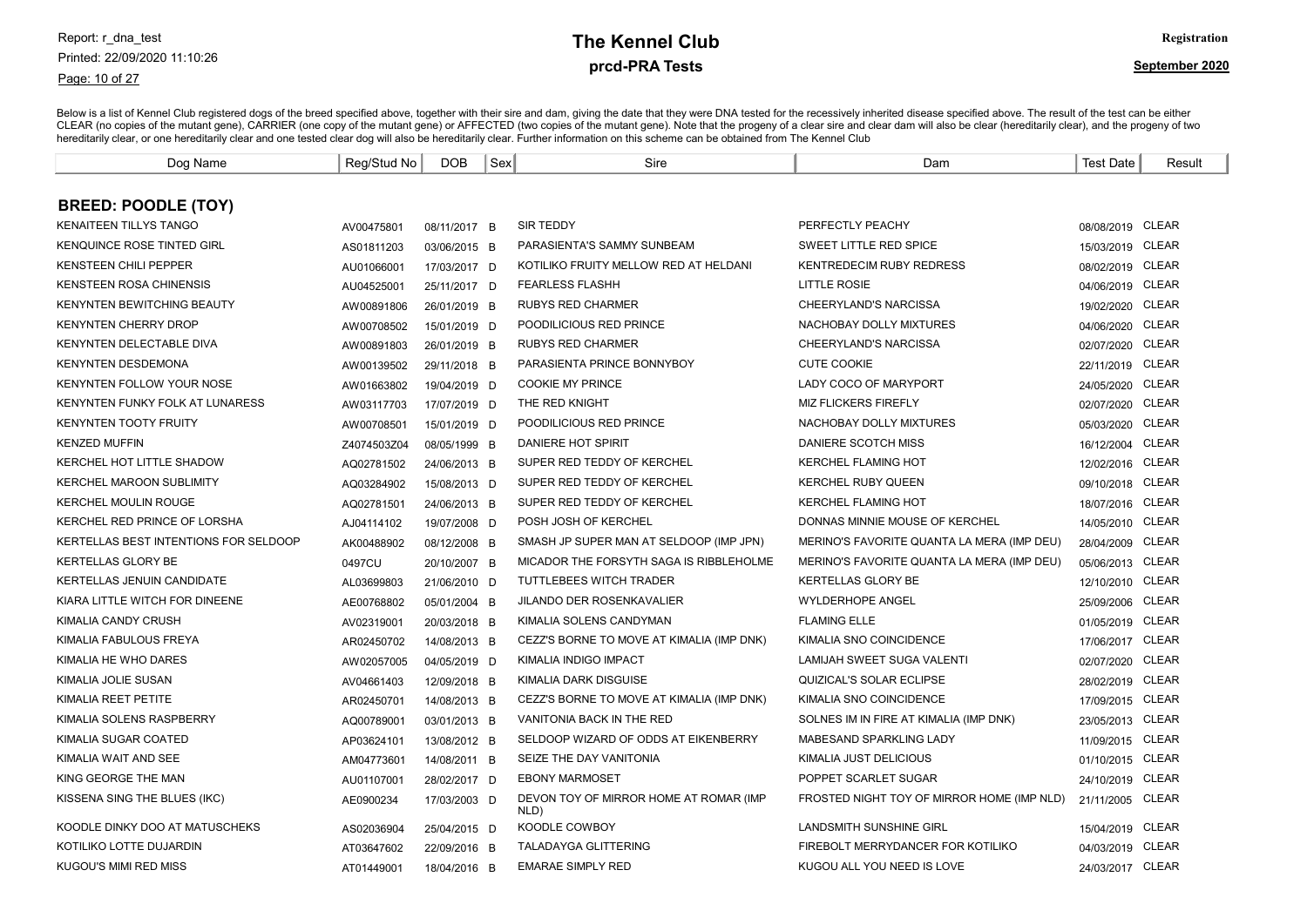Page: 11 of 27

# prcd-PRA Tests **The Kennel Club** Registration

| Dog Name                                           | Reg/Stud No | <b>DOB</b>   | Sex | Sire                                                       | Dam                                     | <b>Test Date</b> | Result       |
|----------------------------------------------------|-------------|--------------|-----|------------------------------------------------------------|-----------------------------------------|------------------|--------------|
|                                                    |             |              |     |                                                            |                                         |                  |              |
| <b>BREED: POODLE (TOY)</b>                         |             |              |     |                                                            |                                         |                  |              |
| <b>LADY DOLLY DOTS</b>                             | AR01435701  | 28/03/2014 B |     | PARASIENTA'S ETERNAL FLAME                                 | CAMPNEY CAN CAN                         | 28/03/2019 CLEAR |              |
| L'AFFAIR D'AMOUR AVEC JULANDIA                     | 3019CT      | 19/02/2008 D |     | RIDINGLEAZE SIMPLY SUPERB AT KIMALIA                       | TONIBEL COOL CASSIOPEIA                 | 03/11/2008 CLEAR |              |
| LALAYDIS LADY BUTTERCUP                            | AV00506101  | 10/01/2018 B |     | ROYDONRED LITTLE RAY OF SUN AT LALAYDIS                    | JASMINES TRIBUTE TO BLOSSOM AT LALAYDIS | 03/04/2018 CLEAR |              |
| LANGSTRATH SWEET SURRENDER                         | AD01400701  | 29/12/2002 B |     | SEABROOK DON'T SURRENDER                                   | LANGSTRATH FUTURE ESCAPADE              | 17/05/2004 CLEAR |              |
| LAUGHMAREE WHITE AURA OF YAM                       | AG03009803  | 09/06/2006 B |     | BALLADE QUEEN K.JP ROSE CONCERTO (IMP JPN)                 | LAUGHMAREE PETITE STARLET OF SCOTIA     | 21/02/2008 CLEAR |              |
| <b>LECAMWREY RED CINDERS</b>                       | AV00245802  | 28/11/2017 B |     | <b>CADES CHOICE</b>                                        | <b>CURY WURLY GIRL</b>                  | 17/05/2019 CLEAR |              |
| <b>LERYVAS HEAVENS FIRE</b>                        | AA04972802  | 16/10/2000 D |     | <b>TIRKANE MIDNIGHT MASTER</b>                             | DUPENCOSE SPIRIT OF RYTHM               | 23/04/2008 CLEAR |              |
| <b>LEWSHELLY MERCURY</b>                           | AV00564303  | 20/12/2017 B |     | <b>KOODLE ASHLEY</b>                                       | LEWSHELLY GOLDEN DOLLAR                 | 17/03/2018 CLEAR |              |
| LILLYNN'S PETITE FIZZ                              | AT02836803  | 30/06/2016 B |     | CHEERYLAND'S BROWN OTHO                                    | <b>SCHOOLPIECE PARTI FEET</b>           | 26/06/2017 CLEAR |              |
| LILLYNN'S TWICE AS NICE                            | AU01995904  | 25/05/2017 B |     | <b>MICADOR FOX MULDER</b>                                  | <b>SCHOOLPIECE PARTI FEET</b>           | 16/04/2018 CLEAR |              |
| LINE OF FIRE                                       | AH04594202  | 07/09/2007 B |     | TEDDY BOY IN BLACK VIA DANIERE                             | DANIERE COPPER BANGLE                   | 04/09/2009 CLEAR |              |
| LITTLE DAY DREAM MONKEY                            | AT02163504  | 06/06/2016 D |     | PARASIENTA'S PETARDO                                       | SYLML ALL I SEE IS YOU                  | 31/03/2017 CLEAR |              |
| LITTLE GIRL OF THE DALES                           | AV02367303  | 20/05/2018 B |     | PARANGELES ELFIN ALAR                                      | <b>DREAM DOLLY</b>                      | 14/05/2020 CLEAR |              |
| LITTLE GOLDEN LUCKY CHARM                          | AW00102001  | 12/10/2018 B |     | <b>WARCHRIS AMAZING AUSTIN</b>                             | <b>KENQUINCE ROSE TINTED GIRL</b>       | 15/03/2019 CLEAR |              |
| LITTLE ICE MAN                                     | AV04210902  | 12/08/2018 D |     | <b>BIERLYN SILVERADO</b>                                   | <b>BIERLYN UTOPIA</b>                   | 24/09/2019 CLEAR |              |
| LITTLE PAWS OF COCKHILL                            | AF04427401  | 04/07/2005 B |     | <b>WALTER OF LON-HIR</b>                                   | <b>PENNY MARY</b>                       | 17/09/2008       | <b>CLEAR</b> |
| LITTLE PEACH GLOW                                  | AM01238303  | 22/03/2011 B |     | PLAYWRITE OSCAR OF BURBUJA                                 | <b>CAMIONETT SNOWFLURRY FANCY</b>       | 03/10/2012 CLEAR |              |
| <b>LITTLE PRINCE LOUI</b>                          | AU01899401  | 01/03/2017 D |     | PARASIENTA JOYFUL SPIRIT                                   | <b>BELLA BLACK</b>                      | 14/08/2017 CLEAR |              |
| LITTLE RED ALFIE                                   | AP03367201  | 17/07/2012 D |     | PINERANCH RED REBEL AT NEONLITE                            | <b>FANCY BLONDE BOMBSHELL</b>           | 24/09/2019 CLEAR |              |
| LITTLE REDISH NAY                                  | AW02501604  | 15/06/2019 B |     | <b>GENTLY BORN ASTON MARTIN AT PARANGELES</b><br>(IMP RUS) | NADINES RED PRINCESS                    | 27/08/2019 CLEAR |              |
| LITTLE RUBY AT LLYNSTAG                            | AT00132602  | 26/11/2015 B |     | <b>FIRMINO RED PEPPER</b>                                  | <b>ENDLESS BUD</b>                      | 12/10/2016 CLEAR |              |
| LITTLE SCARLET STAR                                | AW00163002  | 10/12/2018 D |     | PERFECT PRECIOUS                                           | <b>MURALIRON DELTA</b>                  | 19/05/2020 CLEAR |              |
| LLYNSTAG WELSH ROBIN                               | AU00867501  | 10/02/2017 D |     | PARASIENTA'S TEDDY AT LLYNSTAG                             | LITTLE RUBY AT LLYNSTAG                 | 06/08/2019 CLEAR |              |
| LORD IN THE CORNFIELD AT RIVERSDEEDEE              | AV00560705  | 14/01/2018 D |     | <b>TORUBL IS IN REDCAR</b>                                 | <b>SYLML'S CINDY</b>                    | 18/09/2019 CLEAR |              |
| LORDEMAR UTOPIAN ARCHITECT AT JUELRIC (IMP<br>USA) | AU0904039   | 12/02/2017 D |     | STARDUST ZIPPITY DO DAH                                    | CUSTOM'S DAUNTLESS ANGEL AT LORDEMAR    | 13/10/2017 CLEAR |              |
| LOUOWEN SPOTTY ALFIE                               | AK00758001  | 16/07/2008 D |     | <b>WHITE PEPPER</b>                                        | <b>ASHLEY STAR</b>                      | 13/09/2012 CLEAR |              |
| <b>LOWES BLUE</b>                                  | AU03550601  | 12/07/2017 D |     | PARASIENTA VERIDAD                                         | SOPHI DELIGHT                           | 10/08/2020 CLEAR |              |
| <b>LUCY MOCHA LADY</b>                             | AU04631904  | 09/11/2017 B |     | KOODLE DANCING SIXPENCE                                    | <b>CHOC DANCING QUEEN</b>               | 04/06/2020       | <b>CLEAR</b> |
| LYNTONEL WISHIN AND HOPIN                          | AC02384802  | 26/05/2002 B |     | SYMPHONY IN SILVER FOR BIELCEE                             | RIDINGLEAZE FASHION MODEL AT LYNTONEL   | 27/06/2006       | CLEAR        |
| <b>MADAME PARTIRAMA</b>                            | AW00157901  | 12/12/2018 B |     | PRYPOOPALS PRINCE                                          | CALVOWOODS DUCHESS JAZMIN               | 02/07/2020       | CLEAR        |
| <b>MAGIC TRUFFLES</b>                              | AQ01874502  | 21/04/2013 B |     | <b>JAR JAR</b>                                             | <b>GORGEOUS GALAXY GIRL</b>             | 13/03/2014 CLEAR |              |
| <b>MAMUNIA MAGGIE MAE</b>                          | AQ00269701  | 20/12/2012 B |     | LANES GOLD MEMBER (IMP USA)                                | MAMUNIA A LITTLE LOVING                 | 01/10/2015 CLEAR |              |
| MAMUNIA SWEET ABOUT ME                             | 3183CU      | 11/09/2008 B |     | SOLNES PEACHCANEI AT TALADAYGA (IMP NOR)                   | SALTILLO LAST FLAME WITH MAMUNIA        | 22/07/2009 CLEAR |              |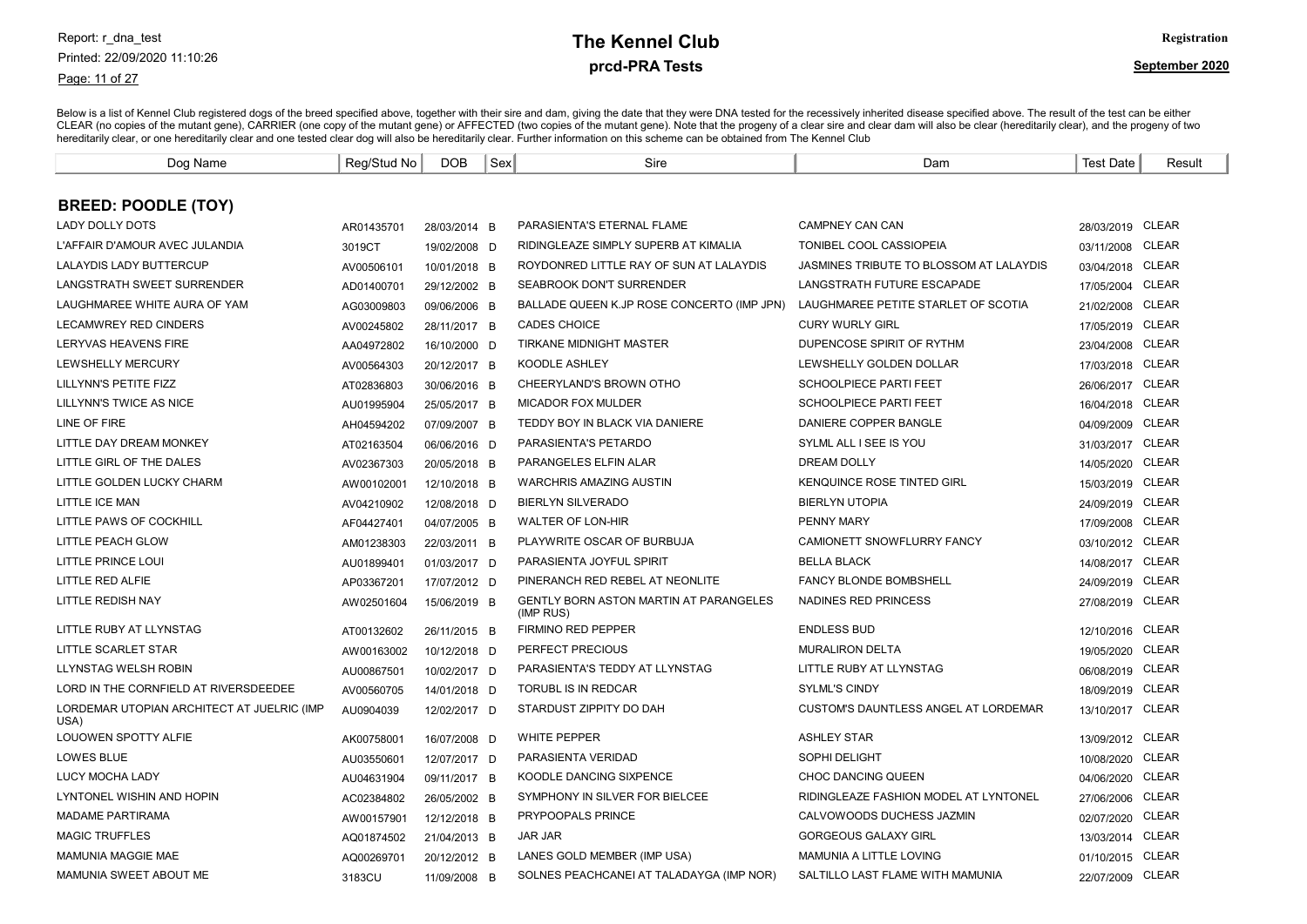Page: 12 of 27

### prcd-PRA Tests **The Kennel Club** Registration

| Dog Name                                  | Reg/Stud No | DOB          | Sex | Sire                                       | Dam                                   | <b>Test Date</b> | Result       |
|-------------------------------------------|-------------|--------------|-----|--------------------------------------------|---------------------------------------|------------------|--------------|
|                                           |             |              |     |                                            |                                       |                  |              |
| <b>BREED: POODLE (TOY)</b>                |             |              |     |                                            |                                       |                  |              |
| MANDAD TOUT LA MONDE AT LLYNSTAG          | AT03215302  | 23/08/2016 D |     | PERROSOL CODY                              | <b>RED HOT LOVER</b>                  | 13/02/2017 CLEAR |              |
| MANDAD UNLIMITED PROPOSAL                 | AV00127602  | 24/12/2017 D |     | SUMMER STORM OF PARANGELES                 | <b>RED HOT LOVER</b>                  | 27/06/2019 CLEAR |              |
| MANDANNA BLACK TOPSY TO PIPSPUD           | AR00752702  | 09/11/2013 B |     | A LITTLE BRONZE MEDAL                      | <b>LOUOWEN TILLY LACE</b>             | 23/12/2015 CLEAR |              |
| <b>MARNIES GHOST</b>                      | AK00270403  | 08/11/2008 D |     | SANDRALENE SIOUX SCOUT                     | SANDRALENE INUIT EAGLE WING           | 25/03/2009 CLEAR |              |
| <b>MEDICI MADONNA FOR WIGHTWONDER</b>     | AC04585802  | 10/09/2002 B |     | WAYFAYRE WINTER PRESENT TO SHAWBAY         | WIGHTWONDER VIVA VICTORIA             | 25/08/2004       | CLEAR        |
| MEDICI MASTERPIECE AT CHRYSILVA           | AC04585803  | 10/09/2002 D |     | WAYFAYRE WINTER PRESENT TO SHAWBAY         | WIGHTWONDER VIVA VICTORIA             | 21/08/2003 CLEAR |              |
| MEHTABS ZSA ZSA ZENSATION AT PARASIENTA   | AK02177802  | 13/04/2009 B |     | MONTFLAIR LEROY BROWNE AT JOLANTA          | MEHTAB ZING ZING ZING BAH             | 23/02/2010       | <b>CLEAR</b> |
| MELUCY ROMANCE IN PARIS AT CLOPTON        | AE02169201  | 04/04/2004 B |     | CLOPTON DONT STOP THE MUSIC                | NIGHT OF ROMANCE                      | 18/03/2005       | <b>CLEAR</b> |
| MELUCY ROMANTIC MOMENTS                   | AB00241003  | 22/06/2000 B |     | CLOPTON NIGHT AT THE BALLET                | ROMAR ROMANTICA FOR MELUCY            | 10/10/2003       | <b>CLEAR</b> |
| MENOMINEE BORN TO DANCE                   | AT03965104  | 27/09/2016 B |     | DRELINCOURTS EARL GREY                     | MICADOR HOT CHOCOLATE                 | 05/11/2019       | CLEAR        |
| MENOMINEE LIL MISS SUNSHINE FOR ROMCHELYN | AL01570601  | 01/03/2010 B |     | ON THE TOP SHELF WITH MENOMINEE            | PARASIENTA SUNGLOW                    | 15/02/2011       | <b>CLEAR</b> |
| MENOMINEE LIL RED MIMI                    | AL01570602  | 01/03/2010 B |     | ON THE TOP SHELF WITH MENOMINEE            | PARASIENTA SUNGLOW                    | 12/08/2013 CLEAR |              |
| MENOMINEE RED PEPPER EMERALDAPRI          | AU02077401  | 20/04/2017 B |     | DRELINCOURTS EARL GREY                     | <b>RUBY ROO AT SHEFRAMOL</b>          | 08/10/2019       | CLEAR        |
| MERCEDES RACIBORSKI PUCH (IMP POL)        | AT0900587   | 24/01/2015 B |     | <b>GUINNES OF TEH PITTIES' LOVE</b>        | PILAR RACIBORSKI PUCH                 | 06/08/2019       | <b>CLEAR</b> |
| MERRYMORN DANCING IN FLAMES               | AR01086801  | 20/02/2014 B |     | <b>TALADAYGA LITTLE FLAMER</b>             | MERRYMORN TAKE THIS WALTZ             | 11/09/2015       | CLEAR        |
| MERRYMORN MAYBE BABY                      | AU03082404  | 13/07/2017 D |     | MILLIBEANOS GOING FOR GOLD AT MERRYMORN    | SALTILLO SHE ROCKS FOR MERRYMORN      | 19/09/2019       | <b>CLEAR</b> |
| MERRYMORN MOONDANCER OF KOTILIKO          | AK00531801  | 09/12/2008 B |     | <b>CHRISTY'S DU-PAPE</b>                   | COCOMAR AMBER MOON AVEC MERRYMORN     | 09/04/2014       | <b>CLEAR</b> |
| <b>MERRYMORN MR BOJANGLES</b>             | AV01365503  | 31/03/2018 D |     | MILLIBEANOS GOING FOR GOLD AT MERRYMORN    | <b>MERRYMORN DANCING IN FLAMES</b>    | 25/06/2018       | CLEAR        |
| MICADOR AMBER ROSE                        | AW01984401  | 05/05/2019 B |     | DIKATANYA DASHING KNIGHT                   | MICADOR CLEMENTINE                    | 30/06/2020       | <b>CLEAR</b> |
| MICADOR BLAZING GLORY                     | AU01678405  | 24/04/2017 D |     | DIKATANYA DASHING KNIGHT                   | SALTILLO KILLER QUEEN                 | 15/02/2019       | <b>CLEAR</b> |
| MICADOR CAPTIVE AUDIENCE AT KARAMOUCHE    | 2070CR      | 10/03/2005 B |     | RIDINGLEAZE SIMPLY SUPERB AT KIMALIA       | <b>MICADOR SHOCK WAVE</b>             | 02/06/2006       | <b>CLEAR</b> |
| MICADOR CAUGHT IN THE ACT WITH KIMALIA    | AH02146603  | 02/04/2007 D |     | RIDINGLEAZE SIMPLY SUPERB AT KIMALIA       | <b>MICADOR SHOCK WAVE</b>             | 09/03/2010       | <b>CLEAR</b> |
| MICADOR MOONA POM POM                     | AG02517402  | 24/03/2006 B |     | RIDINGLEAZE SIMPLY SUPERB AT KIMALIA       | <b>MICADOR MUNCHIES</b>               | 25/06/2007       | CLEAR        |
| MICADOR MOVIN ON UP TO FLAIRBECK          | 1421CS      | 24/03/2006 B |     | RIDINGLEAZE SIMPLY SUPERB AT KIMALIA       | <b>MICADOR MUNCHIES</b>               | 26/06/2006       | <b>CLEAR</b> |
| <b>MICADOR PEACHES</b>                    | AU03208602  | 25/07/2017 B |     | DIKATANYA DASHING KNIGHT                   | MICADOR DANA SCULLY                   | 04/02/2020       | CLEAR        |
| MICADOR THE FORSYTH SAGA IS RIBBLEHOLME   | AF01939702  | 10/03/2005 D |     | RIDINGLEAZE SIMPLY SUPERB AT KIMALIA       | MICADOR SHOCK WAVE                    | 25/06/2007       | CLEAR        |
| MIDNIGHT GIFT AT LILLYNN                  | AH00911704  | 04/12/2006 B |     | <b>LERYVAS HEAVENS FIRE</b>                | WYLDERHOPE DREAM COME TRUE FOR HEIMAT | 23/04/2008       | <b>CLEAR</b> |
| <b>MIKASA CRUZ CONTROL</b>                | 1075CR      | 15/02/2005 D |     | AEDAN NEVER SO NICE                        | FRALEX DARK MISTS OF MOONLIGHT        | 17/11/2006       | <b>CLEAR</b> |
| <b>MIRALYN CELEBRATION</b>                | AB04549203  | 15/10/2001 B |     | TAMORETTA CARTEBLANCHE                     | <b>MIRALYN SHIMMERYN</b>              | 15/07/2004       | <b>CLEAR</b> |
| MIRALYN CHANTILLY LACE                    | AG00637302  | 06/01/2006 B |     | <b>MIRALYN BRIGHT SPARK</b>                | <b>MIRALYN SHIMMERYN</b>              | 21/03/2006       | CLEAR        |
| <b>MIRALYN DINKY DOODLE</b>               | AF02451503  | 15/04/2005 B |     | BALLADE QUEEN K.JP ROSE CONCERTO (IMP JPN) | <b>MIRALYN STARLIGHT</b>              | 26/07/2005       | CLEAR        |
| MIRALYN JAFFA CAKE                        | AF01427205  | 18/02/2005 B |     | <b>SEABROOK CHINA RED</b>                  | APRILYN SOPHISTICATION                | 20/03/2006       | CLEAR        |
| <b>MIRALYN MOTIVATOR</b>                  | AF02451502  | 15/04/2005 D |     | BALLADE QUEEN K.JP ROSE CONCERTO (IMP JPN) | <b>MIRALYN STARLIGHT</b>              | 26/07/2005       | CLEAR        |
| <b>MIRALYN RED PICKLE</b>                 | AL05145402  | 22/10/2010 D |     | TIRKANE FIELDS OF GOLD FROM MIRALYN        | <b>MIRALYN SCARLET O'HARA</b>         | 21/03/2012 CLEAR |              |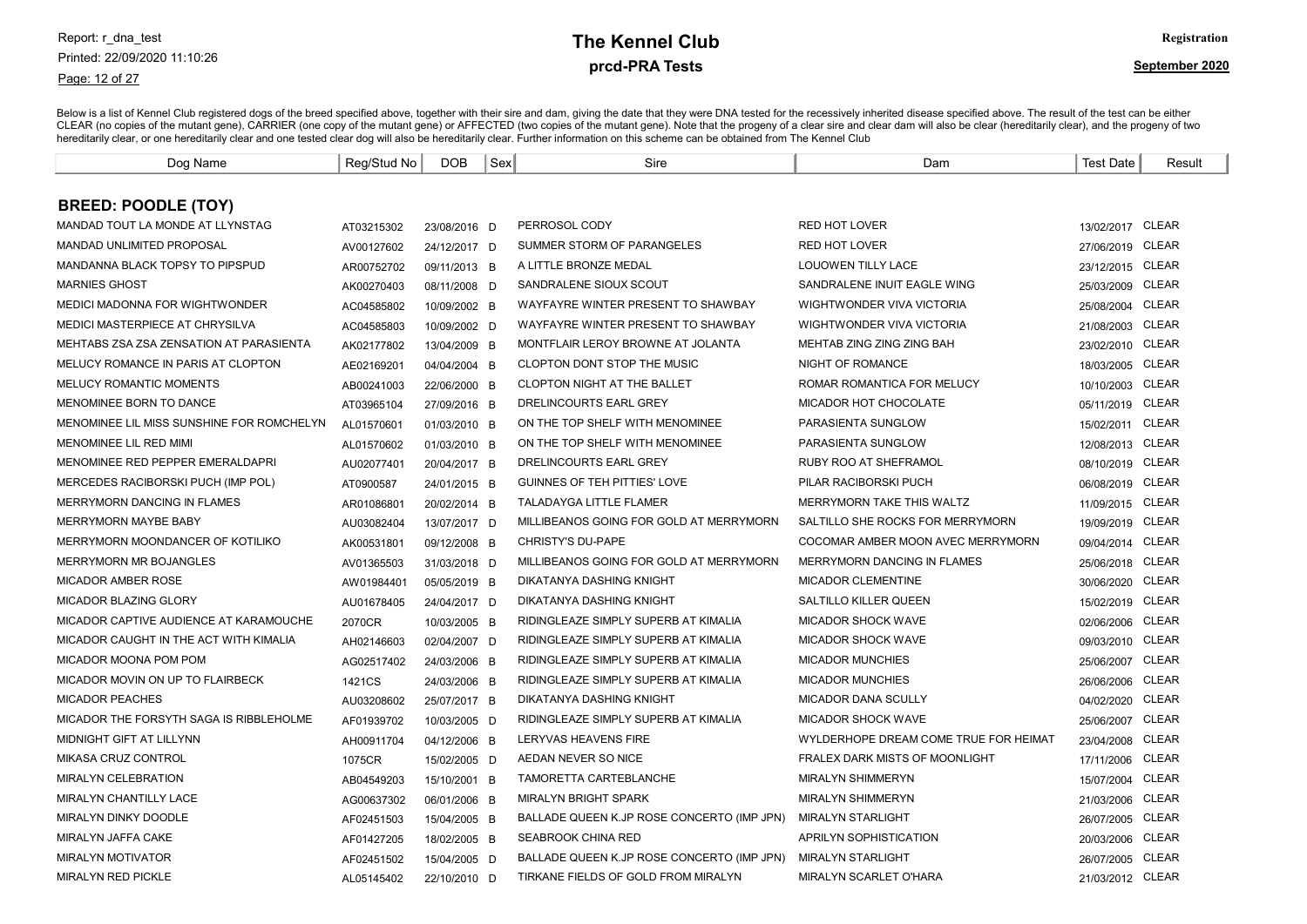#### Page: 13 of 27

# prcd-PRA Tests **The Kennel Club** Registration

| Dog Name                                               | Reg/Stud No | <b>DOB</b>   | Sex | Sire                                     | Dam                                     | <b>Test Date</b> | Result       |
|--------------------------------------------------------|-------------|--------------|-----|------------------------------------------|-----------------------------------------|------------------|--------------|
|                                                        |             |              |     |                                          |                                         |                  |              |
| <b>BREED: POODLE (TOY)</b>                             |             |              |     |                                          |                                         |                  |              |
| <b>MIRALYN SHIMMERYN</b>                               | Y5127801Z01 | 28/10/1998 B |     | MIRALYN SUNNY START                      | MIRALYN IMA TARAWAY                     | 08/12/2004 CLEAR |              |
| <b>MIRALYN SPRING DAY</b>                              | V0866101V01 | 31/01/1995 D |     | <b>MIRALYN SUNNY START</b>               | MIRALYN IMA TARAWAY                     | 22/07/2004 CLEAR |              |
| <b>MIRALYN STARLIGHT</b>                               | AC00469302  | 07/10/2001 B |     | <b>TAMORETTA CARTEBLANCHE</b>            | MIRALYN WIZARDORABLE                    | 13/05/2004 CLEAR |              |
| MIRALYN TEDDY BE GOOD                                  | AD03352601  | 10/08/2003 D |     | TUTTLEBEES NUT BROWN AT BIOBEC           | MIRALYN SUPER NOODLE                    | 13/05/2004 CLEAR |              |
| MIRALYN WIZARDORABLE                                   | Y5127802Z01 | 28/10/1998 B |     | <b>MIRALYN SUNNY START</b>               | MIRALYN IMA TARAWAY                     | 08/12/2004 CLEAR |              |
| <b>MIRIMIMS MR BOE JANGLES</b>                         | AV00653001  | 18/01/2018 D |     | AZAHARSTARZ CHOCO CHARLIE                | LAMIJAH MAMS SWEET SURPRISE AT MIRIMIMS | 16/01/2020 CLEAR |              |
| <b>MISSU BACK TO BLACK</b>                             | AJ04947401  | 05/10/2008 D |     | SOLNES PEACHCANEI AT TALADAYGA (IMP NOR) | MISSU WELL WICKED N WILD                | 22/07/2009 CLEAR |              |
| MISSU COZ I LOVE U                                     | AH03353202  | 07/05/2007 B |     | CAPRICE LORRAC FIRST DIBS (IMP USA)      | TRAHEMLEYS COVER GIRL AT MISSU          | 24/09/2007 CLEAR |              |
| MISSU GALA PARADE FOR TRAHEMLEYS                       | AF00395501  | 08/11/2004 B |     | MISSU IDOL ON PARADE                     | TRAHEMLEYS COVER GIRL AT MISSU          | 27/06/2005 CLEAR |              |
| MISSU I'M PENNY B                                      | AH03353801  | 22/04/2007 B |     | SOLNES PEACHCANEI AT TALADAYGA (IMP NOR) | MISSU DAZZLING DREAM                    | 24/09/2007 CLEAR |              |
| MISSU IT'S A KIND OF MAGIC                             | AJ04575501  | 19/08/2008 B |     | CAPRICE LORRAC FIRST DIBS (IMP USA)      | MISSU PUTTING ON THE STYLE              | 22/07/2009 CLEAR |              |
| MISSU LET IT BE ME                                     | 0723CZ      | 07/05/2007 B |     | CAPRICE LORRAC FIRST DIBS (IMP USA)      | TRAHEMLEYS COVER GIRL AT MISSU          | 24/09/2007 CLEAR |              |
| <b>MISSU MY DREAM</b>                                  | AL00166702  | 03/11/2009 B |     | SOLNES PEACHCANEI AT TALADAYGA (IMP NOR) | MISSU COZ I LOVE U                      | 20/09/2011 CLEAR |              |
| MISSU PRIVATE DANCER                                   | AQ00073103  | 10/10/2012 B |     | <b>CRUISE CONTROL AT KIMALIA</b>         | MISSU LET IT BE ME                      | 15/02/2013 CLEAR |              |
| MISSU PUTTING ON THE STYLE                             | AF03942704  | 02/08/2005 B |     | <b>TALADAYGA THE MAGIC DRAGON</b>        | TRAHEMLEYS COVER GIRL AT MISSU          | 02/12/2005 CLEAR |              |
| MOJO OTRADA NIKOLAS (IMP RUS)                          | AU0903571   | 31/01/2017 D |     | RAINBOW'S LEADING MAN (ATCAL01041USA)    | <b>MOJA OTRADA TAYRA</b>                | 12/01/2018 CLEAR |              |
| <b>MONAMI GEORGIE GIRL</b>                             | AH00624401  | 23/11/2006 B |     | WIGHTWONDER HOPE AND GLORY               | AEDAN RAZZLE-DAZZLE AT MONAMI           | 21/02/2008 CLEAR |              |
| MONCHERRIE JUSTA LITLBOY AT DAKATA (IMP AUS) AF0900080 |             | 31/10/2003 D |     | MONCHERRIE NOTA RED CENT                 | MONCHERRIE JE SUIS SIAN                 | 12/04/2004 CLEAR |              |
| MONCHERRIE LYTE MY FIRE AT DAKATA (IMP AUS)            | AF0900081   | 17/12/2002 D |     | MONCHERRIE BOYZ N BERRI                  | MONCHERRIE ROSE LEIGH                   | 12/04/2004 CLEAR |              |
| MONSIEUR RYU AT ZERHEA'S                               | AU02494003  | 01/05/2017 D |     | PARASIENTA REDLIGHT WONDER               | PARASIENTA FUNTASTIQUE                  | 07/09/2018 CLEAR |              |
| MONTANA FIRST N FOREMOST                               | AD01365902  | 03/11/2002 D |     | AEDAN NEVER SO NICE                      | MONTANA MISS WHIPLASH (KCJ)             | 28/12/2004       | CLEAR        |
| <b>MONTANA NOW OR NEVER</b>                            | AF01658302  | 03/12/2004 B |     | AEDAN NEVER SO NICE                      | MONTANA MISS WHIPLASH (KCJ)             | 28/04/2009       | <b>CLEAR</b> |
| MONTANA ROUGH 'N' READY                                | AB00952601  | 08/04/2000 B |     | MONTANA ERICSON (KCJ)                    | MONTANA BIT 'A RUFF (KCJ)               | 27/06/2005 CLEAR |              |
| MONTANA RUFF LOVE                                      | AG02104501  | 11/11/2005 D |     | WIMBUSH AT THE DOUBLE                    | MONTANA ROUGH 'N' READY                 | 17/11/2006       | <b>CLEAR</b> |
| MONTANA SMASH N' GRAB                                  | AE02250801  | 20/11/2003 D |     | AEDAN NEVER SO NICE                      | MONTANA ROUGH 'N' READY                 | 08/12/2004 CLEAR |              |
| MONTCLARE BLACKBERRY                                   | AQ00250901  | 18/10/2012 D |     | CLOPTON MAN IN THE BROWN SUIT            | MONTCLARE SPECIAL DESIGN                | 28/02/2013 CLEAR |              |
| MONTCLARE BROWN SUGAR                                  | AA04527203  | 06/10/2000 B |     | ROMAR REGGAE MUSIC AT CLOPTON            | MONTCLARE BEAUTIFUL MUSIC               | 02/06/2006       | CLEAR        |
| MONTCLARE DEVINE DESIGN                                | AF00319601  | 05/01/2005 B |     | AEDAN NEVER SO NICE                      | <b>MONTCLARE BROWN SUGAR</b>            | 17/11/2006       | CLEAR        |
| MONTCLARE GABRIELLE WITH DALEHOUSE                     | Y1669203Y02 | 31/03/1998 B |     | <b>KEJULA NEW ADDITION</b>               | DUNLINE RACHEL AT MONTCLARE             | 28/04/2009 CLEAR |              |
| MONTCLARE SPECIAL DESIGN                               | AJ03294202  | 13/06/2008 B |     | AEDAN SAY IT AS IT IS                    | MONTCLARE DEVINE DESIGN                 | 29/04/2009 CLEAR |              |
| MONTCLARE STEEL MAGNOLIA                               | AG02120501  | 06/05/2006 B |     | DUNLINE PITTSBURG STEELER                | MONTCLARE ANNAKA ZINC                   | 10/03/2006 CLEAR |              |
| MONTELLE JUST AS SMART FOR FABULEUX                    | 4290CJ      | 14/05/1998 D |     | FABULEUX FREDDY-STEADY-GO                | TUTTLEBEES JUST SPECIAL FOR MONTELLE    | 26/05/2005 CLEAR |              |
| MONTELLE LOOK AT ME                                    | 4067CY      | 30/10/2012 D |     | TUTTLEBEES WITCH TRADER                  | MONTELLE JUST ONE LOOK                  | 21/02/2014 CLEAR |              |
| MONTELLE LOOK OF LOVE                                  | 1052DF      | 30/10/2016 D |     | MONTELLE LOOK AT ME                      | SMEETHS RETURN TO LOVE AT MONTELLE      | 30/01/2019 CLEAR |              |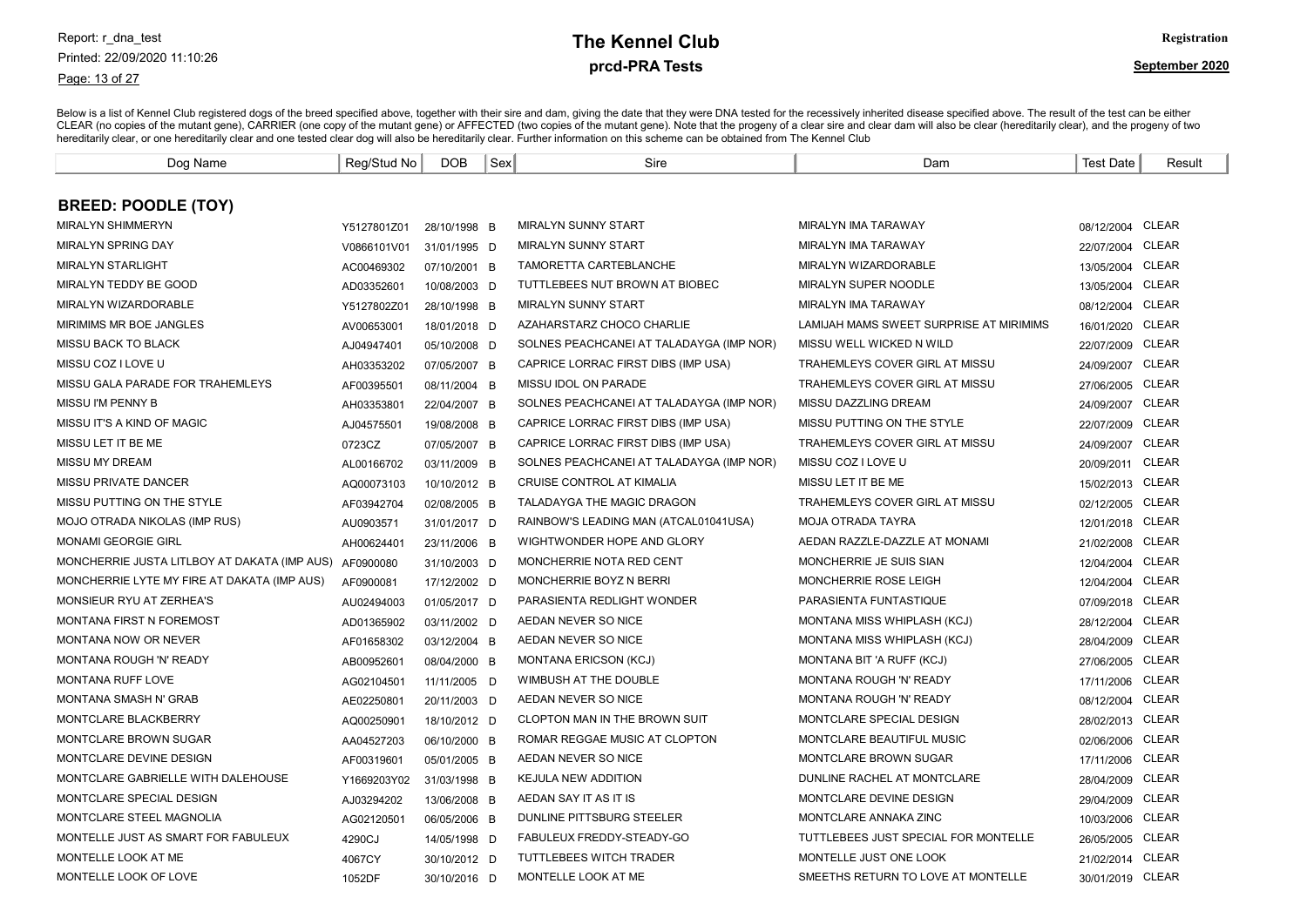Page: 14 of 27

# prcd-PRA Tests **The Kennel Club** Registration

| Dog Name                                                    | Reg/Stud No | <b>DOB</b>   | Sex | Sire                                      | Dam                                      | <b>Test Date</b> | Result       |
|-------------------------------------------------------------|-------------|--------------|-----|-------------------------------------------|------------------------------------------|------------------|--------------|
|                                                             |             |              |     |                                           |                                          |                  |              |
| <b>BREED: POODLE (TOY)</b>                                  |             |              |     |                                           |                                          |                  |              |
| MONTFLAIR ALMOST AN ANGEL                                   | AB01223201  | 12/10/2000 B |     | <b>MONTFLAIR MY KINDA GUY</b>             | <b>GRAYCO DANCE TO THE MUSIC</b>         | 18/03/2005 CLEAR |              |
| MONTFLAIR MY FUTURES ORANGE AT VALETTA                      | AB03264501  | 20/03/2001 B |     | MONTFLAIR NEW DIMENSION FOR CHRYSILVA     | <b>MONTFLAIR SUNSET PARADE</b>           | 15/04/2004 CLEAR |              |
| <b>MONTY COUNTRY</b>                                        | AX01422805  | 10/04/2020 B |     | <b>PARANGELES ROJASOL</b>                 | <b>RUBY RED</b>                          | 20/07/2020       | <b>CLEAR</b> |
| MOUSENATCH NUTS IN MAY                                      | AV02230701  | 30/03/2018 B |     | <b>CLOPTON MAN IN THE BROWN SUIT</b>      | MOUSENATCH FIRE OF BRIGHT                | 28/01/2020       | <b>CLEAR</b> |
| <b>MR FIRECRACKER</b>                                       | AM00262801  | 21/12/2010 D |     | KOTILIKO FRUITY MELLOW RED AT HELDANI     | <b>HONEY QUEEN</b>                       | 21/07/2011       | CLEAR        |
| MR MINSTRELS MIGHTY ATOM                                    | AV00135605  | 18/11/2017 D |     | PARASIENTA'S TEDDY AT LLYNSTAG            | <b>TINBOB SHEENA</b>                     | 10/12/2019 CLEAR |              |
| <b>MR VALENTINE</b>                                         | AT00920001  | 10/02/2016 D |     | <b>BACKWINDS LITTLE BOBBY SOX</b>         | <b>XMAS SPARKLE</b>                      | 27/03/2017 CLEAR |              |
| <b>MUMS STAR</b>                                            | AJ02702101  | 05/05/2008 B |     | BRYNSON BEAUTY WITH TAYVIEW               | <b>TAYVIEW TIZER</b>                     | 01/04/2011       | <b>CLEAR</b> |
| <b>MURALIRON CHERUBIM</b>                                   | AU02802502  | 05/07/2017 B |     | PERROSOL CODY                             | <b>MURALIRON HUMEROUS CHERUB</b>         | 16/10/2017 CLEAR |              |
| <b>MURALIRON CONSUELO</b>                                   | AU02802507  | 05/07/2017 D |     | PERROSOL CODY                             | <b>MURALIRON HUMEROUS CHERUB</b>         | 13/02/2019 CLEAR |              |
| <b>MURALIRON CRISTO</b>                                     | AT03101003  | 14/08/2016 B |     | PERROSOL CODY                             | <b>INCANDESCENT CERISE</b>               | 22/03/2019 CLEAR |              |
| MURALIRON EUPHORIC GODDESS                                  | AT02436902  | 07/06/2016 B |     | PARASIENTA LORD AND MASTER                | <b>LOVABLE LARA</b>                      | 22/06/2018 CLEAR |              |
| <b>MURALIRON GRANDIOSE</b>                                  | AV00130103  | 27/12/2017 D |     | SUMMER STORM OF PARANGELES                | <b>REAL ROMANCE</b>                      | 18/06/2019 CLEAR |              |
| <b>MURALIRON HUMEROUS CHERUB</b>                            | AT00652804  | 27/01/2016 B |     | <b>IRREDSISTIBLE BUDDY</b>                | PARASIENTA QUEEN ZEBA                    | 11/07/2017       | <b>CLEAR</b> |
| <b>MURALIRON PEDRO</b>                                      | AU02802504  | 05/07/2017 D |     | PERROSOL CODY                             | MURALIRON HUMEROUS CHERUB                | 07/07/2020       | <b>CLEAR</b> |
| <b>MURALIRON PREAMBITION</b>                                | AU02802506  | 05/07/2017 D |     | PERROSOL CODY                             | MURALIRON HUMEROUS CHERUB                | 18/08/2018 CLEAR |              |
| MUSICALLERUE INDIGO MOON                                    | AH00529203  | 06/07/2006 B |     | MISSU THEME FOR A DREAM AT TEEPOO         | BRAUNEICHE WREKIN AT MUSICALLERUE        | 20/07/2011       | <b>CLEAR</b> |
| MUSICALLERUE MR NICE GUY AT RITARA                          | AL03697301  | 09/09/2009 D |     | RITARA LORD OF THE DANCE                  | BRAUNEICHE WREKIN AT MUSICALLERUE        | 18/03/2011       | CLEAR        |
| MUSICALLERUE VIVA LA DIVA                                   | AJ00018901  | 14/08/2007 B |     | MUSICALLERUE THAT'S MY BOY                | <b>BRAUNEICHE WREKIN AT MUSICALLERUE</b> | 20/07/2011       | CLEAR        |
| <b>MYRTLE WILSON</b>                                        | AW00346703  | 26/11/2018 B |     | POODILICIOUS RED PRINCE                   | NACHOBAY STRAWBERRYHAZE                  | 11/07/2019       | <b>CLEAR</b> |
| MYSTERIOUS GIRL FOR ROMCHELYN                               | AK02442601  | 11/04/2009 B |     | <b>BLACK MORGANS NIGHT</b>                | <b>LADY VELVET BROWN</b>                 | 22/02/2010 CLEAR |              |
| <b>MYSTIC SNOW MAIDEN</b>                                   | AH03327702  | 18/06/2007 B |     | KOEHL'S SPOTLIGHT OF PANDORAN (IMP USA)   | <b>MISS GEMMA</b>                        | 24/09/2007 CLEAR |              |
| MYSTICE JEMMA FOR SANDPONY                                  | AT02289601  | 12/04/2016 B |     | MABESAND JIMS A DIAMOND                   | <b>MABESAND SPARKEY GIRL</b>             | 19/10/2017 CLEAR |              |
| NACHOBAY EVAS HEIDI OF DAPAZRAH                             | AV01103306  | 01/02/2018 B |     | <b>AUTUMRED SURPRISE</b>                  | SANDRALENE LADY MARMALADE                | 04/02/2020       | CLEAR        |
| NACHOBAY OLIVER TWIST                                       | AW03152003  | 20/07/2019 D |     | SETTIMOCIELO CARABENE                     | NACHOBAY MIDGET GEMS                     | 26/09/2019       | CLEAR        |
| NASAILLEEN INTUITION                                        | 2798DC      | 13/03/2016 D |     | VANITONIA I THOUGHT SO TOO                | TIRKANE MISS DIOR (IKC)                  | 19/09/2016 CLEAR |              |
| NASAILLEEN VERY ESTEE                                       | AT02542101  | 13/03/2016 B |     | VANITONIA I THOUGHT SO TOO                | TIRKANE MISS DIOR (IKC)                  | 19/09/2016 CLEAR |              |
| NEONLITE CHILLE RED GIRL                                    | AR02887502  | 20/07/2014 B |     | LITTLE RED ALFIE                          | NEONLITE CHILLI PEPPER                   | 07/10/2015 CLEAR |              |
| NEPTUNE DELIGHT                                             | AS01541405  | 07/04/2015 B |     | PARASIENTA'S ETERNAL FLAME                | CAMPNEY CAN CAN                          | 01/03/2017 CLEAR |              |
| NICOLAS CHOCOLATE CERNO-BILY SEN OF<br>PARANGELES (IMP CZE) | AU0902694   | 14/12/2016 D |     | <b>GERRONIMO CHOCOLATE CERNO-BILY SEN</b> | TWEEDLEDEE TEDDY AS ZINGERELLA           | 12/06/2018 CLEAR |              |
| NIXIEE MYSTIC PARTICLE MOON OF WRENWROX                     | AW02448903  | 10/06/2019 B |     | OUR GHOST OF A CHANCE AT NIXIEE           | ARIEL SWEET SUGARNSPICE AT NIXIEE        | 12/03/2020       | <b>CLEAR</b> |
| <b>NO REGRETS</b>                                           | AW02729406  | 03/06/2019 B |     | DRELINCOURTS AMBROSE                      | <b>TOFFEE TEACAKE</b>                    | 12/03/2020       | CLEAR        |
| NORWELSTON LYNJEL CARRIE ON                                 | AK01132701  | 04/10/2008 B |     | <b>TEEPOO MAKING MISCHIEF</b>             | <b>MONAMI GEORGIE GIRL</b>               | 05/02/2010 CLEAR |              |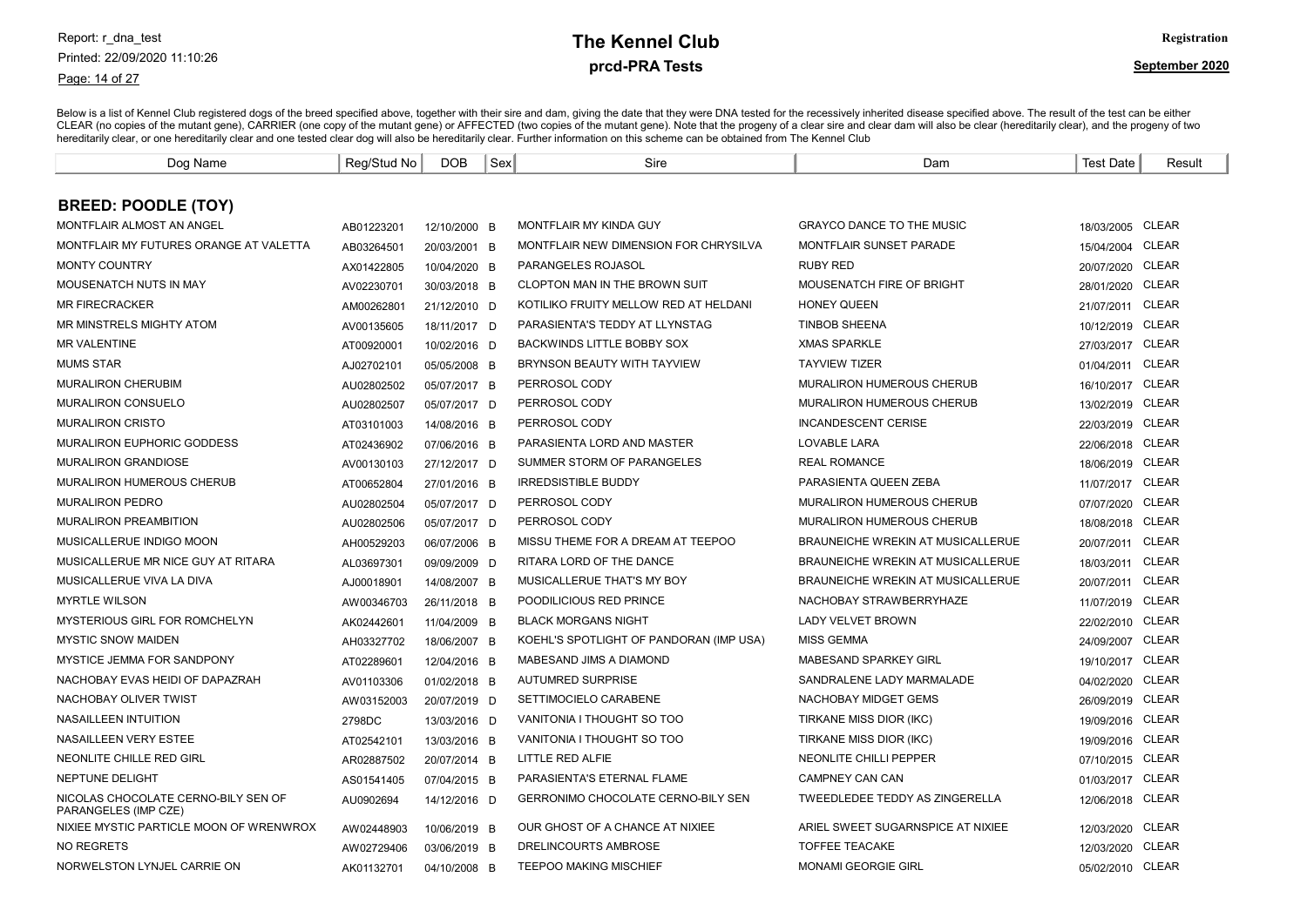#### Page: 15 of 27

# prcd-PRA Tests **The Kennel Club** Registration

| Dog Name                                            | Reg/Stud No | <b>DOB</b>   | Sex | Sire                                                        | Dam                                                 | <b>Test Date</b> | Result       |
|-----------------------------------------------------|-------------|--------------|-----|-------------------------------------------------------------|-----------------------------------------------------|------------------|--------------|
|                                                     |             |              |     |                                                             |                                                     |                  |              |
| <b>BREED: POODLE (TOY)</b>                          |             |              |     |                                                             |                                                     |                  |              |
| NORWELSTON LYNJEL CHANDNI                           | 0856CX      | 14/02/2010 B |     | ROMAR COOL RYDER                                            | <b>MONAMI GEORGIE GIRL</b>                          | 10/04/2014 CLEAR |              |
| NORWELSTON LYNJEL IM ANTON                          | AR03352503  | 11/05/2014 D |     | VANITONIA I THOUGHT SO TOO                                  | NORWELSTON LYNJEL CHANDNI                           | 11/09/2015 CLEAR |              |
| NORWELSTON LYNJEL OH BOY                            | 2822CX      | 14/08/2009 D |     | ROMAR COOL RYDER                                            | <b>MONAMI GEORGIE GIRL</b>                          | 05/02/2010 CLEAR |              |
| NORWELSTON LYNJEL YOU SEE ME                        | 4148CY      | 11/02/2012 B |     | <b>VANITONIA YOU'LL SEE</b>                                 | <b>MONAMI GEORGIE GIRL</b>                          | 10/04/2014 CLEAR |              |
| OCHAROVANIE DOMA ROMANOVYH HONEY CANDY<br>(IMP RUS) | AT0906761   | 23/04/2016 B |     | IRZHIK OCHAROVANIE DOMA ROMANOVYH                           | GLEDIS OCHAROVANIE DOMA ROMANOVYH                   | 03/07/2017       | CLEAR        |
| OF LOVELEY CHILDREN WILD ROMAR (IMP DEU)            | AP0901491   | 19/07/2008 B |     | KUDOS FANTOMEN                                              | OF LOVELEY CHILDREN IN FLAGRANTI<br>(ATCAF00884DEU) | 10/08/2009       | CLEAR        |
| <b>OPAL BEECH</b>                                   | AU01563101  | 22/04/2017 B |     | <b>MANDAD REGENCY STAR</b>                                  | PRYPOOPALS BURLESQUE                                | 10/06/2020       | <b>CLEAR</b> |
| OPALLESQUE BRONZE LOTUS                             | AV03244902  | 09/08/2018 D |     | <b>BACKWINDS POP SOCKS</b>                                  | <b>OPAL BEECH</b>                                   | 25/06/2019       | <b>CLEAR</b> |
| OPALLESQUE DIAMOND DAHLIA                           | AV03244901  | 09/08/2018 B |     | <b>BACKWINDS POP SOCKS</b>                                  | OPAL BEECH                                          | 17/06/2020       | <b>CLEAR</b> |
| OPALLESQUE EMERALD COCO                             | AV03244903  | 09/08/2018 B |     | <b>BACKWINDS POP SOCKS</b>                                  | <b>OPAL BEECH</b>                                   | 04/10/2019       | <b>CLEAR</b> |
| OPALLESQUE RUBY CLEO WAYNART                        | AU04149401  | 31/10/2017 B |     | <b>BACKWINDS POP SOCKS</b>                                  | PRYPOOPALS BURLESQUE                                | 04/10/2019 CLEAR |              |
| OUR GHOST OF A CHANCE AT NIXIEE                     | AV00141105  | 16/11/2017 D |     | PARASIENTA SWEET DELIGHT                                    | CALVOWOODS LILLY'S PASSION                          | 24/09/2018 CLEAR |              |
| PARANGELES ANGELICA                                 | AT02154601  | 16/05/2016 B |     | <b>IRREDSISTIBLE BUDDY</b>                                  | PARANGELES AURORA                                   | 13/07/2018       | <b>CLEAR</b> |
| PARANGELES ANGELIS                                  | AU02701902  | 17/06/2017 D |     | PERROSOL CODY                                               | PARANGELES CHICADEE                                 | 11/10/2019       | <b>CLEAR</b> |
| PARANGELES ANGELS HONOUR                            | AV02953804  | 04/07/2018 B |     | ILLUSIUMS OSTROVA GREZ (IMP RUS)                            | PERROSOL RED VANITY                                 | 30/03/2020       | <b>CLEAR</b> |
| PARANGELES AURORA                                   | AQ03819802  | 14/09/2013 B |     | PARASIENTA'S LOVING PRIDE                                   | LANDSMITH DEVINE GIRL FROM PARANGELES               | 12/07/2016       | <b>CLEAR</b> |
| PARANGELES CHICADEE                                 | AT00620606  | 18/01/2016 B |     | <b>IRREDSISTIBLE BUDDY</b>                                  | PARASIENTA'S REGAL MAJESTY                          | 17/10/2018 CLEAR |              |
| PARANGELES GARCON ROUGE                             | AV03503201  | 25/08/2018 D |     | SUMMER STORM OF PARANGELES                                  | PARANGELES CHICADEE                                 | 31/07/2019 CLEAR |              |
| PARANGELES LALUNA MYSTIQUE                          | AQ03819801  | 14/09/2013 B |     | PARASIENTA'S LOVING PRIDE                                   | LANDSMITH DEVINE GIRL FROM PARANGELES               | 22/11/2016 CLEAR |              |
| PARANGELES ROLO                                     | AW01072602  | 12/02/2019 D |     | NICOLAS CHOCOLATE CERNO-BILY SEN OF<br>PARANGELES (IMP CZE) | TINBOB BETTER BY FAR                                | 04/03/2020 CLEAR |              |
| PARANGELES TOP DOLLAR                               | AV02953806  | 04/07/2018 D |     | ILLUSIUMS OSTROVA GREZ (IMP RUS)                            | PERROSOL RED VANITY                                 | 06/12/2019 CLEAR |              |
| PARANGELES TOUCH OF CLASS                           | AQ03819805  | 14/09/2013 D |     | PARASIENTA'S LOVING PRIDE                                   | LANDSMITH DEVINE GIRL FROM PARANGELES               | 12/02/2016 CLEAR |              |
| PARANGELES UNIQUE STYLE                             | AV02953803  | 04/07/2018 B |     | ILLUSIUMS OSTROVA GREZ (IMP RUS)                            | PERROSOL RED VANITY                                 | 18/02/2020       | <b>CLEAR</b> |
| PARANGELES VALERAMA ES AQUI                         | AW01072703  | 02/03/2019 B |     | NICOLAS CHOCOLATE CERNO-BILY SEN OF<br>PARANGELES (IMP CZE) | PARASIENTA SANTA CRISTOBEL                          | 02/07/2020       | <b>CLEAR</b> |
| PARASIENTA CATCH A DREAM                            | AJ01285402  | 20/01/2008 B |     | KGSHANCY WINDY CHOC BOY AT PARASIENTA                       | PARASIENTA TOUCH OF CLASS                           | 16/04/2012       | CLEAR        |
| PARASIENTA CORONET                                  | AQ01355903  | 20/03/2013 B |     | KERCHEL RED PRINCE OF LORSHA                                | PARASIENTA SPECIAL MOMENTS                          | 23/01/2015 CLEAR |              |
| PARASIENTA DRESSED IN RED                           | AK04483206  | 11/10/2009 B |     | KGSHANCY WINDY CHOC BOY AT PARASIENTA                       | PARASIENTA REDDY TEDDY GO                           | 16/04/2012 CLEAR |              |
| PARASIENTA GOLDEN FLARE WITH PARANGELES             | AJ01857403  | 21/03/2008 B |     | JOMANLYN SHANKS KOP FOR THAT AT<br>PARASIENTA               | PARASIENTA SNOW FAIRY                               | 22/05/2014 CLEAR |              |
| PARASIENTA HARVEST MOON                             | AJ00189402  | 10/11/2007 B |     | PARASIENTA MERCURY MEANT TO BE                              | PARASIENTA PERFECT PROMISE                          | 16/12/2009       | <b>CLEAR</b> |
| PARASIENTA MAGICAL MOOD                             | AE04554401  | 27/07/2004 B |     | SILVER BUBBLE'S                                             | PARASIENTA PAPAEVA PRINCESS                         | 23/02/2010       | <b>CLEAR</b> |
| PARASIENTA PRINCE BONNYBOY                          | AQ00634901  | 28/01/2013 D |     | KERCHEL RED PRINCE OF LORSHA                                | PARASIENTA UNBELIEVABELLE                           | 05/08/2014 CLEAR |              |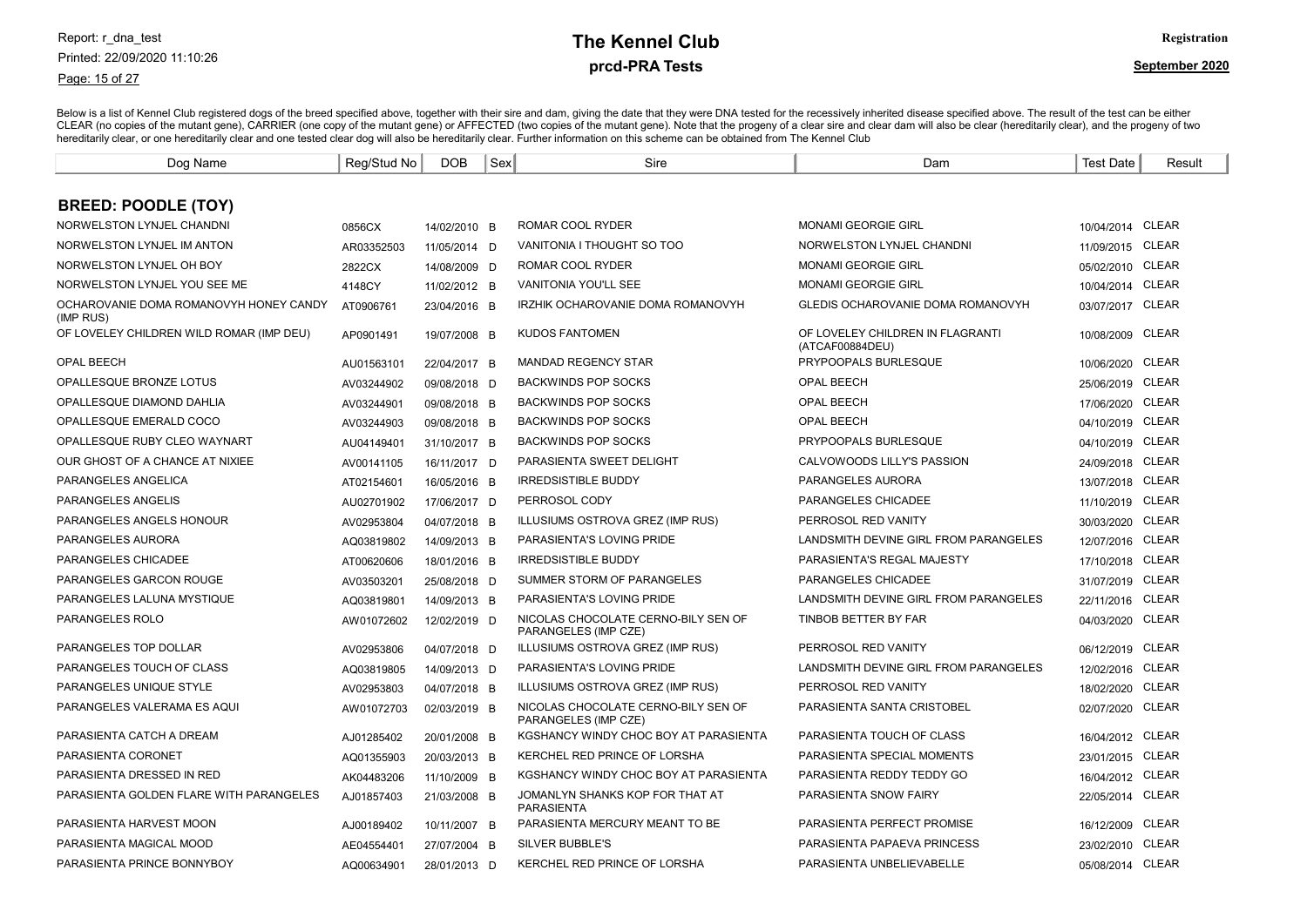Page: 16 of 27

# prcd-PRA Tests **The Kennel Club** Registration

| Dog Name                                  | Reg/Stud No | <b>DOB</b>   | Sex | Sire                                                          | Dam                                     | Test Date        | Result       |
|-------------------------------------------|-------------|--------------|-----|---------------------------------------------------------------|-----------------------------------------|------------------|--------------|
|                                           |             |              |     |                                                               |                                         |                  |              |
| <b>BREED: POODLE (TOY)</b>                |             |              |     |                                                               |                                         |                  |              |
| PARASIENTA SANTA CRISTOBEL                | AU00292902  | 21/12/2016 B |     | <b>BACKWINDS POP SOCKS</b>                                    | PARASIENTA'S SHONA                      | 22/03/2019 CLEAR |              |
| PARASIENTA SUNNY GLOW                     | AH00736603  | 27/11/2006 D |     | JOMANLYN SHANKS KOP FOR THAT AT<br><b>PARASIENTA</b>          | PARASIENTA PAPAEVA PRINCESS             | 05/07/2007       | CLEAR        |
| PARASIENTA VERIDAD                        | AM01059002  | 11/12/2010 D |     | DINEENE'S DOWN TOWN TRAIN AT PARASIENTA                       | PARASIENTA SWEET BEAUTY                 | 04/02/2015 CLEAR |              |
| PARASIENTA'S ALL DRESSED UP TO RAPSGALIWN | AQ02379404  | 19/06/2013 B |     | PARASIENTA SAMMYS SALUTE                                      | PARASIENTA ELEGANT LADY                 | 23/05/2016       | <b>CLEAR</b> |
| PARASIENTA'S C'EST LA VIE                 | AU00861605  | 08/02/2017 D |     | PERROSOL CODY                                                 | PARASIENTA'S SUNSET GLOW                | 26/09/2019       | <b>CLEAR</b> |
| PARASIENTA'S DOMINIQUE OF BABINEAUX       | AP01001401  | 05/03/2012 B |     | KERCHEL RED PRINCE OF LORSHA                                  | PARASIENTA JOY AND ELEGANCE             | 13/03/2015 CLEAR |              |
| <b>PARASIENTA'S PATRICK</b>               | AQ02609704  | 25/06/2013 D |     | PARASIENTA'S LOVING PRIDE                                     | PARASIENTA'S RHAPSODY AT PERROSOL       | 05/12/2013 CLEAR |              |
| PARASIENTA'S PEACHEY KEEN                 | AQ04358803  | 25/11/2013 D |     | PARASIENTA'S LOVING PRIDE                                     | PARASIENTA JOY AND ELEGANCE             | 16/06/2014 CLEAR |              |
| PARASIENTA'S REGAL MAJESTY                | AR00112103  | 10/12/2013 B |     | KERCHEL RED PRINCE OF LORSHA                                  | PARASIENTA TINSELA EBONY                | 23/02/2016 CLEAR |              |
| PARASIENTA'S RULE OF THUMB                | AS03738801  | 21/09/2015 D |     | PARASIENTA'S LOVING PRIDE                                     | PARASIENTA'S CHIQUITITA                 | 30/03/2017 CLEAR |              |
| PARASIENTA'S SHONA                        | AQ02608702  | 02/07/2013 B |     | MONTFLAIR LEROY BROWNE AT JOLANTA                             | PARASIENTA CATCH A DREAM                | 02/02/2017 CLEAR |              |
| PARASIENTA'S SPECIAL DAZE                 | AS03738802  | 21/09/2015 D |     | PARASIENTA'S LOVING PRIDE                                     | PARASIENTA'S CHIQUITITA                 | 01/03/2017 CLEAR |              |
| PARISIEN CAFE AU LAIT                     | AW00421501  | 12/12/2018 D |     | MUSICAL FANTASTIC OCHAROVANIE DOMA<br>ROMANOVYH (IMP UKR) *** | <b>BACKWINDS MISS MONEYPENNY</b>        | 26/03/2019 CLEAR |              |
| PAWSRUS DIAMOND GEEZER                    | AH03447901  | 08/08/2007 D |     | CAPRICE LORRAC FIRST DIBS (IMP USA)                           | EIKENBERRY SUGABABE AT PAWSRUS          | 09/03/2010       | <b>CLEAR</b> |
| PEARLY DREAM WALKER                       | AJ04330203  | 01/08/2008 B |     | <b>TALADAYGA THE MAGIC DRAGON</b>                             | CO DOT IVORY SILK                       | 23/09/2014       | CLEAR        |
| PEMALINA PEPPERPOT                        | AW01307602  | 21/03/2019 B |     | KENSTEEN HOW DES IT FEEL                                      | <b>ZEETA BONNITTA</b>                   | 24/06/2020       | <b>CLEAR</b> |
| PENNY GREY POCKET ROCKET AT TOYDOM        | AK00338002  | 23/10/2008 B |     | PHILORA SILVER COMMANDER                                      | <b>STEELY SKY</b>                       | 22/07/2009       | <b>CLEAR</b> |
| PERROSOL BEACONIA                         | AU03824601  | 30/08/2017 B |     | PARASIENTA LORD AND MASTER                                    | PERROSOL LEXICON                        | 14/02/2019 CLEAR |              |
| PERROSOL BLENDED SPIRIT                   | AV00126904  | 08/10/2017 B |     | SUMMER STORM OF PARANGELES                                    | PERROSOL FANTASY ELITE                  | 12/08/2019 CLEAR |              |
| PERROSOL CHOCOLADE                        | AS02130101  | 31/03/2015 B |     | SUTTON BRIDGE PRINCE OF PARANGELES                            | MEHTABS ZSA ZSA ZENSATION AT PARASIENTA | 15/10/2018 CLEAR |              |
| PERROSOL FIRE ICE                         | AS02189006  | 22/05/2015 B |     | MUSICAL FANTASTIC OCHAROVANIE DOMA<br>ROMANOVYH (IMP UKR) *** | PARASIENTA'S RHAPSODY AT PERROSOL       | 24/01/2018 CLEAR |              |
| PERROSOL LOVEABLE SPIRIT                  | AS02130106  | 31/03/2015 B |     | SUTTON BRIDGE PRINCE OF PARANGELES                            | MEHTABS ZSA ZSA ZENSATION AT PARASIENTA | 04/10/2019 CLEAR |              |
| PERROSOL SENSATIONAL                      | AS02401405  | 03/06/2015 D |     | PARASIENTA'S LOVING PRIDE                                     | PARASIENTA'S LA TANTE UNIQUE            | 11/12/2015       | CLEAR        |
| PERROSOL SHELLEY OF PARANGELES            | AS02130104  | 31/03/2015 B |     | SUTTON BRIDGE PRINCE OF PARANGELES                            | MEHTABS ZSA ZSA ZENSATION AT PARASIENTA | 10/04/2017       | <b>CLEAR</b> |
| PERROSOL STAR QUALITY                     | AS02130103  | 31/03/2015 B |     | SUTTON BRIDGE PRINCE OF PARANGELES                            | MEHTABS ZSA ZSA ZENSATION AT PARASIENTA | 21/06/2018       | <b>CLEAR</b> |
| PETITE STAR ATTRACTION OF LAUGHMAREE      | AA04058502  | 12/09/2000 B |     | ELIMS PRINCE OF DIAMONDS                                      | <b>JULIE PEARL STARLET</b>              | 08/12/2004       | <b>CLEAR</b> |
| PHILORA SILVER ALICE                      | AS01882401  | 22/02/2015 B |     | PHILORA SILVER PIMPERNEL                                      | PHILORA SILVER PRUDENCE                 | 04/04/2016       | <b>CLEAR</b> |
| PHILORA SILVER CHELSEA                    | AD03264901  | 01/04/2003 B |     | PHILORA SILVER BRIGADIER                                      | PHILORA SILVER LILY                     | 26/05/2005 CLEAR |              |
| PHILORA SILVER DURANTA AT SENKRAH         | AF03546701  | 09/07/2005 B |     | PHILORA SILVER FUSILIER                                       | PHILORA SILVER IVYEVA                   | 09/10/2007       | CLEAR        |
| PHILORA SILVER FUSILIER                   | AE01032802  | 28/12/2003 D |     | PHILORA SILVER BRIGADIER                                      | PHILORA SILVER LILY                     | 15/04/2004 CLEAR |              |
| PHILORA SILVER HALIMIUM                   | AB04514101  | 27/07/2001 B |     | PHILORA SILVER BRIGADIER                                      | PHILORA SILVER ASTER                    | 15/04/2004       | CLEAR        |
| PHILORA SILVER HELLEBORE                  | AB04513501  | 15/04/2001 B |     | MONTOYA'S R T TO SHALANKA (IMP)                               | PHILORA SILVER IRIS                     | 15/10/2003 CLEAR |              |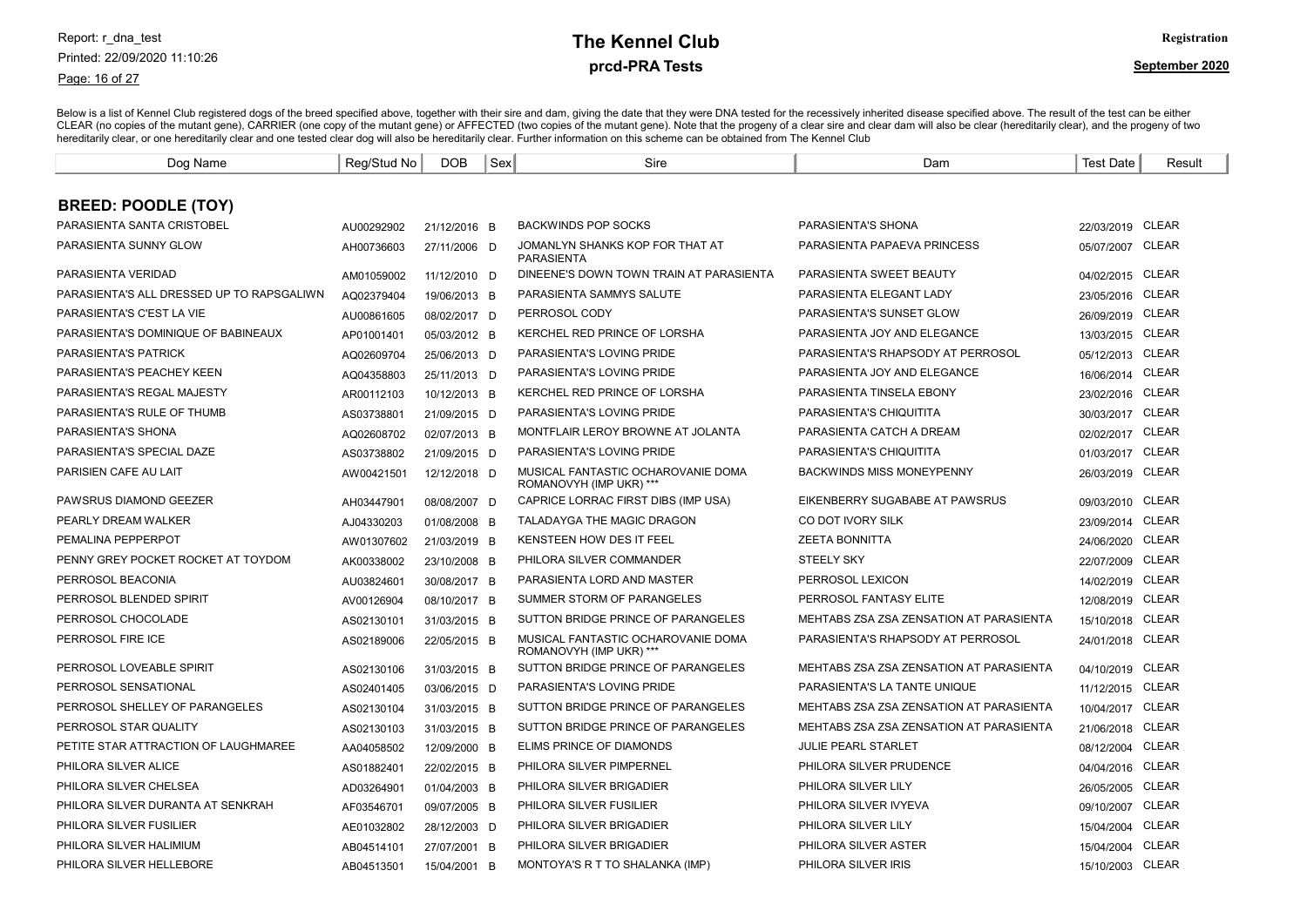#### Page: 17 of 27

# prcd-PRA Tests **The Kennel Club** Registration

| Dog Name                                             | Reg/Stud No | <b>DOB</b>   | Sex | Sire                                           | Dam                                      | <b>Test Date</b> | Result       |
|------------------------------------------------------|-------------|--------------|-----|------------------------------------------------|------------------------------------------|------------------|--------------|
|                                                      |             |              |     |                                                |                                          |                  |              |
| <b>BREED: POODLE (TOY)</b>                           |             |              |     |                                                |                                          |                  |              |
| PHILORA SILVER IVYEVA                                | AC03327402  | 27/05/2002 B |     | SYMPHONY IN SILVER FOR BIELCEE                 | PHILORA SILVER LILY                      | 26/05/2005 CLEAR |              |
| PHILORA SILVER LILY                                  | 0351CK      | 01/06/1997 B |     | PHILORA SILVER TOUCH AND GO                    | PHILORA SILVER LINARIA                   | 26/05/2005       | <b>CLEAR</b> |
| PHILORA SILVER PRUDENCE                              | 3237CY      | 22/07/2011 B |     | PHILORA SILVER FUSILIER                        | PHILORA SILVER GILLY FLOWER              | 03/10/2012 CLEAR |              |
| PHOEBE CAUSES KAOS IN PARIS                          | AK00397001  | 07/10/2008 B |     | <b>ILIKAM JOHNNY DEPP FOR BISHAUN</b>          | ALMARSHEILDS KARAMEL BABE                | 10/02/2010 CLEAR |              |
| PHOEBES THE ONE                                      | AV01723002  | 12/04/2018 B |     | OCHAROVANIE DOMA ROMANOVYH FIGARO (IMP<br>RUS) | <b>TINKERSLEY ANTONIA</b>                | 30/04/2019 CLEAR |              |
| PICTURE PERFECT AT UTOPIANFLUFF                      | AQ03235101  | 13/07/2013 B |     | <b>KEELMARA SHIROI PRINCE</b>                  | PHILORA SILVER DOROTHEA                  | 01/10/2015       | CLEAR        |
| PIKATCHU EL SOL DE BAURE (IMP SRB)                   | AW0906614   | 04/04/2019 D |     | MOY NEGNIY ANGEL FIGARO                        | <b>RED SILK BONBON</b>                   | 22/05/2020       | CLEAR        |
| PIMPED UP                                            | AW01689001  | 10/04/2019 B |     | <b>EMARAE RED AND READY</b>                    | <b>RED FLYER</b>                         | 24/09/2019       | <b>CLEAR</b> |
| PINERANCH COCO CHARMER                               | AF01265501  | 03/02/2005 B |     | WIGHTWONDER RED BY DESIGN                      | MICADOR WINTER WONDER AT PINERANCH       | 04/02/2008       | <b>CLEAR</b> |
| PINERANCH ISABELLA                                   | AJ02084102  | 08/03/2008 B |     | KOTILIKO GOLDEN BOY                            | PINERANCH SANDPIPER                      | 04/12/2009       | <b>CLEAR</b> |
| PINERANCH LET THERE BE LOVE AT<br><b>WIGHTWONDER</b> | AH00205203  | 04/11/2006 B |     | WIGHTWONDER LOVE ACTUALLY                      | MICADOR WINTER WONDER AT PINERANCH       | 21/02/2008       | CLEAR        |
| PINERANCH TOBI BEAR                                  | AJ04369502  | 24/08/2008 D |     | KOTILIKO GOLDEN BOY                            | PINERANCH LADY IN RED                    | 07/10/2009       | <b>CLEAR</b> |
| PIPPI LONGSTOCKING                                   | AR03843101  | 02/05/2014 B |     | <b>SMART GUY</b>                               | <b>WYLDERHOPE ELIZA LILY</b>             | 11/02/2020       | <b>CLEAR</b> |
| POODILICIOUS PEONY                                   | AV03288901  | 26/08/2018 B |     | RED ROBIN RIDES AGAIN AT POODILICIOUS          | PARANGELES SPIRIT OF JOY AT POODILICIOUS | 19/03/2020       | CLEAR        |
| POSH JOSH OF KERCHEL                                 | AG02348002  | 10/04/2006 D |     | <b>DIAMOND ROUGE</b>                           | <b>BUBBLING RUBY</b>                     | 12/02/2016       | <b>CLEAR</b> |
| POWDER PUFF ANDREY ALL MY DREAMS (IMP SRB)           | AU0906528   | 18/06/2017 B |     | QUARTERMASTER FROM MISS ALEKSANDRA             | POWDER PUFF ODETTE                       | 19/05/2020       | CLEAR        |
| PRADAS CHOCOLATE DREAM AT RICODJMAC                  | AJ02652601  | 05/11/2007 B |     | PIRANHAPUDLE WHAT SIT                          | <b>CUMBRIA GIRL</b>                      | 13/05/2009       | <b>CLEAR</b> |
| PRADOCHIEN HEDWORTH MEUX                             | AU02149001  | 28/04/2017 D |     | DIXALJACK MEADOWHAWK ECHO                      | SOFT COAT STAR                           | 24/09/2019       | CLEAR        |
| PRADOCHIEN RED RORY                                  | AT02114402  | 21/05/2016 D |     | PLAYWRITE OSCAR OF BURBUJA                     | SOFT COAT STAR                           | 26/06/2018       | <b>CLEAR</b> |
| PRINCE OF FLEUR DE LYS                               | AQ01624903  | 10/04/2013 D |     | ZEEG CHEEKY CHARLIE                            | <b>MY TINY TASHA</b>                     | 27/05/2014       | CLEAR        |
| <b>PRINCE REID</b>                                   | AW03976101  | 21/10/2019 D |     | PARANGELES ELFIN ALAR                          | ROMEO'S SWEET JULIET                     | 10/06/2020       | CLEAR        |
| PRINCESS ELSA OF APRIL                               | AV01973401  | 19/04/2018 B |     | TRAIL BLAZER'S PRINCE                          | PRINCESS ELSIE OF MAY                    | 08/05/2019       | <b>CLEAR</b> |
| PRINCESS MINDY                                       | AR04372703  | 30/09/2014 B |     | SUSHI BACK TO BLACK                            | <b>KRAILA POLLY POCKET</b>               | 20/04/2018       | <b>CLEAR</b> |
| PRINCESS OF OVERLAITHE                               | AW00986201  | 05/03/2019 B |     | BEAUTIFUL RUBY SUNSHINE                        | PERROSOL SISI L'AMOR                     | 20/06/2020       | <b>CLEAR</b> |
| PRINCESS OF THE ROSE                                 | AV03910001  | 04/10/2018 B |     | <b>TALKING TOM BEN</b>                         | <b>RED RIDER PRINCESS</b>                | 04/06/2020       | <b>CLEAR</b> |
| PRINCESS PERFECT PICTURE AT UTOPIANFLUFF             | AS02049601  | 03/05/2015 B |     | <b>KEELMARA SHIROI PRINCE</b>                  | PHILORA SILVER DOROTHEA                  | 01/10/2015       | <b>CLEAR</b> |
| <b>PRINCESSA FELIZ</b>                               | AW04356803  | 29/10/2019 B |     | KING GEORGE THE MAN                            | <b>LITTLE BOPEEP</b>                     | 16/01/2020       | <b>CLEAR</b> |
| PRYPOOPALS FAROESE                                   | AU01756704  | 01/05/2017 B |     | PRYPOOPALS PRINCE                              | CALVOWOODS DUCHESS JAZMIN                | 02/07/2020       | <b>CLEAR</b> |
| PRYPOOPALS MOON                                      | AV03913805  | 20/09/2018 D |     | <b>TOOTLES NIBS</b>                            | <b>PRYPOOPALS PERFECT</b>                | 13/08/2019       | CLEAR        |
| PRYPOOPALS PUCK                                      | AV03913802  | 20/09/2018 D |     | <b>TOOTLES NIBS</b>                            | <b>PRYPOOPALS PERFECT</b>                | 21/11/2019       | CLEAR        |
| PUMPKINS DELIGHT                                     | AV04264201  | 31/10/2018 B |     | DRELINCOURTS RED ROMEO                         | LAKIS SWEET KOUKLA                       | 22/05/2020       | CLEAR        |
| <b>QUIZICAL BLACK OPAL</b>                           | AM01899104  | 27/04/2011 B |     | YAKEE RAINBOW'S QUEST                          | <b>SWEEP MY GIRL</b>                     | 20/07/2012 CLEAR |              |
| QUIZICAL DESERT GHOST AT BLAZEWALK                   | AM01899102  | 27/04/2011 B |     | YAKEE RAINBOW'S QUEST                          | <b>SWEEP MY GIRL</b>                     | 03/12/2012 CLEAR |              |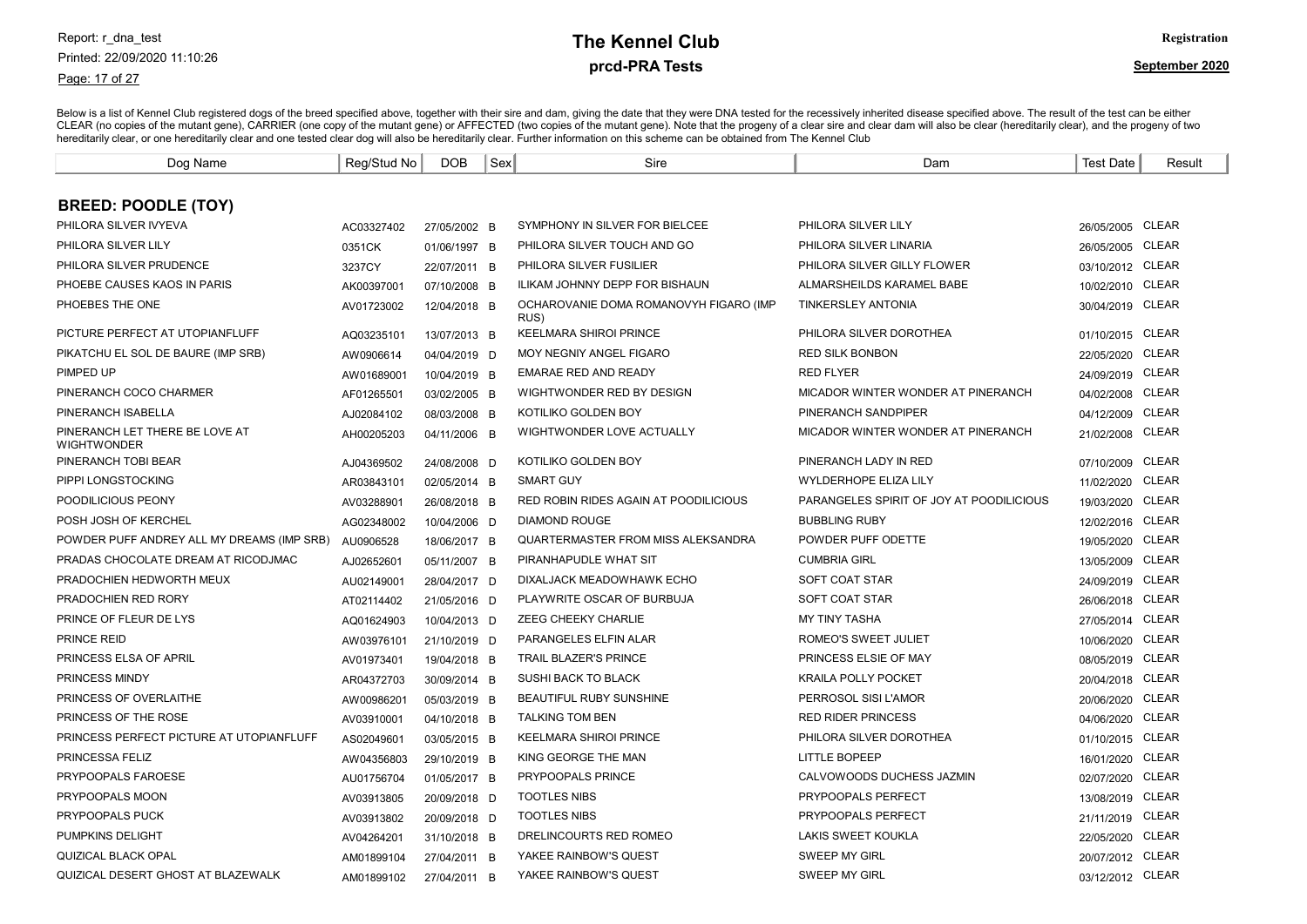#### Page: 18 of 27

# prcd-PRA Tests **The Kennel Club** Registration

| Dog Name                                 | Reg/Stud No | <b>DOB</b>   | Sex | Sire                                                                      | Dam                                  | <b>Test Date</b> | Result       |
|------------------------------------------|-------------|--------------|-----|---------------------------------------------------------------------------|--------------------------------------|------------------|--------------|
|                                          |             |              |     |                                                                           |                                      |                  |              |
| <b>BREED: POODLE (TOY)</b>               |             |              |     |                                                                           |                                      |                  |              |
| QUIZICAL'S SECRET AT MISSU               | AR01525801  | 20/03/2014 B |     | TINKILEES JUSTIN (IMP CAN)                                                | <b>SWEEP MY GIRL</b>                 | 23/09/2014 CLEAR |              |
| QUIZICAL'S SPRING DAYZ AT DIVINEPOOCH    | AR01525803  | 20/03/2014 B |     | TINKILEES JUSTIN (IMP CAN)                                                | SWEEP MY GIRL                        | 13/02/2019 CLEAR |              |
| <b>RALLEY RAY</b>                        | AV01774301  | 14/04/2018 D |     | FIRMINO RED PEPPER                                                        | <b>RUBYS GIRL</b>                    | 07/02/2019 CLEAR |              |
| RAMBUSTUOUS RAISIN                       | AW01267602  | 13/03/2019 D |     | <b>TRELOCK ALFRED</b>                                                     | <b>JET MELODY</b>                    | 09/01/2020 CLEAR |              |
| RED HOT SUMMER AT NEONLITE               | AV03526701  | 07/08/2018 D |     | <b>MANDAD LAISSEZ FAIRE</b>                                               | DIXALJACK PRETTY POSEY               | 02/04/2020 CLEAR |              |
| RED PORRINO SPIRIT OF WRENWROX           | AV02861502  | 12/04/2018 D |     | DIXALJACK RUE'S CHILD AT CHARMILA                                         | DAKATA LITL GOLDEN CHARM             | 21/09/2018 CLEAR |              |
| RED ROBIN RIDES AGAIN AT POODILICIOUS    | AT04329003  | 17/11/2016 D |     | <b>MIDNIGHT DELIGHT</b>                                                   | <b>EMARAE VON'S THE ONE</b>          | 31/01/2017 CLEAR |              |
| <b>RED WINGS</b>                         | AU03550602  | 12/07/2017 D |     | PARASIENTA VERIDAD                                                        | SOPHI DELIGHT                        | 10/09/2019 CLEAR |              |
| <b>REDHOT LIL MISTER</b>                 | AQ00745102  | 02/02/2013 D |     | HE SURE IS BRAVE                                                          | <b>RED FLAME FOREVER</b>             | 23/02/2016 CLEAR |              |
| REDPARK CRANBERRY CRUNCH                 | AT02819301  | 05/06/2016 B |     | BEAUTIFUL RUBY SUNSHINE                                                   | DEBUNIO DIZZY DEEDEE                 | 31/03/2017 CLEAR |              |
| <b>REDPARK VERONA</b>                    | AV03141202  | 05/08/2018 B |     | LITTLE DAY DREAM MONKEY                                                   | DEBUNIO DIZZY DEEDEE                 | 06/09/2019 CLEAR |              |
| <b>RESTPARK BIG BOPPA</b>                | AW00983302  | 16/02/2019 D |     | CHEERYLAND'S BROWN OTHO                                                   | <b>DIXALJACK ACHIRD</b>              | 17/03/2020 CLEAR |              |
| <b>RESTPARK CURLY SUE</b>                | AW00983301  | 16/02/2019 B |     | CHEERYLAND'S BROWN OTHO                                                   | <b>DIXALJACK ACHIRD</b>              | 23/07/2020 CLEAR |              |
| RHONDASTAILS PAINTED LADY                | AS04040106  | 14/11/2015 B |     | LOUOWEN SIR NERO                                                          | LOUOWEN RHONDAS SWEET SASHA          | 23/06/2016 CLEAR |              |
| RIBBLEHOLME READY TO RHUMBA (RE-IMPORT)  | AJ00266502  | 10/08/2007 D |     | RIBBLEHOLME ONE WON ATE                                                   | MICADOR MOONA POM POM                | 28/02/2013 CLEAR |              |
| <b>RICHES GALORE</b>                     | AR04268301  | 06/10/2014 B |     | PARASIENTA'S LOVING PRIDE                                                 | PARASIENTA'S LOVE GODDESS            | 26/01/2016 CLEAR |              |
| RIDINGLEAZE ELEGANT MADAM AT VALETTA     | 3407CQ      | 24/08/2003 B |     | SOLNES ERICK THE VIKING IS VANITONIA (IMP NOR) RIDINGLEAZE MISS ELEGANCE  |                                      | 04/10/2007       | <b>CLEAR</b> |
| RIDINGLEAZE ENDLESS BLISS AT WIGHTWONDER | V5208301V04 | 21/09/1995 D |     | <b>VALETTA ENDLESS LOVE</b>                                               | RIDINGLEAZE PRIMADONNA               | 25/08/2004       | <b>CLEAR</b> |
| RIDINGLEAZE LADY NATALIE AT VALETTA      | AC02256103  | 20/04/2002 B |     | RIDINGLEAZE ENDLESS MISCHIEF                                              | <b>RIDINGLEAZE MISS DAINTY</b>       | 04/10/2007       | <b>CLEAR</b> |
| RIDINGLEAZE MISS ELEGANCE                | 1715CL      | 18/10/1999 B |     | <b>RIDINGLEAZE ENDLESS MISCHIEF</b>                                       | RIDINGLEAZE SHEER ELEGANCE           | 04/10/2007       | <b>CLEAR</b> |
| RIDINGLEAZE PAR EXCELLENCE               | 1666CP      | 16/05/2003 B |     | SOLNES ERICK THE VIKING IS VANITONIA (IMP NOR) RIDINGLEAZE SUPERIOR MADAM |                                      | 04/10/2007       | <b>CLEAR</b> |
| RIDINGLEAZE SIMPLY DEVINE AT VALETTA     | 1007CQ      | 16/05/2003 B |     | SOLNES ERICK THE VIKING IS VANITONIA (IMP NOR) RIDINGLEAZE SUPERIOR MADAM |                                      | 04/10/2007       | <b>CLEAR</b> |
| RITARA BAND OF GOLD                      | AJ04033301  | 16/04/2006 B |     | RITARA BREEZE ON BY                                                       | RITARA PETITE FLEUR                  | 20/07/2011       | <b>CLEAR</b> |
| RITARA BREEZE ON BY                      | AF03008403  | 19/03/2005 D |     | <b>VALETTA GOLD STRIKE</b>                                                | RITARA COPABREEZE                    | 18/03/2011       | <b>CLEAR</b> |
| RITARA CALL ME MADAM AT MUSICALLERUE     | AL04068502  | 06/06/2010 B |     | RITARA DANCING ON ICE                                                     | <b>HOBSONS CHOICE FOR RITARA</b>     | 20/07/2011       | <b>CLEAR</b> |
| RITARA DANCIN WITH THE STARS             | AH02601202  | 24/06/2006 D |     | RITARA TOUCH OF FROST                                                     | RITARA PETITE PEARL                  | 20/07/2011       | <b>CLEAR</b> |
| RITARA DANCING ON ICE                    | AG02737401  | 01/05/2006 D |     | <b>CLOONKEEN THE MATINEE IDOL</b>                                         | RITARA ANGEL IN DISGUISE             | 18/03/2011       | <b>CLEAR</b> |
| RITARA DANNY BOY                         | AK00583901  | 05/06/2008 D |     | MUSICALLERUE CUE THE MUSIC FOR RITARA                                     | RITARA CO CO CHANEL                  | 20/07/2011       | <b>CLEAR</b> |
| RITARA ETERNAL LOVE OF AMBERNESSE        | AK04907204  | 24/05/2009 B |     | RITARA DANCING ON ICE                                                     | <b>RITARA LOVE STORY</b>             | 26/08/2010       | <b>CLEAR</b> |
| RITARA GOING FOR GOLD                    | AJ01548803  | 21/10/2007 D |     | SHAWBAY'S CLOCKWORK ORANGE                                                | RITARA COPABREEZE                    | 20/07/2011       | <b>CLEAR</b> |
| RITARA LEAP YEAR DREAM                   | AT01688702  | 29/02/2016 B |     | THE POWER OF LOVE FOR RITARA                                              | RITARA CALL ME MADAM AT MUSICALLERUE | 25/04/2018 CLEAR |              |
| RITARA LIGHT A CANDLE                    | AK04907203  | 24/05/2009 B |     | RITARA DANCING ON ICE                                                     | RITARA LOVE STORY                    | 18/03/2011 CLEAR |              |
| RITARA LUCKY FOR SOME AT SHANIMEL        | AU02410101  | 13/03/2017 D |     | SELDOOP IN THE SPOT LITE                                                  | RITARA APRIL LOVE                    | 25/04/2018 CLEAR |              |
| <b>RITARA MOVEOVER</b>                   | AG04037301  | 25/06/2006 D |     | <b>LERYVAS HEAVENS FIRE</b>                                               | <b>RITARA ROMANTIC MELODY</b>        | 23/04/2008 CLEAR |              |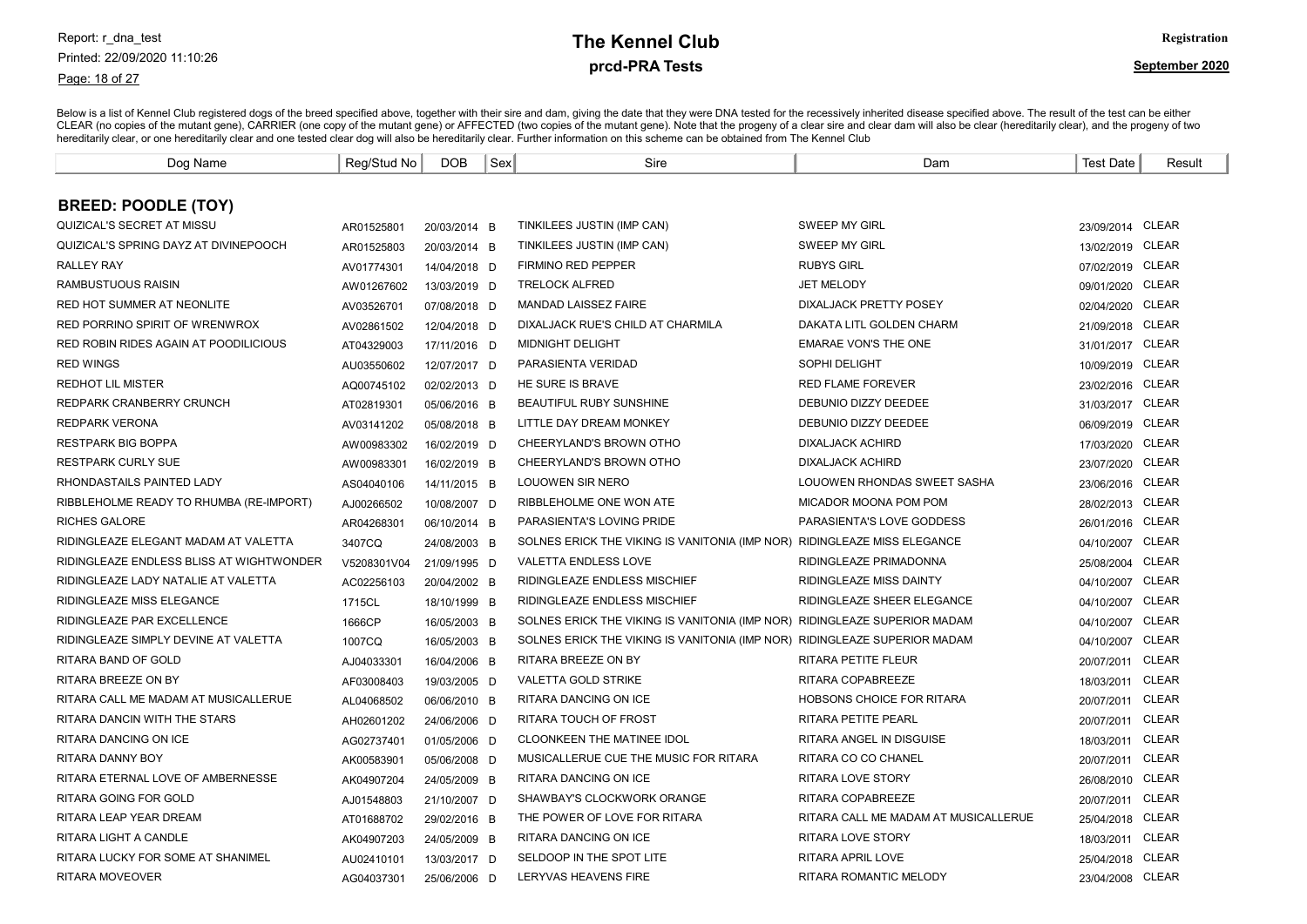#### Page: 19 of 27

# prcd-PRA Tests **The Kennel Club** Registration

| Dog Name                                  | Reg/Stud No | <b>DOB</b>   | Sex | Sire                                          | Dam                                        | <b>Test Date</b> | Result       |
|-------------------------------------------|-------------|--------------|-----|-----------------------------------------------|--------------------------------------------|------------------|--------------|
|                                           |             |              |     |                                               |                                            |                  |              |
| <b>BREED: POODLE (TOY)</b>                |             |              |     |                                               |                                            |                  |              |
| RITARA OUR WILFRED                        | AP00317803  | 31/05/2011 D |     | SELDOOP IN THE SPOT LITE                      | RITARA WHISPERS OF LOVE                    | 12/03/2014 CLEAR |              |
| <b>RITARA ROMANTIC MELODY</b>             | AF03964101  | 31/01/2005 B |     | MUSICALLERUE CUE THE MUSIC FOR RITARA         | MASKIN CHRISTMAS HOLLIE BY RITARA          | 20/07/2011 CLEAR |              |
| <b>RITARA SHOWTIME</b>                    | AJ01526701  | 20/10/2007 B |     | RITARA DANCING ON ICE                         | HOBSONS CHOICE FOR RITARA                  | 19/07/2011       | <b>CLEAR</b> |
| <b>RITARA TOYBOY</b>                      | AJ01548804  | 21/10/2007 D |     | SHAWBAY'S CLOCKWORK ORANGE                    | RITARA COPABREEZE                          | 18/03/2011       | <b>CLEAR</b> |
| RITARA VOICE OF AN ANGEL                  | AK00584101  | 01/07/2008 B |     | TAMORETTA SILVIO WITH SHEFRAMOL               | <b>RITARA STAR TURN</b>                    | 18/03/2011 CLEAR |              |
| RITARA WHISPERS OF LOVE                   | AK04907202  | 24/05/2009 B |     | RITARA DANCING ON ICE                         | <b>RITARA LOVE STORY</b>                   | 18/03/2011 CLEAR |              |
| <b>ROAD OF DISTINCTION</b>                | AS03320006  | 05/06/2015 D |     | DONTEAS GINGERBREAD MAN                       | ALMARSHEILDS TAWNY DANCER                  | 07/12/2019 CLEAR |              |
| ROBIN RED COAT                            | AT04218001  | 21/10/2016 D |     | DAKATA PLAYING WITH FIRE                      | <b>ROCKING RUBY</b>                        | 16/10/2017 CLEAR |              |
| <b>ROCKING RONNIE</b>                     | AH00219603  | 28/08/2006 D |     | SHERIOAK WINTER WINDS                         | <b>SMART BUSY IZZY</b>                     | 12/06/2009 CLEAR |              |
| ROCKYBAR CHOCOLATE FUDGE                  | AL01330202  | 07/03/2010 B |     | <b>TYWOD MON</b>                              | DONAMI DIVINE BROWN                        | 07/04/2011       | <b>CLEAR</b> |
| ROCOL RED PIXIE PERFECT                   | AV00917302  | 30/01/2018 B |     | WIGHTWONDER LIL RED ROOSTER OVER SINAPU       | ROOLINS POLLY PERFECT                      | 30/10/2019 CLEAR |              |
| ROGNIS BUGSY MALONE                       | AH01767801  | 11/02/2007 D |     | ROGNIS OSCAR WILD                             | ROGNIS EVER SO NICE TOO                    | 21/02/2008 CLEAR |              |
| ROGNIS COME FLY WITH ME AT FLAIRBECK      | AG03287103  | 07/07/2006 B |     | <b>MELUCY ROMANTIC TEMPTATION</b>             | ROGNIS EVER SO NICE TOO                    | 07/07/2006 CLEAR |              |
| ROGNIS EVER SO NICE TOO                   | AE02681503  | 26/04/2004 B |     | AEDAN NEVER SO NICE                           | ROGNIS THE ONE AND ONLY                    | 25/08/2005 CLEAR |              |
| ROGNIS FAIT ACCOMPLI                      | AJ00731801  | 25/12/2007 B |     | ROGNIS OSCAR WILD                             | ROGNIS HANKY PANKY                         | 01/10/2009       | <b>CLEAR</b> |
| <b>ROGNIS HANKY PANKY</b>                 | AG03287102  | 07/07/2006 B |     | <b>MELUCY ROMANTIC TEMPTATION</b>             | ROGNIS EVER SO NICE TOO                    | 21/02/2008       | <b>CLEAR</b> |
| ROGNIS OSCAR WILD                         | 2916CM      | 07/12/2001 D |     | SEABROOK DON'T SURRENDER                      | TALADAYGA MEXICAN DREAM FOR ROGNIS         | 20/05/2005       | <b>CLEAR</b> |
| ROGNIS THE JITTERBUG                      | AH01767802  | 11/02/2007 B |     | <b>ROGNIS OSCAR WILD</b>                      | ROGNIS EVER SO NICE TOO                    | 03/06/2009       | <b>CLEAR</b> |
| ROGNIS THE ONE AND ONLY                   | AB00478301  | 23/11/2000 B |     | SEABROOK MEANT TO BE                          | TALADAYGA MEXICAN DREAM FOR ROGNIS         | 09/09/2005 CLEAR |              |
| ROIJUL RED COPPER                         | AT02720901  | 12/06/2016 D |     | <b>REDHOT LIL MISTER</b>                      | KERCHEL HERE COMES TROUBLE                 | 30/10/2017 CLEAR |              |
| ROIJUL RED DAWN                           | AV00773501  | 28/12/2017 B |     | <b>REDHOT LIL MISTER</b>                      | KERCHEL HERE COMES TROUBLE                 | 07/05/2019 CLEAR |              |
| ROJO RUGGED TEDDY                         | AR02592901  | 07/06/2014 D |     | KOTILIKO FRUITY MELLOW RED AT HELDANI         | <b>JOUSTING JET</b>                        | 29/09/2016 CLEAR |              |
| ROMAR BY THE LIGHT OF DAWN                | AG01751201  | 14/12/2005 B |     | ROMAR HEIR APPARANT (RE-IMPORT)               | ROMAR DARK BY DESIGN (RE-IMPORT)           | 23/01/2007 CLEAR |              |
| ROMAR HEIR APPARANT (RE-IMPORT)           | AB01809201  | 05/04/2001 D |     | ATASTAR MI CHICO LATINO                       | ROMAR BRONZE BUFFY                         | 31/03/2004       | <b>CLEAR</b> |
| <b>ROMAR RAVE REVIEW</b>                  | AB01809202  | 05/04/2001 B |     | ATASTAR MI CHICO LATINO                       | ROMAR BRONZE BUFFY                         | 09/02/2005 CLEAR |              |
| ROMAR XSARA                               | AH02255501  | 31/03/2007 B |     | KOEHL'S SPOTLIGHT OF PANDORAN (IMP USA)       | FROSTED NIGHT TOY OF MIRROR HOME (IMP NLD) | 28/11/2007       | <b>CLEAR</b> |
| ROMAR'S VISION OF THE FUTURE AT MALFREDOS | AK02386602  | 18/05/2009 B |     | SCHPINDEL' ITS NO MYSTERY I'M ROMAR (IMP NOR) | ROMAR DARK BY DESIRE                       | 02/10/2009       | CLEAR        |
| ROOLINS POLLY PERFECT                     | AR01435705  | 28/03/2014 B |     | PARASIENTA'S ETERNAL FLAME                    | CAMPNEY CAN CAN                            | 06/08/2015 CLEAR |              |
| ROSE CHEECKS                              | AQ03888702  | 02/09/2013 B |     | <b>MARITJIES RILEY JAY</b>                    | <b>KERCHEL PRINCESS FIONA</b>              | 18/04/2016 CLEAR |              |
| ROSE QUARTZ                               | AP03028102  | 05/07/2012 B |     | <b>KERCHEL PERFECT PERFECTION</b>             | <b>KENXIAM FIREY ECHO</b>                  | 27/02/2017 CLEAR |              |
| ROSESTAR CHOCOLATE COSMOS                 | AV01661702  | 09/04/2018 B |     | DOUBLE DELIGHT AT ROSESTAR                    | JULIA THE HIGH LIFE AT ROSESTAR            | 24/06/2020 CLEAR |              |
| ROSESTAR FORGET ME NOT                    | AU01769503  | 30/03/2017 B |     | DOUBLE DELIGHT AT ROSESTAR                    | JULIA THE HIGH LIFE AT ROSESTAR            | 21/11/2019 CLEAR |              |
| <b>ROSIE RED POSEY</b>                    | AV03526703  | 07/08/2018 B |     | <b>MANDAD LAISSEZ FAIRE</b>                   | DIXALJACK PRETTY POSEY                     | 31/01/2020 CLEAR |              |
| ROYAL RHODE ISLAND RED (IMP USA)          | AR0903414   | 04/08/2010 D |     | SARASOTA ROYAL COPPERTOP                      | ROYAL KIVA GLOW                            | 23/09/2014 CLEAR |              |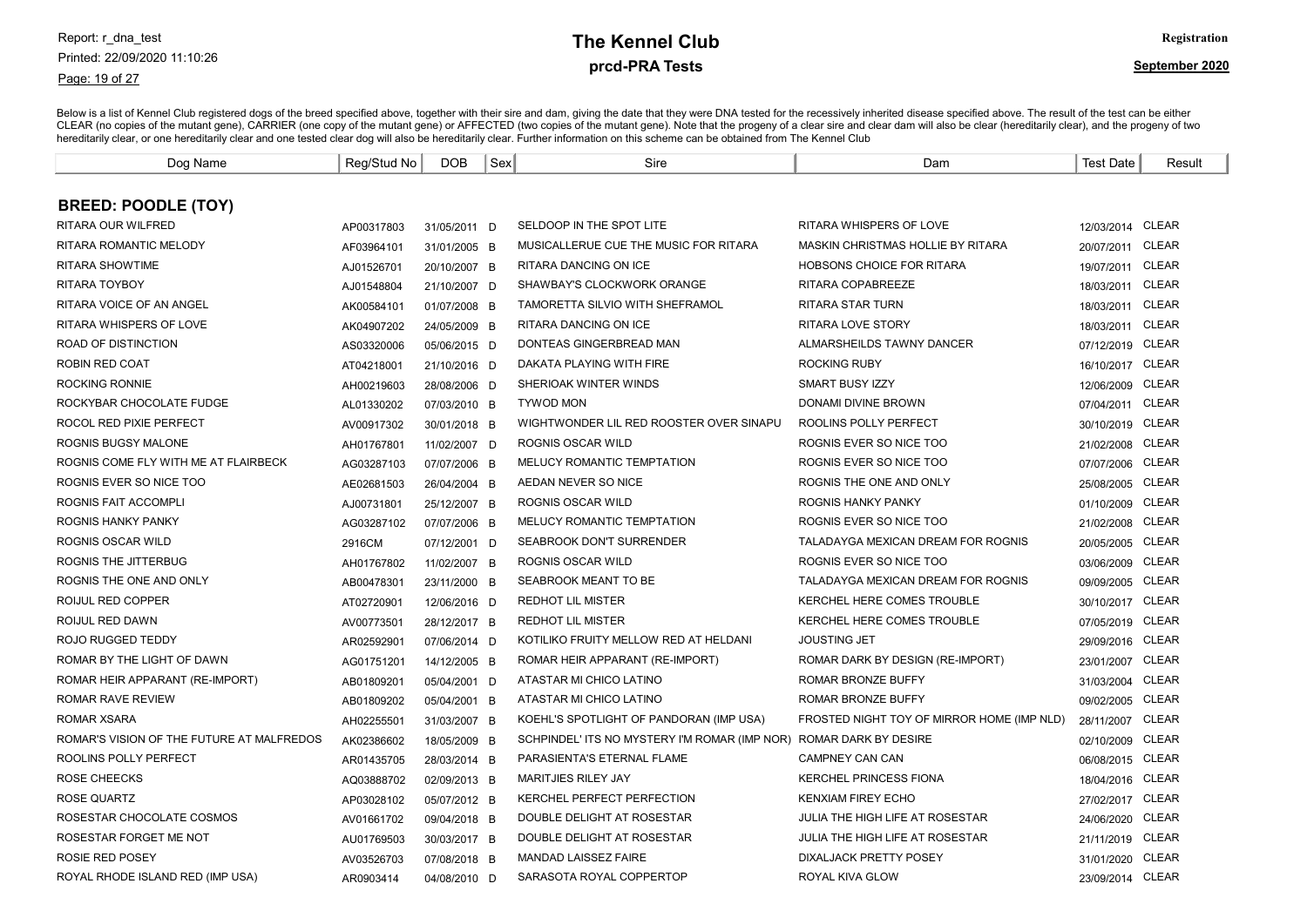#### Page: 20 of 27

# prcd-PRA Tests **The Kennel Club** Registration

| Dog Name                                | Reg/Stud No | <b>DOB</b>   | Sex | Sire                                     | Dam                                | Test Date        | Result       |
|-----------------------------------------|-------------|--------------|-----|------------------------------------------|------------------------------------|------------------|--------------|
|                                         |             |              |     |                                          |                                    |                  |              |
| <b>BREED: POODLE (TOY)</b>              |             |              |     |                                          |                                    |                  |              |
| ROYDONRED CWMBOIS DIVA AT MAGISHUNS     | AU01367603  | 11/03/2017 B |     | ANDANDRE SOUTHRN REDNITE (IMP ZAF)       | <b>TRENTS RHAPSODY IN BROWN</b>    | 21/11/2017 CLEAR |              |
| ROYDONRED LITTLE RAY OF SUN AT LALAYDIS | AU00691301  | 19/12/2016 D |     | ANDANDRE SOUTHRN REDNITE (IMP ZAF)       | ANDANDRE SOUTH SUMMERBEL (IMP ZAF) | 01/06/2017 CLEAR |              |
| <b>RUARDH I'M ON FIRE</b>               | AU01229704  | 06/03/2017 D |     | PARASIENTA'S PETARDO                     | SCHOOLPIECE RED ROSEY              | 23/02/2018 CLEAR |              |
| <b>RUBY RED</b>                         | AW01024405  | 17/02/2019 B |     | <b>COOPER TOY BOY</b>                    | DIXALJACK PIXIE LOU                | 24/04/2020 CLEAR |              |
| <b>RUBY WINE DELIGHT</b>                | AR01993001  | 10/05/2014 B |     | BEAUTIFUL RUBY SUNSHINE                  | <b>SYLML'S AMAZING GRACE</b>       | 07/05/2019 CLEAR |              |
| RUBY'S AMAZING HONEY                    | AL02489401  | 14/05/2010 B |     | ARIANE THE PRICE IS RIGHT                | LOUOWEN LADY SWEET RUBY            | 12/04/2012 CLEAR |              |
| <b>RUBYS RED CHARMER</b>                | AR00828605  | 20/02/2014 D |     | <b>PARASIENTA'S PETARDO</b>              | <b>SCARLET ROSE</b>                | 21/08/2020 CLEAR |              |
| SAFIETTE SHE'S A FINE GIRL              | AU03402801  | 06/08/2017 B |     | <b>TEEPOO MAKING MISCHIEF</b>            | <b>FOOLS GOLD AT SAFIETTE</b>      | 12/03/2020 CLEAR |              |
| SALTILLO ADVERTIZIN SPACE               | AH00650101  | 07/01/2007 B |     | SALTILLO LOOKIN FOR TRUBLE               | <b>SALTILLO AMBER FLAME</b>        | 05/03/2009       | <b>CLEAR</b> |
| SALTILLO COME ON EVERYBODY              | AH03892903  | 22/08/2007 D |     | SOLNES PEACHCANEI AT TALADAYGA (IMP NOR) | SALTILLO AMBER FLAME               | 22/07/2009       | <b>CLEAR</b> |
| SALTILLO ETERNAL FLAME                  | AF00112504  | 25/09/2004 B |     | WIGHTWONDER DESIGNER RED                 | SALTILLO FEET OF FLAMES            | 05/03/2009 CLEAR |              |
| SALTILLO EXOTIC FLAME                   | 0369CQ      | 18/02/2003 B |     | WIGHTWONDER POLAR STAR                   | SALTILLO FEET OF FLAMES            | 15/10/2003 CLEAR |              |
| SALTILLO LET ME GO                      | AR01772602  | 11/04/2014 B |     | LANES GOLD MEMBER (IMP USA)              | SALTILLO NEVER FORGET              | 01/10/2015 CLEAR |              |
| SALTILLO SWEET SPIRIT AT VILASINI       | AL00352501  | 08/11/2009 B |     | <b>GRAYCO GIBSON</b>                     | SALTILLO ADVERTIZIN SPACE          | 17/09/2010 CLEAR |              |
| SAPAULI PETITE DAMSELLE                 | AG01596603  | 25/02/2006 B |     | STARWOOD ADMIRABLE                       | RITARA CALAMITY JANE               | 01/09/2010 CLEAR |              |
| <b>SCARLET ROSE</b>                     | AP01991803  | 04/06/2012 B |     | DINEENE'S HOT SHOT                       | <b>SCARLET BEAUTY</b>              | 16/07/2015 CLEAR |              |
| SCHOOLPIECE RED ROSEY                   | AQ01400301  | 10/03/2013 B |     | DAKATA EVERLASTING FLAME                 | <b>RUBYS APRICOT STAR</b>          | 23/09/2014 CLEAR |              |
| <b>SCHPINDEL UNMASKED</b>               |             |              | B   | KUDOS THE KNOCKOUT                       | KUDOS HIGH FLYING ADORED           | 18/05/2006 CLEAR |              |
| SEABEACH FOXY LAD                       | AU01973102  | 03/06/2017 D |     | <b>TEDDYS SHADOW</b>                     | <b>ECHO PRINCESS</b>               | 07/08/2017 CLEAR |              |
| <b>SEABROOK DIVINELY SINFUL</b>         | AG03093002  | 07/04/2006 B |     | <b>SEABROOK DON'T SURRENDER</b>          | SEABROOK SO IT IS AT ROSEALA       | 31/08/2006 CLEAR |              |
| <b>SEABROOK INQUISITRESS</b>            | AL00174501  | 24/08/2009 B |     | TIRKANE FIELDS OF GOLD FROM MIRALYN      | <b>SEABROOK REDHEAD</b>            | 26/06/2012 CLEAR |              |
| SEABROOK PASSION FOR RED                | AM01352001  | 14/08/2010 B |     | SALTILLO ROCK DEEJAY AT DAKATA           | SEABROOK SHOW ME THE ROSES         | 26/06/2012 CLEAR |              |
| <b>SEABROOK REDHEAD</b>                 | AJ02963901  | 22/05/2008 B |     | SEABROOK THOROUGHLY RED                  | SEABROOK RED HOT 'N' SPICY         | 26/06/2012 CLEAR |              |
| SEABROOK RIVAL IN RED AT DAKATA         | Z2584101Z03 | 17/12/1998 D |     | MONTFLAIR GINGER WHINGER AT SEABROOK     | <b>MONTFLAIR CHARLIE GIRL</b>      | 09/12/2003       | <b>CLEAR</b> |
| SEABROOK SCANDALOUS                     | AL00174001  | 12/09/2009 B |     | BRYMAC SMART 'N' SINFUL                  | SEABROOK TOUCH OF FATE             | 06/07/2011       | <b>CLEAR</b> |
| <b>SEABROOK SINFUL TOUCH</b>            | AL03748901  | 06/06/2010 B |     | TUTTLEBEES SPEEDY N SINFUL AT BRYMAC     | SEABROOK TOUCH OF FATE             | 26/06/2012 CLEAR |              |
| SEABROOK THOROUGHLY RED                 | AJ00716901  | 19/03/2007 D |     | <b>SEABROOK CHINA RED</b>                | SEABROOK RED CARNATION             | 06/07/2011 CLEAR |              |
| SELDOOP A NEW YEAR HAPENING             | 4277CU      | 01/01/2007 B |     | CAPRICE LORRAC FIRST DIBS (IMP USA)      | STARWOOD DEFINATELY MAYBE          | 25/06/2007 CLEAR |              |
| SELDOOP BESS TIN TOWN                   | 1152CU      | 26/03/2007 B |     | SMASH JP SUPER MAN AT SELDOOP (IMP JPN)  | SELDOOP JOLLY POSH                 | 09/07/2008 CLEAR |              |
| SELDOOP I WANT TO BE ALONE              | AH03895003  | 16/06/2007 B |     | SELDOOP IN THE SPOT LITE                 | <b>SELDOOP TURBO TOES</b>          | 09/07/2008 CLEAR |              |
| SELDOOP IN THE SPOT LITE                | 3135CR      | 12/11/2005 D |     | TALADAYGA THE MAGIC DRAGON               | STARWOOD DEFINATELY MAYBE          | 17/11/2006       | CLEAR        |
| SELDOOP SYNCOPATION FOR INDIZAK         | AF03673002  | 14/06/2005 D |     | <b>FRALEX DARK SATURN</b>                | SELDOOP SHARED SENSATION           | 21/12/2006       | CLEAR        |
| SELDOOP THE REAL MACOY                  | AK00879501  | 15/11/2008 D |     | SMASH JP SUPER MAN AT SELDOOP (IMP JPN)  | SELDOOP JOLLY POSH                 | 28/04/2009 CLEAR |              |
| <b>SELDOOP TIZZA TORMENT</b>            | AQ01291603  | 01/02/2013 B |     | TEEPOO TIZZA TORNADO                     | SELDOOP BESS TIN TOWN              | 11/09/2013 CLEAR |              |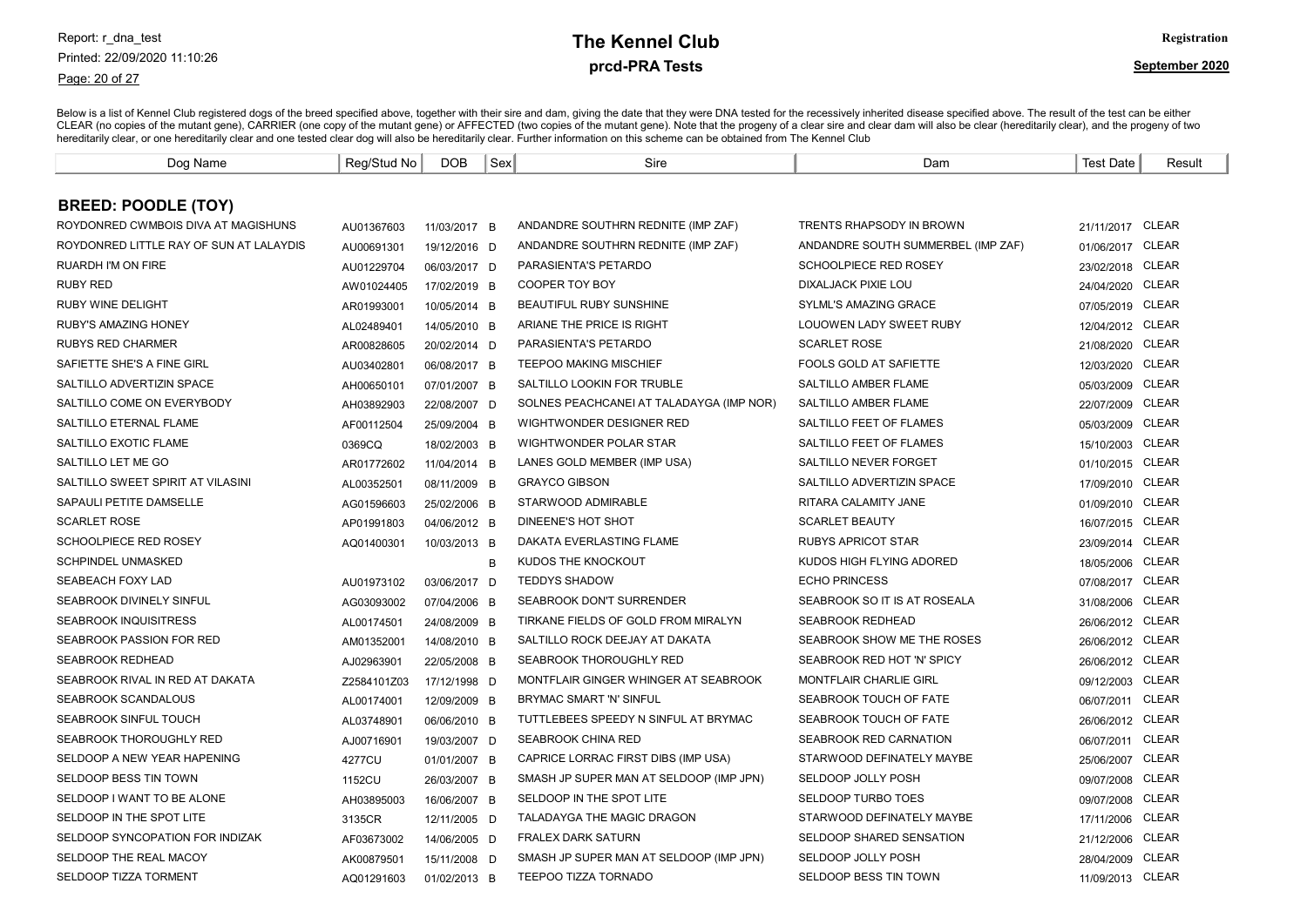Page: 21 of 27

# prcd-PRA Tests **The Kennel Club** Registration

| Dog Name                                               | Reg/Stud No | <b>DOB</b>   | Sex | Sire                                 | Dam                                    | <b>Test Date</b> | Result       |
|--------------------------------------------------------|-------------|--------------|-----|--------------------------------------|----------------------------------------|------------------|--------------|
|                                                        |             |              |     |                                      |                                        |                  |              |
| <b>BREED: POODLE (TOY)</b>                             |             |              |     |                                      |                                        |                  |              |
| SERPENTIS FANTASTIC FINALE                             | AV04845203  | 05/11/2018 B |     | DYMANTI CHOCOLATE ORANGE CHEZ VIMICK | ABBYS LONESOME GIRL AT SERPENTIS       | 01/08/2020 CLEAR |              |
| SETTIMOCIELO STARRY WONDER                             | AV00155002  | 21/12/2017 B |     | SUMMER STORM OF PARANGELES           | PERROSOL FIRE ICE                      | 06/12/2019 CLEAR |              |
| SHALANKA BE DAZZLED                                    | AH01762702  | 24/03/2007 D |     | SHALANKA RIGHTON QUE                 | <b>SHALANKA SHAMELESS</b>              | 22/02/2010 CLEAR |              |
| <b>SHANIMEL VERMILLION</b>                             | AX00982401  | 08/03/2020 D |     | <b>TALADAYGA MR RED</b>              | <b>KIMALIA CANDY CRUSH</b>             | 23/08/2020       | <b>CLEAR</b> |
| SHARISEL HAPPY TALK                                    | AW01768501  | 12/05/2019 D |     | <b>MURALIRON PREAMBITION</b>         | <b>QUEEN ELSA</b>                      | 19/03/2020       | <b>CLEAR</b> |
| <b>SHAWBAY CELESTRIAL SILVER</b>                       | AJ04960403  | 04/09/2008 B |     | ROMAR BY INVITATION ONLY TO SHAWBAY  | <b>SHAWBAY'S STAR GAZER</b>            | 23/12/2008       | CLEAR        |
| SHAWBAY SILVER SOLITAIRE                               | AJ04960404  | 04/09/2008 B |     | ROMAR BY INVITATION ONLY TO SHAWBAY  | SHAWBAY'S STAR GAZER                   | 23/12/2008       | CLEAR        |
| SHEFRAMOL LITTLE CHARMER                               | AM03460402  | 14/06/2011 D |     | RITARA MIDNIGHT DIAMONDS             | TOODLEBUMS SHEN AT SHEFRAMOL           | 17/10/2011       | <b>CLEAR</b> |
| SHEFRAMOL PIPPA PHILIPPA                               | AS01824801  | 10/05/2015 B |     | SHEFRAMOL BEN JUNIOR                 | VANITONIA EBONY AT SHEFRAMOL           | 29/09/2016       | CLEAR        |
| SHERRYGOLD DEVIL'S ADVOCATE                            | 1101CT      | 28/07/2006 D |     | TUTTLEBEES OW'S THAT                 | SHERRYGOLD SHE'S THE ONE               | 27/02/2007       | CLEAR        |
| SHERRYGOLD DEVIL'S DAUGHTER                            | AG04430603  | 28/07/2006 B |     | <b>TUTTLEBEES OW'S THAT</b>          | SHERRYGOLD SHE'S THE ONE               | 04/10/2007       | <b>CLEAR</b> |
| SHERRYGOLD DEVIL'S ROMANCE                             | 1963CX      | 15/01/2011 D |     | <b>MELUCY ROMANTIC TEMPTATION</b>    | SHERRYGOLD DEVIL WOMAN                 | 20/09/2011       | CLEAR        |
| SHERRYGOLD PRINCESS LILY                               | AA00278601  | 11/12/1999 B |     | <b>JACQUE OF DIAMONDS</b>            | SHERRY OF MONTGOMERY AT SHERRYGOLD     | 15/07/2004       | CLEAR        |
| SHERRYGOLD SCARLET RIBBONS                             | AF03406103  | 03/06/2005 B |     | WIGHTWONDER HOPE AND GLORY           | SHERRYGOLD HOT CHOCO BABE              | 30/04/2007       | CLEAR        |
| SHERRYGOLD SHE'S A STAR FOR INDIZAK                    | AD01433202  | 27/03/2003 B |     | COLTHAM BEAUJOLAIS WITH SHERRYGOLD   | SHERRYGOLD PRINCESS LILY               | 15/09/2004       | CLEAR        |
| SHERRYGOLD SUMMER ROMANCE FOR INDIZAK                  | AC02970703  | 14/07/2002 D |     | MELUCY ROMANCING WITH ME             | BEAUTIFUL GIRL IN BLACK FOR SHERRYGOLD | 15/09/2004       | CLEAR        |
| SILVER JOKER JERRY BOY (ATCAW01894HUN)                 |             | 08/03/2018 D |     | SILVER JOKER ULYSSES                 | SILVER JOKER WHITE WINTER STAR         | 29/04/2019       | <b>CLEAR</b> |
| SILVER POM POM AVEC SENKRAH                            | AH03922301  | 25/08/2007 B |     | SENKRAH SILVER NETTLE                | <b>LADY SHINING LUCK</b>               | 21/02/2008 CLEAR |              |
| <b>SLATER SUPER TED</b>                                | AS03271403  | 18/06/2015 D |     | PARASIENTA'S DEROCOCO AT GLENDREAM   | <b>CARIS'S DANCE</b>                   | 22/05/2017 CLEAR |              |
| SMASH JP BIOHAZARD AT SELDOOP (IMP JPN)                | 4446CU      | 22/06/2008 D |     | SMASH JP NEVER GIVE UP DREAM         | SMASH JP GODDESS                       | 28/04/2009 CLEAR |              |
| SMASH JP HAPPY NEW YEAR (IMP JPN)                      | 0178DC      | 01/01/2014 D |     | SMASH JP NY NY                       | SELDOOP SMASH TYPHOON                  | 06/03/2017 CLEAR |              |
| SMASH JP PPAP (IMP JPN)                                | AU0902662   | 06/10/2016 D |     | SMASH JP BANG BANG                   | SMASH JP GLAMOR MONSTER                | 12/06/2020       | <b>CLEAR</b> |
| SMEETHS BURNING DESIRE FOR ROGNIS                      | AR02299801  | 22/05/2014 B |     | <b>FREESTYLE THE INVESTIGATOR</b>    | SMEETHS TOFFEE FEE                     | 13/11/2015       | <b>CLEAR</b> |
| SMEETHS RETURN TO LOVE AT MONTELLE                     | 0724CZ      | 26/03/2013 B |     | MONTELLE JUST IN LOVE                | SMEETHS TOFFEE FEE                     | 30/01/2019 CLEAR |              |
| SOKEL LITTLE DAISY DOT                                 | AV04699704  | 22/11/2018 B |     | <b>BRAYKININ MY BEST BUDDY</b>       | SOKEL MY LITTLE TILLY                  | 23/02/2019 CLEAR |              |
| SOKEL PRADA MILANO                                     | AV04699702  | 22/11/2018 B |     | BRAYKININ MY BEST BUDDY              | SOKEL MY LITTLE TILLY                  | 23/02/2019 CLEAR |              |
| SOLNES BLACK NIGHT IPOMOEA AT FASHIONISTA<br>(IMP DNK) | 0722CZ      | 05/11/2012 D |     | SOLNES BLACK AZALEA                  | SOLNESS A BEAUTIFUL NIGHT              | 01/07/2015 CLEAR |              |
| <b>SOLNES HOLLY MARIE</b>                              |             |              | В   |                                      |                                        | 30/01/2005 CLEAR |              |
| SOLNES PEACHCANEI AT TALADAYGA (IMP NOR)               | 3376CQ      | 01/05/2003 D |     | <b>GOLDEN STRIK LEO</b>              | SOLNES I'M JUST SAZZY                  | 15/04/2004 CLEAR |              |
| <b>SOLNES RAIN DANCE</b>                               | NKKN1228500 |              | D   | SOLNES RIVER DANCE                   | SOLNES I'M JUST SAZZY                  | 20/05/2005 CLEAR |              |
| <b>SOLNES TIA MARIA</b>                                |             |              | B   | SOLNES RIVER DANCE                   | SOLNES CAUGHT IN A LOVESTORRY          | 18/11/2004       | CLEAR        |
| SOLNES TURKISH DELIGHT                                 |             |              | B   | ROMAR HEIR APPARANT (RE-IMPORT)      | SOLNES A NIGHT IN MARMARIZ             | 22/11/2007       | <b>CLEAR</b> |
| SPANGLE VIN BLADE                                      | AT02144307  | 17/05/2016 D |     | PERROSOL SENSUAL SENSATION           | PARASIENTA'S BON VIE                   | 15/08/2019 CLEAR |              |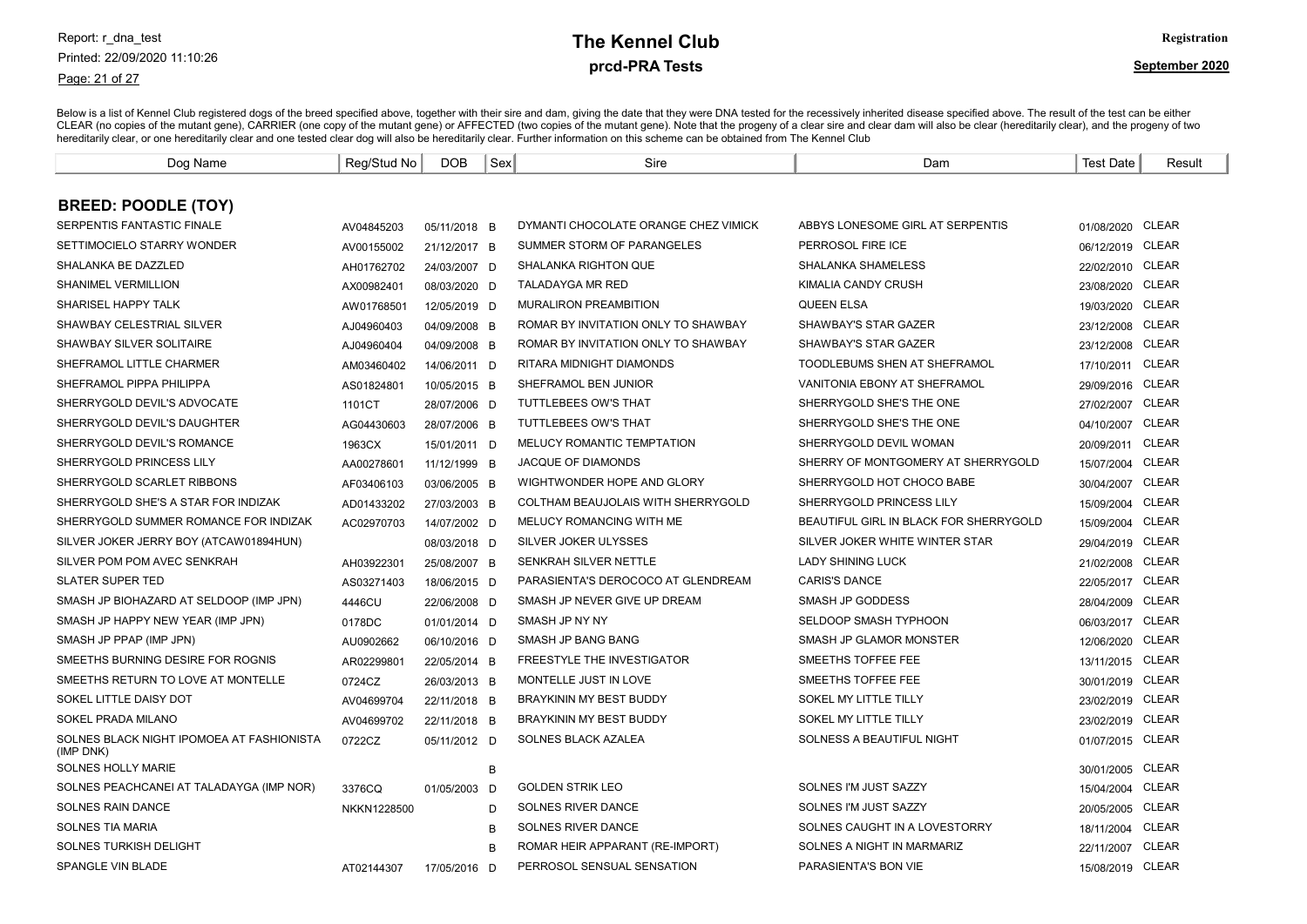#### Page: 22 of 27

# prcd-PRA Tests **The Kennel Club** Registration

| Dog Name                                                               | Reg/Stud No | <b>DOB</b>   | Sex | Sire                                                  | Dam                                                       | <b>Test Date</b> | Result       |
|------------------------------------------------------------------------|-------------|--------------|-----|-------------------------------------------------------|-----------------------------------------------------------|------------------|--------------|
|                                                                        |             |              |     |                                                       |                                                           |                  |              |
| <b>BREED: POODLE (TOY)</b>                                             |             |              |     |                                                       |                                                           |                  |              |
| SPRING LOVE                                                            | AQ03910406  | 02/09/2013 D |     | <b>MARITJIES RILEY JAY</b>                            | <b>KERCHEL RAPUNZEL</b>                                   | 12/03/2014 CLEAR |              |
| SPRINGWAVES FLASH HARRY                                                | AJ00362601  | 08/12/2007 D |     | CHAKO WING JP SNOW DROP (ATCAH00659JPN)               | SPRINGWAVES TWINKLE TOES                                  | 28/04/2009 CLEAR |              |
| SPRINGWAVES TWINKLE TOES                                               | AE04653701  | 30/10/2004 B |     | BALLADE QUEEN K.JP ROSE CONCERTO (IMP JPN)            | <b>KENMILLTO LINNET</b>                                   | 26/06/2006 CLEAR |              |
| STARWOOD FAERIE RING                                                   | AG03986803  | 07/07/2006 B |     | TALADAYGA THE MAGIC DRAGON                            | STARWOOD FAERIE NUFF                                      | 09/07/2008 CLEAR |              |
| STARWOOD SERENDIPIDY                                                   | AK02820401  | 28/05/2009 B |     | <b>TALADAYGA THE MAGIC DRAGON</b>                     | <b>SELDOOP CHEERLEADER</b>                                | 03/03/2015 CLEAR |              |
| STARWOOD SWAN SONG                                                     | AF01362302  | 03/02/2005 B |     | STARWOOD ADMIRABLE                                    | STARWOOD FAERIE NUFF                                      | 09/07/2008 CLEAR |              |
| STEELTHORN GYPSY OAK                                                   | AV00717402  | 15/02/2018 D |     | MOJO OTRADA NIKOLAS (IMP RUS)                         | STEELTHORN GYPSY LEE                                      | 14/06/2019 CLEAR |              |
| STELLAS LITTLE LOTTIE                                                  | AT00112401  | 01/12/2015 B |     | SHERIOAK SPIRIT OF FREEDOM                            | APRICOT DELIGHT SWEETIE                                   | 15/02/2019 CLEAR |              |
| STEPANELLE BROWNIE POINTS                                              | AL00190801  | 24/09/2009 B |     | STEPANELLE BROWN DOFF VIA CLAUMAUR                    | STEPANELLE ATOMIC KITTEN                                  | 02/03/2011 CLEAR |              |
| STEPANELLE SCRUMPTIOUS                                                 | AH00197201  | 07/12/2006 B |     | MELUCY ROMANTIC TEMPTATION                            | <b>STEPANELLE ATOMIC KITTEN</b>                           | 02/03/2011       | <b>CLEAR</b> |
| STORM CATCHER AT MATUSCHEKS                                            | AS03320001  | 05/06/2015 D |     | DONTEAS GINGERBREAD MAN                               | ALMARSHEILDS TAWNY DANCER                                 | 06/04/2019 CLEAR |              |
| <b>STRAWBERRY CURLS</b>                                                | AW03386801  | 20/08/2019 B |     | PARANGELES ELFIN ALAR                                 | <b>RUBY SLIPPERS</b>                                      | 31/01/2020       | <b>CLEAR</b> |
| STREETLY SWING TIME                                                    | AG02940701  | 30/06/2006 B |     | <b>LERYVAS HEAVENS FIRE</b>                           | WYLDERHOPE JUST MATILDA                                   | 23/04/2008       | <b>CLEAR</b> |
| STYLE GUCCI OCHAROVANIE DOMA ROMANOVYH AT AQ0902908<br>HOSHA (IMP DEU) |             | 08/08/2012 D |     | ZAZNAYKA LOVELAS OCHAROVANIE DOMA<br><b>ROMANOVYH</b> | NOCHNAYA PROKAZNITSA OCHAROVANIE DOMA<br><b>ROMANOVYH</b> | 19/08/2013 CLEAR |              |
| SUMMER MORNING MIST                                                    | AU04157903  | 26/08/2017 B |     | SENKRAH THE DIAMOND PEDLAR AT CLOPTON                 | <b>ASTRA YOYO</b>                                         | 20/03/2019 CLEAR |              |
| SUMMER STORM OF PARANGELES                                             | AT02002105  | 01/03/2016 D |     | <b>FRONT PAGE NEWS FROM PARANGELES</b>                | <b>BABINEAUX MARLEY D'AVRIL</b>                           | 20/11/2017       | CLEAR        |
| <b>SUPER HALLE</b>                                                     | AV00826701  | 13/01/2018 B |     | PARASIENTA'S LA VIE DE PARIS                          | PRETTY POSEY                                              | 29/05/2019       | <b>CLEAR</b> |
| SUPER SOFT SPICE                                                       | AV02170703  | 03/12/2017 D |     | <b>BRAVE BOUNCY BOYD</b>                              | <b>SWEET SERENITY</b>                                     | 14/08/2019       | <b>CLEAR</b> |
| SUTTON BRIDGE PRINCE OF PARANGELES                                     | AQ01374903  | 01/03/2013 D |     | TIRKANE TRAIL BLAZER TO ARIOVISTUS                    | QUEEN OF TYDD                                             | 14/01/2015       | <b>CLEAR</b> |
| <b>SWEEP MY GIRL</b>                                                   | AK04814203  | 17/11/2009 B |     | <b>BRABONCINO MUGALOO</b>                             | <b>HONEY QUEEN</b>                                        | 05/05/2011       | <b>CLEAR</b> |
| <b>SWEET RED SPICE</b>                                                 | AM02155601  | 03/06/2011 B |     | KERCHEL RED PRINCE OF LORSHA                          | PARASIENTA DRESSED IN RED                                 | 16/04/2012 CLEAR |              |
| <b>SWEET RUBY SUNSHINE</b>                                             | AT03676802  | 20/09/2016 B |     | BEAUTIFUL RUBY SUNSHINE                               | THE LITTLE MADAM                                          | 07/05/2019       | CLEAR        |
| SWEET TOFFEE TEMPTATION AT AZAHARSTARZ                                 | AU03023003  | 02/07/2017 B |     | <b>BACKWINDS POP SOCKS</b>                            | KOODLE FLOSSY                                             | 28/09/2017       | CLEAR        |
| SYKORA SERENDIPITY                                                     | 3422CY      | 25/05/2011 B |     | SENKRAH THE DIAMOND PEDLAR AT CLOPTON                 | <b>BARDOT BON TON WITH SYKORA</b>                         | 31/10/2011       | <b>CLEAR</b> |
| SYLML'S CHESTNUT BREEZE                                                | AK01036504  | 20/12/2008 B |     | <b>BELLEROISIN BLACK KNIGHT</b>                       | <b>HANSVALE DARK NOIR</b>                                 | 16/04/2012 CLEAR |              |
| <b>SYLML'S DARK BEAUTY</b>                                             | AK01036507  | 20/12/2008 B |     | <b>BELLEROISIN BLACK KNIGHT</b>                       | HANSVALE DARK NOIR                                        | 16/04/2012 CLEAR |              |
| <b>SYLML'S MISTER MUPPET</b>                                           | AK03290403  | 06/07/2009 D |     | THE BOSS OF MONTE CRISTO (IKC)                        | HANSVALE DARK NOIR                                        | 06/08/2012 CLEAR |              |
| <b>SYLML'S TANGOED</b>                                                 | AK04765703  | 03/11/2009 D |     | SYLML'S CHOCOLATE MELT                                | <b>SYLMLS SHAKEN NOT STIRRED</b>                          | 01/11/2010       | <b>CLEAR</b> |
| <b>TAIL FEATHER</b>                                                    | AX01422803  | 10/04/2020 B |     | <b>PARANGELES ROJASOL</b>                             | <b>RUBY RED</b>                                           | 20/07/2020       | <b>CLEAR</b> |
| TALADAYGA DOLLY MIXTURE AT BOUNDALONG                                  | AM01094501  | 06/10/2010 B |     | TALADAYGA THE MAGIC DRAGON                            | <b>GRAYCO IN VOGUE</b>                                    | 31/10/2011       | <b>CLEAR</b> |
| <b>TALADAYGA DREAM MAKER</b>                                           | AP01773201  | 04/02/2012 D |     | SOLNES PEACHCANEL AT TALADAYGA (IMP NOR)              | <b>TALADAYGA RED DIVA</b>                                 | 07/06/2012 CLEAR |              |
| <b>TALADAYGA GLITTERING</b>                                            | 3263CZ      | 25/01/2013 D |     | ROYAL SARASOTA GOLD RUSH TO TINKILEE (IMP<br>CAN)     | SALTILLO SUGER SUGER                                      | 03/03/2015 CLEAR |              |
| TALADAYGA LOTSMOOR AMILY FOR DEEARELLA                                 | AJ04040701  | 22/06/2008 B |     | <b>TALADAYGA THE MAGIC DRAGON</b>                     | <b>GRAYCO IN VOGUE</b>                                    | 03/02/2011 CLEAR |              |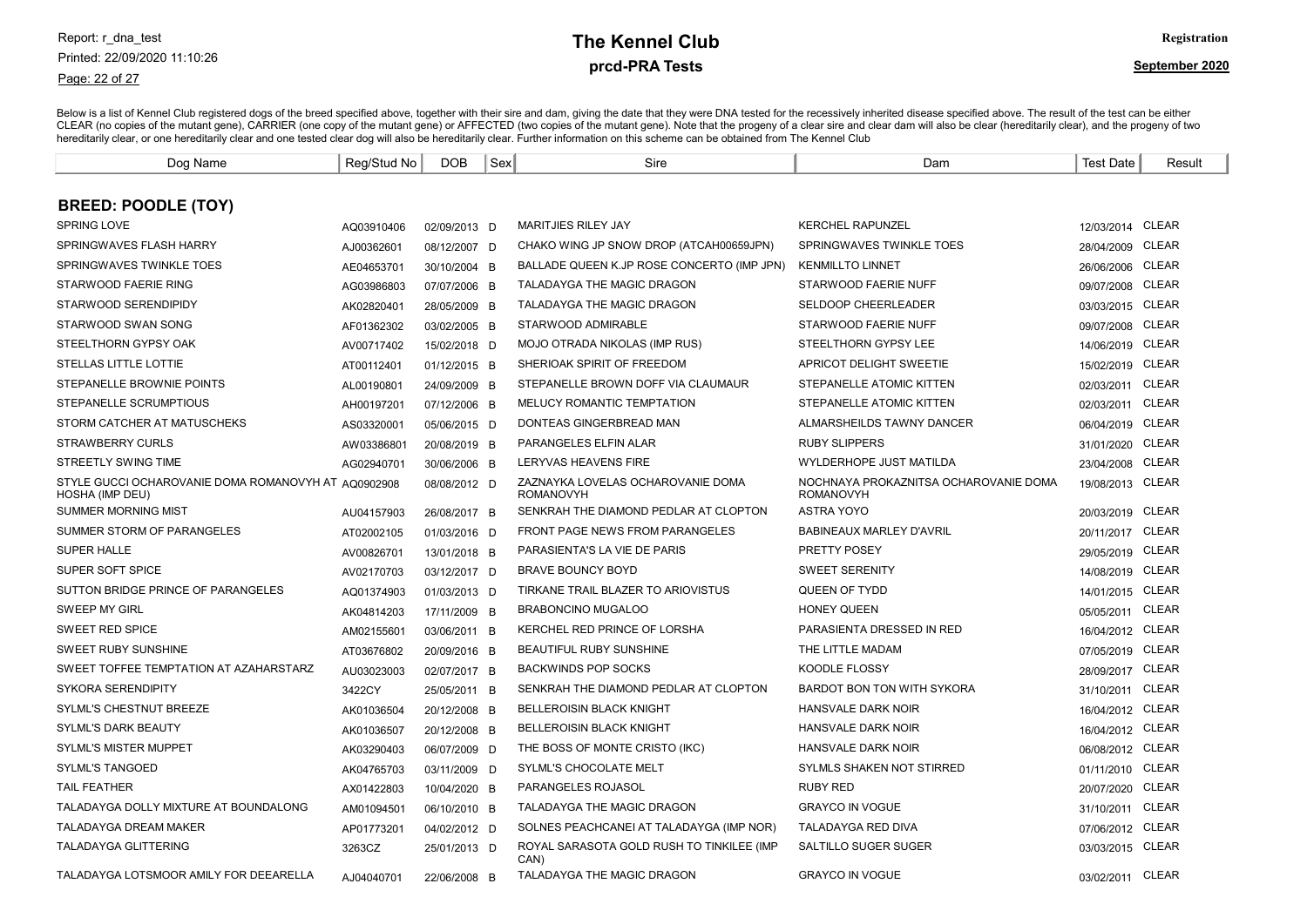#### Page: 23 of 27

# prcd-PRA Tests **The Kennel Club** Registration

| Dog Name                             | Reg/Stud No | DOB          | Sex | Sire                                                  | Dam                                                   | <b>Test Date</b> | Result       |
|--------------------------------------|-------------|--------------|-----|-------------------------------------------------------|-------------------------------------------------------|------------------|--------------|
|                                      |             |              |     |                                                       |                                                       |                  |              |
| <b>BREED: POODLE (TOY)</b>           |             |              |     |                                                       |                                                       |                  |              |
| <b>TALADAYGA LOTSMOOR LUVABLE</b>    | AG02519902  | 01/04/2006 B |     | TALADAYGA THE MAGIC DRAGON                            | <b>GRAYCO GOYA</b>                                    | 22/07/2009 CLEAR |              |
| <b>TALADAYGA MR RED</b>              | AM01110801  | 30/05/2010 D |     | LANES GOLD MEMBER (IMP USA)                           | SALTILLO EXOTIC FLAME                                 | 25/04/2018 CLEAR |              |
| <b>TALADAYGA ONLY MAGICALLY</b>      | AP04211401  | 06/04/2008 B |     | <b>CAPRICE'S RINGSIDE GOSSIP</b>                      | TALADAYGA MAKING MAGIC (RE-IMPORT)                    | 03/03/2015 CLEAR |              |
| TALADAYGA THE MAGIC DRAGON           | 3660CQ      | 30/09/2003 D |     | CAPRICE THE TOY COLLECTOR (ATCAC00350USA)             | LITTLE AND OFTEN FOR LOTSMOOR                         | 15/04/2004       | <b>CLEAR</b> |
| TALADAYGA TOMMBOY EN WIGHTWONDER     | AU03649701  | 19/01/2017 D |     | <b>TALADAYGA GLITTERING</b>                           | <b>TALADAYGA FANTASIZE</b>                            | 05/09/2018 CLEAR |              |
| <b>TALLULAH PETUNIA</b>              | AH03327704  | 18/06/2007 B |     | KOEHL'S SPOTLIGHT OF PANDORAN (IMP USA)               | <b>MISS GEMMA</b>                                     | 28/09/2007       | <b>CLEAR</b> |
| <b>TAMERTON TOM</b>                  | AW03497302  | 13/08/2019 D |     | PRINCE OF FLEUR DE LYS                                | <b>EARNIES GIRL</b>                                   | 02/12/2019 CLEAR |              |
| <b>TAMORETTA MIRABILIA</b>           | AJ04634602  | 28/05/2008 B |     | RITARA DANCING ON ICE                                 | TAMORETTA SWEET SALOME (RE-IMPORT)                    | 10/02/2010 CLEAR |              |
| <b>TANGERINE DREAMS FOREVER</b>      | AR03516604  | 11/08/2014 D |     | <b>HE SURE IS BRAVE</b>                               | <b>RED FLAME FOREVER</b>                              | 15/06/2015 CLEAR |              |
| <b>TANGLEBROOK SAY HOVIS</b>         | AJ02308703  | 24/04/2008 D |     | AMBERIFFIC NO PROMISES                                | TANGLEBROOK HULA DANCER                               | 11/07/2008       | <b>CLEAR</b> |
| <b>TEDDY JOE AT WITTENBERG</b>       | AG01562303  | 05/03/2006 D |     | <b>JILANDO ORFEO</b>                                  | <b>JOLREA COCO</b>                                    | 19/08/2008       | CLEAR        |
| TEEPOO GIVING ME HASSLE              | AH03417403  | 18/06/2007 B |     | MIRALYN TEDDY BE GOOD                                 | <b>TEEPOO TINA TURNER</b>                             | 28/04/2009 CLEAR |              |
| <b>TEEPOO MAKING MISCHIEF</b>        | 2937CT      | 18/06/2007 D |     | MIRALYN TEDDY BE GOOD                                 | <b>TEEPOO TINA TURNER</b>                             | 21/02/2008       | <b>CLEAR</b> |
| THE DIAMOND DEALER AT CLOPTON        | AD01895001  | 23/03/2003 D |     | DIAMOND MERCHANT AT CLOPTON                           | PHILORA SILVER TRILLIUM                               | 09/12/2003       | <b>CLEAR</b> |
| THOMAS CLARENCE BRUNETTE AT CIELOMAR | AV04720004  | 27/10/2018 D |     | <b>SULTAN IN BLACK</b>                                | <b>RED BELLA DONNA</b>                                | 14/05/2019       | <b>CLEAR</b> |
| THYME WILL TELL FOR HEIMAT           | AH00911701  | 04/12/2006 B |     | LERYVAS HEAVENS FIRE                                  | WYLDERHOPE DREAM COME TRUE FOR HEIMAT                 | 28/11/2007       | <b>CLEAR</b> |
| TINBOB BETTER BY FAR                 | AU03101906  | 07/07/2017 B |     | PARASIENTA LORD AND MASTER                            | PERROSOL LOVEABLE SPIRIT                              | 26/02/2019       | <b>CLEAR</b> |
| <b>TINBOB COUNTENANCE SUPERB</b>     | AV02967303  | 05/07/2018 D |     | SUMMER STORM OF PARANGELES                            | PARASIENTA'S ANGELIC SMILE                            | 14/04/2019       | <b>CLEAR</b> |
| TINBOB DAILY PLEASURE                | AV02967302  | 05/07/2018 B |     | SUMMER STORM OF PARANGELES                            | PARASIENTA'S ANGELIC SMILE                            | 26/05/2020       | <b>CLEAR</b> |
| TINBOB WINGS OF WONDER               | AV00164104  | 08/12/2017 B |     | SUMMER STORM OF PARANGELES                            | <b>MURALIRON CRISTO</b>                               | 04/10/2019       | <b>CLEAR</b> |
| TINKILEES HARD DRIVE (IMP CAN)       | 3224CR      | 12/10/2004 D |     | <b>BALIWICK MEGA BUCKS</b>                            | <b>TINKILEE'S ACHIEVEMENT</b>                         | 27/10/2005       | <b>CLEAR</b> |
| TINKILEES JUSTIN (IMP CAN)           | AP0902809   | 05/01/2012 D |     | TINKILEES SIMON SAYS SILVA                            | TINKILEES JEWEL 2 RONDEAU                             | 20/08/2014       | <b>CLEAR</b> |
| TIRKANE ALL ABOUT ALFIE (RE-IMPORT)  | 2339CS      | 27/07/2004 D |     | <b>TIRKANE MASTERMIND</b>                             | TIRKANE NICE N' SPICY                                 | 24/01/2007       | <b>CLEAR</b> |
| TIRKANE AUTUMNAL LEAVES              | AD00082002  | 10/09/2002 B |     | DUTCH GOLD TOY OF MIRROR HOME AT TIRKANE<br>(IMP NLD) | SKY DANCER TOY OF MIRROR HOME (IMP NLD)               | 21/08/2003       | <b>CLEAR</b> |
| <b>TIRKANE AVENGING ANGEL</b>        | AF03269903  | 27/06/2005 B |     | <b>TIRKANE MASTERMIND</b>                             | <b>TIRKANE ANGELS KISS</b>                            | 26/09/2005       | CLEAR        |
| TIRKANE BAILEYS ON ICE               | AD02482803  | 10/06/2003 B |     | AEDAN NEVER SO NICE                                   | TIRKANE DIAMOND AFFAIR                                | 12/12/2003       | <b>CLEAR</b> |
| TIRKANE COEUR DE LION                | 2452CV      | 07/01/2009 D |     | SOLNES KING LEOPOLD                                   | <b>TIRKANE SPICED GOLD</b>                            | 30/11/2010       | <b>CLEAR</b> |
| TIRKANE COOL HAND LUKE               | AD02482801  | 10/06/2003 D |     | AEDAN NEVER SO NICE                                   | <b>TIRKANE DIAMOND AFFAIR</b>                         | 21/12/2003       | <b>CLEAR</b> |
| <b>TIRKANE DEVILS LUCK</b>           | Z1229303Z01 | 04/03/1999 B |     | TIRKANE DEVIL'S DISCIPLE                              | <b>TIRKANE FIREDANCER</b>                             | 21/11/2005       | <b>CLEAR</b> |
| <b>TIRKANE DREAM MAKER</b>           | 2602CT      | 23/11/2005 B |     | ROMAR HEIR APPARANT (RE-IMPORT)                       | TIRKANE DIAMOND AFFAIR                                | 20/03/2006       | <b>CLEAR</b> |
| <b>TIRKANE FIRE OPAL</b>             | AC04587901  | 09/11/2002 B |     | MONTFLAIR NEW DIMENSION FOR CHRYSILVA                 | SKY RUNNER TOY OF MIRROR HOME AT TIRKANE<br>(IMP NLD) | 21/08/2003 CLEAR |              |
| TIRKANE I'M NO ANGEL                 | AF03269902  | 27/06/2005 B |     | <b>TIRKANE MASTERMIND</b>                             | <b>TIRKANE ANGELS KISS</b>                            | 22/09/2005       | CLEAR        |
| TIRKANE LEGALLY BLOND (IKC)          | AM0901854   | 24/04/2011 B |     | TIRKANE ALL ABOUT ALFIE (RE-IMPORT)                   | <b>TIRKANE BURNING DESIRE</b>                         | 07/06/2012 CLEAR |              |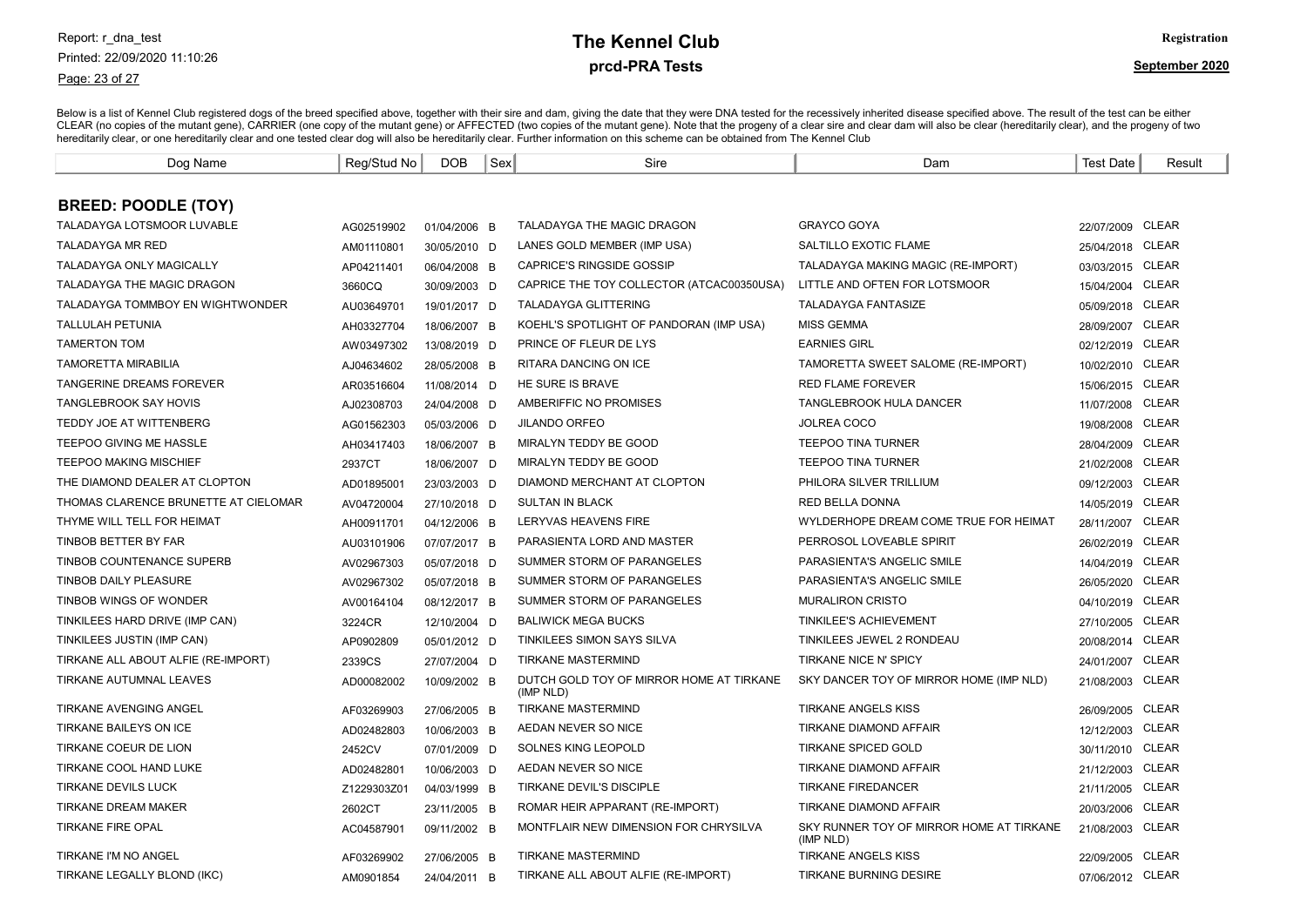#### Page: 24 of 27

# prcd-PRA Tests **The Kennel Club** Registration

| Dog Name                                           | Reg/Stud No | <b>DOB</b>   | Sex | Sire                                     | Dam                                                      | <b>Test Date</b> | Result       |
|----------------------------------------------------|-------------|--------------|-----|------------------------------------------|----------------------------------------------------------|------------------|--------------|
|                                                    |             |              |     |                                          |                                                          |                  |              |
| <b>BREED: POODLE (TOY)</b>                         |             |              |     |                                          |                                                          |                  |              |
| <b>TIRKANE MASTERMIND</b>                          | AA03482601  | 23/06/2000 D |     | KATHAYNE QUESTION TIME AT VALETTA        | <b>TIRKANE SHE DEVIL</b>                                 | 03/03/2004 CLEAR |              |
| <b>TIRKANE NICE N' SPICY</b>                       | AA00707402  | 02/01/2000 B |     | AEDAN NEVER SO NICE                      | <b>TIRKANE DIAMOND LIL</b>                               | 12/06/2003 CLEAR |              |
| TISANTI SILVER STARLIGHT                           | AT00520404  | 19/12/2015 B |     | PHILORA SILVER MR ADAM                   | EIKENBERRY SNOW QUEEN                                    | 07/11/2018 CLEAR |              |
| TOBONYPARK IF YOU PLEASE                           | AJ02156301  | 11/03/2008 D |     | ROGNIS WILD ABOUT MEMPHIS FOR TOBONYPARK | SEABROOK DONT STOP ME NOW AT TOBONYPARK 14/08/2012 CLEAR |                  |              |
| TOBONYPARK'S HEAVEN FORBID                         | 2988CW      | 20/06/2009 D |     | TAMORETTA THUNDERBIRD BY MALIBU          | JOCCOAA ONE STEP CLOSER FOR TOBONYPARK                   | 14/08/2012 CLEAR |              |
| <b>TOBONYPARK'S HEAVENS ABOVE</b>                  | 3662CW      | 20/06/2009 B |     | TAMORETTA THUNDERBIRD BY MALIBU          | JOCCOAA ONE STEP CLOSER FOR TOBONYPARK                   | 14/08/2012 CLEAR |              |
| TOBONYPARK'S IDA GOOD GIRL                         | AM01764601  | 08/02/2011 B |     | ROGNIS WILD ABOUT MEMPHIS FOR TOBONYPARK | JOCCOAA ONE STEP CLOSER FOR TOBONYPARK                   | 14/08/2012 CLEAR |              |
| TOODLEBUMS LADY IN BLACK                           | AG00061803  | 26/11/2005 B |     | FLAIRBECK GINGER NUT AT NOVADENE         | RIBBLEHOLME TULIO AT TOODLEBUMS                          | 24/10/2008       | <b>CLEAR</b> |
| TOSHGA SNO SECRET AT VALETTA                       | AG02408201  | 13/04/2006 B |     | KIMALIA WINTER MADNESS                   | PINERANCH PETITE BABE                                    | 04/10/2007       | <b>CLEAR</b> |
| TOYTAILS NEW YORK NEW YORK VIA JACQBRIDGE<br>(IKC) | AM0901511   | 14/10/2010 D |     | GOLD STAR'S TOUCH OF CLASS II            | TIBBLETOT KISSES N CURLS                                 | 25/02/2013       | <b>CLEAR</b> |
| TOYWAY THE WAY IT IS (ATCAD00100FIN)               |             | 30/03/2001 D |     | <b>TOYWAY PAY ME IN CASH</b>             | <b>TOYWAY GEMMY EMMY</b>                                 | 20/05/2005       | CLEAR        |
| TOYWAY WALK THE WIRE (IMP FIN)                     | AH0902644   | 04/12/2006 D |     | <b>WINTELL'S MR TOYWAY</b>               | <b>TOYWAY REJOICE WITH ME</b>                            | 16/12/2009       | <b>CLEAR</b> |
| TRAHEMLEYS COVER GIRL AT MISSU                     | AC04024704  | 04/10/2002 B |     | CAMELLIAJOY JACK-B-NIMBLE                | SALTILLO SERENDOE                                        | 15/10/2003 CLEAR |              |
| TRAHEMLEYS DAISY DARES YOU                         | 2056CW      | 26/01/2010 B |     | SOLNES PEACHCANEL AT TALADAYGA (IMP NOR) | MISSU GALA PARADE FOR TRAHEMLEYS                         | 20/09/2011       | <b>CLEAR</b> |
| TRAHEMLEYS HETTY WAINTHROP                         | AJ05056901  | 06/10/2008 B |     | <b>TEEPOO MAKING MISCHIEF</b>            | TRAHEMLEYS WILD N DYNAMIC                                | 22/07/2009       | <b>CLEAR</b> |
| TRAHEMLEYS HOW DARE YOU                            | AP03026001  | 20/06/2012 B |     | VANITONIA YOU'LL SEE                     | TRAHEMLEYS DAISY DARES YOU                               | 03/03/2015       | CLEAR        |
| <b>TRAHEMLEYS LOTTO GIRL</b>                       | AE00466401  | 30/12/2003 B |     | CAMELLIAJOY LOCAL HERO BY MISSU          | SALTILLO SERENDOE                                        | 15/04/2004       | CLEAR        |
| <b>TRAHEMLEYS MISS MARPLE</b>                      | AR00012901  | 02/12/2013 B |     | LANES GOLD MEMBER (IMP USA)              | TRAHEMLEYS HETTY WAINTHROP                               | 03/03/2015       | <b>CLEAR</b> |
| TRAHEMLEYS RUBY WAX                                | AH04522301  | 10/09/2007 B |     | ROGNIS OSCAR WILD                        | <b>TRAHEMLEYS LOTTO GIRL</b>                             | 22/07/2009       | <b>CLEAR</b> |
| TRAHEMLEYS WILD N DYNAMIC                          | AG02865701  | 24/05/2006 B |     | ROGNIS OSCAR WILD                        | <b>TRAHEMLEYS LOTTO GIRL</b>                             | 24/09/2007       | <b>CLEAR</b> |
| <b>TRAIL BLAZER'S PRINCE</b>                       | AR01980501  | 16/04/2014 D |     | TIRKANE TRAIL BLAZER TO ARIOVISTUS       | QUEEN OF TYDD                                            | 11/07/2016 CLEAR |              |
| <b>TRANDELLA TEIKO</b>                             | AQ01059801  | 07/02/2013 D |     | <b>TRANDELLA TEIJAE</b>                  | <b>CLOPTON I LOVE DANCIN AT TRANDELLA</b>                | 09/04/2014 CLEAR |              |
| TRENDICOTE FIREFLAME (IKC)                         | AB0900829   | 20/11/2000 B |     | KATINE MY SPECIAL MAN FOR RHOSBRIDGE     | <b>TRENDICOTE LUIGH</b>                                  | 21/08/2003 CLEAR |              |
| TRINKET OF LOVE                                    | AT02002107  | 01/03/2016 B |     | FRONT PAGE NEWS FROM PARANGELES          | BABINEAUX MARLEY D'AVRIL                                 | 29/08/2018 CLEAR |              |
| TUTTLEBEES CELTIC WITCH                            | 2989CW      | 04/11/2009 B |     | MONTELLE THE CELTIC THEME FOR FABULEUX   | TUTTLEBEES WITCH OF A WITCH                              | 07/06/2012 CLEAR |              |
| TUTTLEBEES DINNER DATE WITH CLOPTON                | 2865CV      | 19/10/2008 D |     | SANDUST SOUTHERN COMFORT (ATCAJ00514SWE) | TUTTLEBEES BOLD OVER                                     | 02/03/2011       | CLEAR        |
| TUTTLEBEES DREAM LOVER FOR BRYMAC                  | 2196CZ      | 22/07/2013 D |     | SANDUST WITH LOVE (ATCAQ00752SWE)        | TUTTLEBEES CELTIC WITCH                                  | 11/09/2015 CLEAR |              |
| TUTTLEBEES SHE'S MY GIRL                           | 0834DE      | 24/05/2017 B |     | TUTTLEBEES WITCH N SMART                 | TUTTLEBEES SCOTCH MIST                                   | 18/06/2019       | CLEAR        |
| TUTTLEBEES SMART WITCH AT DEBMAR                   | AH05229102  | 16/09/2007 B |     | BRYMAC SMART 'N' SINFUL                  | TUTTLEBEES WITCH OF A WITCH                              | 05/02/2010 CLEAR |              |
| TUTTLEBEES SPEEDY N SINFUL AT BRYMAC               | 2522CS      | 24/06/2006 D |     | BRYMAC SMART 'N' SINFUL                  | TUTTLEBEES BOLD OVER                                     | 28/04/2009 CLEAR |              |
| TUTTLEBEES WITCH N SMART                           | 0878CT      | 16/09/2007 D |     | BRYMAC SMART 'N' SINFUL                  | TUTTLEBEES WITCH OF A WITCH                              | 04/09/2009       | CLEAR        |
| TUTTLEBEES WITCH TRADER                            | 4215CT      | 18/04/2008 D |     | AEDAN ROGUE TRADER (RE-IMPORT)           | TUTTLEBEES WITCHES WITCH                                 | 04/09/2009       | <b>CLEAR</b> |
| TUTTLEBEES WITCHES OPERA                           | AC04559502  | 08/11/2002 B |     | SEABROOK DON'T SURRENDER                 | <b>TUTTLEBEES WITCHES WITCH</b>                          | 15/09/2012 CLEAR |              |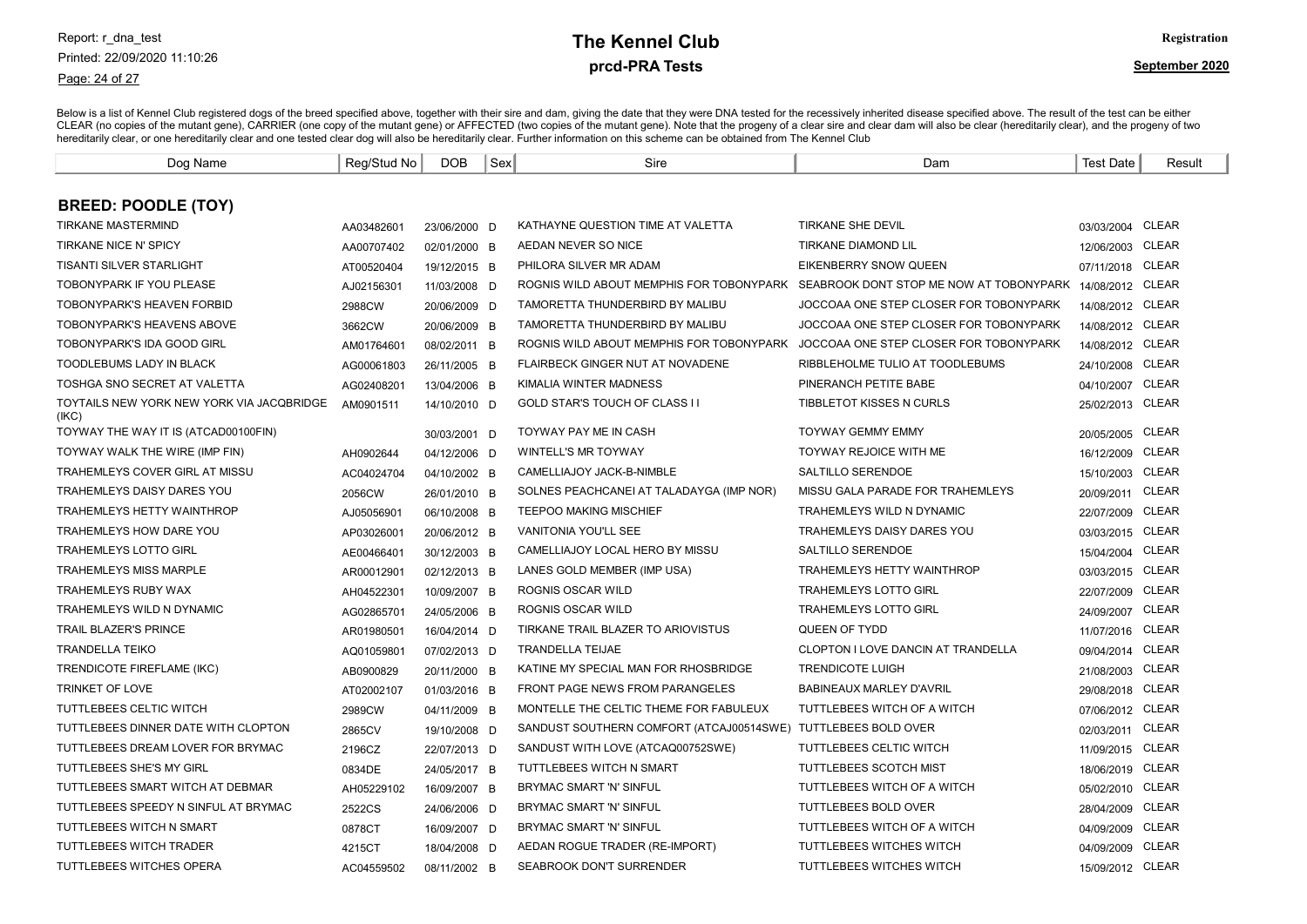#### Page: 25 of 27

# prcd-PRA Tests **The Kennel Club** Registration

| Dog Name                                   | Reg/Stud No              | DOB          | Sex | Sire                                        | Dam                                   | <b>Test Date</b> | Result       |
|--------------------------------------------|--------------------------|--------------|-----|---------------------------------------------|---------------------------------------|------------------|--------------|
|                                            |                          |              |     |                                             |                                       |                  |              |
| <b>BREED: POODLE (TOY)</b>                 |                          |              |     |                                             |                                       |                  |              |
| TUTTLEBEES WITCHES WITCH                   | 0776CN                   | 23/09/2000 B |     | TIRKANE THE WITCH DOCTOR                    | TUTTLEBEES SPECIAL OFFER              | 26/05/2005       | CLEAR        |
| <b>VALETTA BILLY THE KID</b>               | AF01604101               | 30/11/2004 D |     | VALETTA KAGOR PERFECT LOVE                  | <b>VALETTA A BOO TIFFLE TOUCH</b>     | 04/10/2007       | <b>CLEAR</b> |
| <b>VALETTA ENDLESS AFFAIR</b>              | 2991CN                   | 14/03/2002 D |     | <b>VALETTA ENDLESS LOVE</b>                 | <b>VALETTA I'M BOO TIFFLE</b>         | 15/10/2003 CLEAR |              |
| VALETTA ENDLESS LOVE                       | 2124CD                   | 18/07/1992 D |     | VANITONIA ENDLESS GOSSIP                    | WIMBUSH BORN TO BOOGY FOR VALETTA     | 15/10/2003 CLEAR |              |
| <b>VALETTA GOLD STRIKE</b>                 | AB04129801               | 13/08/2001 D |     | WIGHTWONDER SIMPLY RED                      | BRIMZ COPPER HONEYBUNCH OF BENACHITTI | 15/10/2003 CLEAR |              |
| VALETTA HEAR'SAY                           | 0937CM                   | 25/01/2001 B |     | SHALANKAS SAY A LIL PRAYER                  | VALETTA I'M BOO TIFFLE                | 15/10/2003       | <b>CLEAR</b> |
| VALETTA I'M BOO TIFFLE                     | 3957CJ                   | 12/11/1998 B |     | VALETTA BLACK IS BOO TIFFLE                 | <b>VALETTA MAGIC TOUCH</b>            | 15/10/2003       | <b>CLEAR</b> |
| <b>VALETTA KAGOR PERFECT LOVE</b>          | 2064CN                   | 03/10/2002 D |     | <b>VALETTA ENDLESS LOVE</b>                 | <b>VALETTA AIMEE AT KAGOR</b>         | 15/10/2003       | <b>CLEAR</b> |
| VALETTA PURE AND SIMPLE                    | 2193CM                   | 25/01/2001 B |     | SHALANKAS SAY A LIL PRAYER                  | VALETTA I'M BOO TIFFLE                | 15/10/2003       | <b>CLEAR</b> |
| <b>VALETTA SUPER AFFAIR</b>                | AG00822401               | 30/08/2005 D |     | <b>VALETTA ENDLESS AFFAIR</b>               | RIDINGLEAZE SUPERIOR MADAM            | 10/04/2007       | CLEAR        |
| <b>VALETTA TOP THAT</b>                    | 0911CU                   | 01/03/2007 D |     | <b>TUTTLEBEES OW'S THAT</b>                 | RIDINGLEAZE SIMPLY DEVINE AT VALETTA  | 04/10/2007       | <b>CLEAR</b> |
| <b>VANAZZEN BRAMBLELICIOUS</b>             | AG00745601               | 14/12/2005 B |     | VALETTA BOO TIFFLE CALVIN                   | <b>VANAZZEN BERRYLICIOUS</b>          | 28/04/2009 CLEAR |              |
| VANITONIA AS YOU WISH                      | 2297CY                   | 09/08/2012 B |     | <b>VANITONIA YOU'LL SEE</b>                 | <b>VANITONIA IF SO</b>                | 12/11/2014       | <b>CLEAR</b> |
| VANITONIA BACK IN THE RED                  | 0388CV                   | 02/05/2008 D |     | SOLNES RED AS DANGER AS VANITONIA (IMP NOR) | <b>VANITONIA PINEAPPLE POLL</b>       | 11/03/2008 CLEAR |              |
| <b>VANITONIA CARMINE</b>                   | AQ03306802               | 04/06/2013 B |     | VANITONIA BACK IN THE RED                   | VANITONIA LAUREN BACALL               | 12/11/2014       | <b>CLEAR</b> |
| VANITONIA GINGER ROGERS FROM UTOPIANGOLD   | AK00125704               | 01/10/2008 B |     | SOLNES PEACHCANEL AT TALADAYGA (IMP NOR)    | CAPRICIA SWEET NOTHINGS AT VANITONIA  | 27/10/2009       | <b>CLEAR</b> |
| VANITONIA I THOUGHT SO TOO                 | 0202CU                   | 30/11/2007 D |     | BRYMAC SMART 'N' SINFUL                     | VANITONIA LAURA LUSH                  | 09/07/2008       | <b>CLEAR</b> |
| VANITONIA IF I WAS TO TELL YOU             | AK04163401               | 20/06/2009 D |     | SMASH JP BEST BEAT AT VANITONIA (IMP JPN)   | VANITONIA LAURA LUSH                  | 02/03/2011       | <b>CLEAR</b> |
| <b>VANITONIA YOU'LL SEE</b>                | 3370CV                   | 23/07/2009 D |     | SMASH JP BEST BEAT AT VANITONIA (IMP JPN)   | <b>VANITONIA GLORIA MAY</b>           | 03/02/2011       | <b>CLEAR</b> |
| <b>VECTALIA TWINKLING STAR OVER DAKATA</b> | W4626402W04 05/09/1996 D |              |     | <b>VECTAPET RED ROBIN AT WIGHTWONDER</b>    | <b>VECTALIA TOUCH OF GOLD</b>         | 09/12/2003       | <b>CLEAR</b> |
| <b>VELVET BLACK BEAUTY</b>                 | AQ02224101               | 24/06/2013 B |     | POSSIBLY PERFECT PETER                      | <b>SCARLET BEAUTY</b>                 | 21/11/2016       | <b>CLEAR</b> |
| <b>VELVET VALENTINA</b>                    | AG03772302               | 28/06/2006 B |     | <b>MARCHA SILVER HENRY</b>                  | <b>DARK IRIS</b>                      | 09/10/2007       | <b>CLEAR</b> |
| <b>VIVACIOUS VIENNA OF PARANGELES</b>      | AT02002101               | 01/03/2016 B |     | <b>FRONT PAGE NEWS FROM PARANGELES</b>      | <b>BABINEAUX MARLEY D'AVRIL</b>       | 09/08/2017       | <b>CLEAR</b> |
| <b>VONNIE'S DREAM</b>                      | AU04045103               | 22/08/2017 D |     | <b>EBONY MARMOSET</b>                       | <b>TOLULA RED POP</b>                 | 28/05/2020       | <b>CLEAR</b> |
| <b>WALTER REDLEIGH</b>                     | AM04494701               | 08/09/2011 D |     | VANITONIA BACK IN THE RED                   | <b>SEABROOK RED DESIRE</b>            | 15/06/2015       | CLEAR        |
| <b>WARCHRIS AMAZING AUSTIN</b>             | AU03928101               | 23/09/2017 D |     | CHOCOLATE FELLA                             | <b>WARCHRIS WOT A GEM</b>             | 15/05/2018 CLEAR |              |
| <b>WARCHRIS CREAM DELIGHT</b>              | AV03673303               | 28/08/2018 D |     | <b>WARCHRIS AMAZING AUSTIN</b>              | RODDYS LITTLE PRINCESS                | 22/04/2019       | <b>CLEAR</b> |
| <b>WATERSPRIDE BELLISIMO</b>               | AJ00044201               | 25/12/2006 B |     | AMBERIFFIC NIGHT MUSIC                      | <b>WATERSPRIDE GYPSY GIRL</b>         | 29/05/2007       | <b>CLEAR</b> |
| <b>WATERSPRIDE DESTINY</b>                 | AS00663401               | 13/01/2014 B |     | WATERSPRIDE SUPER TROOPER                   | <b>WATERSPRIDE RUBY ROSE</b>          | 13/03/2014       | CLEAR        |
| WATERSPRIDE FELICITY AT BENAIRE            | AS01903502               | 27/04/2015 B |     | ELEN ELF DREAM WEAVER AT DAKATA (IMP DEU)   | <b>WATERSPRIDE DESTINY</b>            | 29/09/2016       | <b>CLEAR</b> |
| <b>WATERSPRIDE GYPSY GIRL</b>              | AC00285102               | 28/10/2001 B |     | APRILYN PURE GOLD AT WATERSPRIDE            | <b>WATERSPRIDE GYPSY CHARM</b>        | 10/10/2003 CLEAR |              |
| WATERSPRIDE INDIAN DREAM AT AMBERIFFIC     | AC04411802               | 13/08/2002 B |     | AMBERIFFIC DISTANTDRUMS                     | WATERSPRIDE MAGICAL MISS              | 10/10/2003 CLEAR |              |
| WATERSPRIDE MAMA MIA                       | AG01802002               | 03/05/2005 B |     | GINGERBREAD SENSATION AT AMBERIFFIC         | <b>WATERSPRIDE MAGICAL MISS</b>       | 29/05/2007 CLEAR |              |
| <b>WATERSPRIDE SAPPHIRE</b>                | AM03570501               | 25/01/2011 B |     | MONCHERRIE LYTE MY FIRE AT DAKATA (IMP AUS) | WATERSPRIDE ALL TOGETHER              | 18/10/2011 CLEAR |              |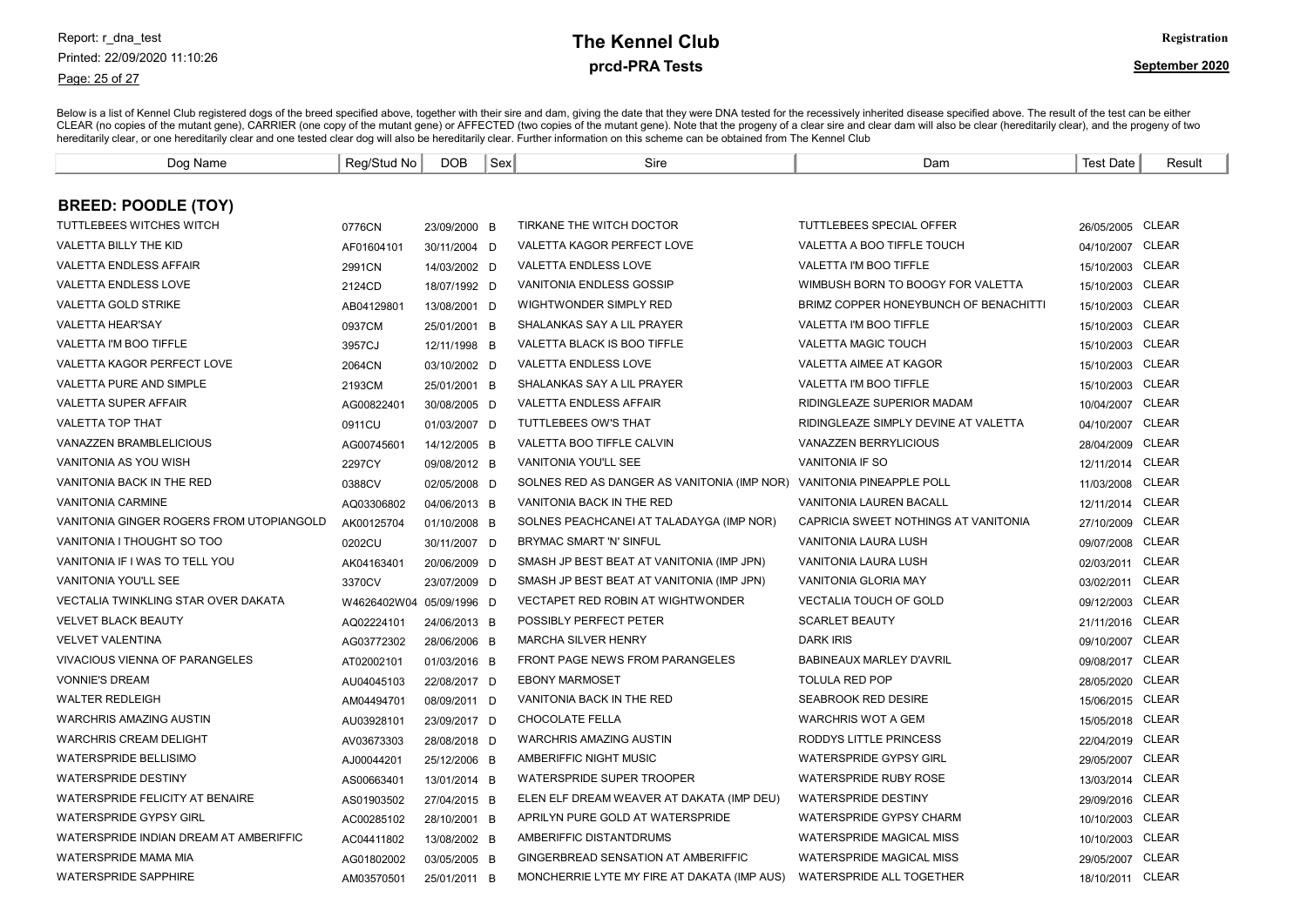Page: 26 of 27

# prcd-PRA Tests **The Kennel Club** Registration

| Dog Name                                                         | Reg/Stud No | <b>DOB</b>   | Sex | Sire                                     | Dam                                                        | Test Date        | Result       |
|------------------------------------------------------------------|-------------|--------------|-----|------------------------------------------|------------------------------------------------------------|------------------|--------------|
|                                                                  |             |              |     |                                          |                                                            |                  |              |
| <b>BREED: POODLE (TOY)</b>                                       |             |              |     |                                          |                                                            |                  |              |
| WATERSPRIDE VANILLA SKY AT AMBERIFFIC                            | AC00285601  | 02/11/2001 B |     | LANGSTRATH LOVE IN RETURN TO AMBERIFFIC  | WATERSPRIDE WHY NOT WHITE                                  | 10/10/2003 CLEAR |              |
| WAYFAYRE BETSY BOO WITH STEELTHORN                               | AJ03826501  | 08/07/2008 B |     | SHERIOAK NOIR TREASURE AT WAYFAYRE       | <b>WAYFAYRES MOLLY LOLLIPOP</b>                            | 20/04/2010 CLEAR |              |
| <b>WHISKY SUNSET</b>                                             | AV01551505  | 10/04/2018 B |     | <b>ROLY RUSSET</b>                       | KUGOU YOUNG AT HEART                                       | 02/12/2019 CLEAR |              |
| WIGHTWONDER BLACK EYED PEA                                       | 1008CQ      | 20/09/2003 B |     | WIGHTWONDER HOPE AND GLORY               | <b>WIGHTWONDER EBONY EYES</b>                              | 25/08/2004       | <b>CLEAR</b> |
| WIGHTWONDER CORN DOLLY                                           | 1665CP      | 18/08/2000 B |     | WIGHTWONDER REDDWARF TWO                 | WIGHTWONDER STARS AGAIN                                    | 10/10/2003       | <b>CLEAR</b> |
| WIGHTWONDER COSY GLOW AT VALETTA                                 | AH01335101  | 30/01/2007 D |     | WIGHTWONDER GILDED STAR                  | WIGHTWONDER ROSIE GLOW                                     | 04/10/2007       | <b>CLEAR</b> |
| WIGHTWONDER DAYS OF GLORY                                        | Y2257202Y03 | 02/01/1998 B |     | SALTILLO ITS ONLY LOVE                   | WIGHTWONDER GLORY BE                                       | 10/10/2003       | CLEAR        |
| WIGHTWONDER GLOWING STAR AT DAKATA                               | T3823302T03 | 04/06/1993 D |     | SILVERLEAF RED START FOR WIGHTWONDER     | MARTINQUE STARSTRUCK BY WIGHTWONDER                        | 13/05/2004       | <b>CLEAR</b> |
| WIGHTWONDER HOPE AND GLORY                                       | AA00724301  | 28/11/1999 D |     | <b>JILANDO THE LEGEND</b>                | WIGHTWONDER GLORY BE                                       | 21/08/2003       | <b>CLEAR</b> |
| <b>WIGHTWONDER MEGASTAR</b>                                      | AC00392401  | 29/09/2001 B |     | WIGHTWONDER POLAR STAR                   | WIGHTWONDER STARS AGAIN                                    | 10/10/2003       | <b>CLEAR</b> |
| WIGHTWONDER MILADY IN RED                                        | Z1904703Z03 | 17/01/1999 B |     | <b>VECTAPET RED ROBIN AT WIGHTWONDER</b> | WIGHTWONDER SCARLET O'HARA                                 | 25/08/2004       | <b>CLEAR</b> |
| WIGHTWONDER POP STAR                                             | AC03530701  | 29/04/2002 B |     | WIGHTWONDER REDDWARF TWO                 | WIGHTWONDER GONNABE A STAR                                 | 10/10/2003 CLEAR |              |
| WIGHTWONDER QUITE A STAR                                         | Y5319105Z01 | 16/08/1998 B |     | WIGHTWONDER BEST OF FRIENDS              | <b>RIDINGLEAZE ENDLESS STARS FOR</b><br><b>WIGHTWONDER</b> | 25/08/2004       | <b>CLEAR</b> |
| WIGHTWONDER REDDWARF TWO                                         | Z5245401Z04 | 04/06/1999 D |     | <b>VECTAPET RED ROBIN AT WIGHTWONDER</b> | RHOSBRIDGE COPPER CRACKER AT<br><b>WIGHTWONDER</b>         | 10/10/2003 CLEAR |              |
| WIGHTWONDER ROSIE GLOW                                           | 4022CP      | 29/06/2002 B |     | WIGHTWONDER REDDWARF TWO                 | WIGHTWONDER QUITE A STAR                                   | 10/10/2003       | <b>CLEAR</b> |
| WIGHTWONDER RUBIES ARE RED                                       | AB03351001  | 26/05/2001 B |     | WIGHTWONDER REDDWARF TWO                 | WIGHTWONDER TASTE OF HONEY                                 | 25/08/2004       | <b>CLEAR</b> |
| WIGHTWONDER SIMPLY RED                                           | T3823305T03 | 04/06/1993 D |     | SILVERLEAF RED START FOR WIGHTWONDER     | MARTINQUE STARSTRUCK BY WIGHTWONDER                        | 10/10/2003       | <b>CLEAR</b> |
| WIGHTWONDER THE WICKER MAN                                       | AE03301901  | 01/08/2004 D |     | WIGHTWONDER STAR TED                     | WIGHTWONDER CORN DOLLY                                     | 21/02/2008       | <b>CLEAR</b> |
| WIGHTWONDER VIVA VICTORIA                                        | 2631CL      | 18/08/1998 B |     | RIDINGLEAZE ENDLESS BLISS AT WIGHTWONDER | MONTRAVIA EXOTIC DREAM FOR WIGHTWONDER                     | 21/08/2003       | <b>CLEAR</b> |
| WIGHTWONDER WELL RED                                             | AD00648001  | 01/01/2003 B |     | WIGHTWONDER SIMPLY RED                   | WIGHTWONDER CORN DOLLY                                     | 10/10/2003       | <b>CLEAR</b> |
| WIGHTWONDER WELL WICKED                                          | AB02611601  | 28/02/2001 B |     | WIGHTWONDER HOPE AND GLORY               | WIGHTWONDER GONNABE A STAR                                 | 10/10/2003       | CLEAR        |
| WIGHTWONDER YOUR EYES ONLY                                       | AH03611302  | 02/07/2007 B |     | TIRKANE FATHER TIME                      | WIGHTWONDER BLACK EYED PEA                                 | 21/02/2008 CLEAR |              |
| WOLDSMERE MIDNIGHT DASH                                          | AV00255002  | 01/12/2017 D |     | CRUISE CONTROL AT KIMALIA                | DRELINCOURTS SILVER MOON                                   | 13/02/2019 CLEAR |              |
| WYLDERHOPE BRUMMIGEM AT MALFREDOS                                | AG00773302  | 01/08/2005 B |     | WYLDERHOPE BIJOU NOIR                    | WYLDERHOPE A LITTLE MAGIC                                  | 02/10/2009       | <b>CLEAR</b> |
| WYLDERHOPE EBONY BEAUTY OF COCKHILL                              | AL00313001  | 20/08/2009 B |     | <b>WYLDERHOPE SPRING DELIGHT</b>         | WYLDERHOPE BELLE OF THE BALL                               | 17/09/2010       | <b>CLEAR</b> |
| WYLDERHOPE JUST ALEC FROM UTOPIANGOLD                            | AG04823102  | 26/07/2006 D |     | WYLDERHOPE BIJOU NOIR                    | <b>WYLDERHOPE TILLY</b>                                    | 25/06/2007       | <b>CLEAR</b> |
| WYLDERHOPE JUST ELSIE FROM UTOPIANGOLD                           | AH01111701  | 02/10/2006 B |     | WYLDERHOPE LITTLE BY LITTLE              | WYLDERHOPE BEST IN BLACK                                   | 25/06/2007       | <b>CLEAR</b> |
| WYLDERHOPE JUST MATILDA                                          | AF01054501  | 04/10/2004 B |     | CHESTNUT BROWN AT WYLDERHOPE             | WYLDERHOPE ONE FINE DAY                                    | 23/04/2008       | <b>CLEAR</b> |
| YAMIT MUSKAT SENDS LUV OF ART OF LIFE TO<br>NORWELSTON (IMP KOR) | AR0902493   | 18/09/2013 D |     | HIDDEN VALLEY V APACHE                   | <b>TARTAN'S ADONIS</b>                                     | 11/09/2015       | <b>CLEAR</b> |
| YBLOC BLACK ADDER                                                | AK00587101  | 08/10/2008 B |     | AMBERIFFIC NO PROMISES                   | <b>MAGESTIC CARBON</b>                                     | 08/05/2009       | <b>CLEAR</b> |
| ZEEG JOLLY JACINTO                                               | AL03714902  | 30/05/2010 D |     | APPLIQUE'S JAZZ MAN                      | <b>ZEEG SWEET SIMONE</b>                                   | 11/02/2011       | <b>CLEAR</b> |
| ZEEG PHANTOM PHOEBE                                              | AL02531003  | 06/04/2010 B |     | APPLIQUE'S JAZZ MAN                      | <b>TWOTONE NATASHA</b>                                     | 25/07/2012 CLEAR |              |